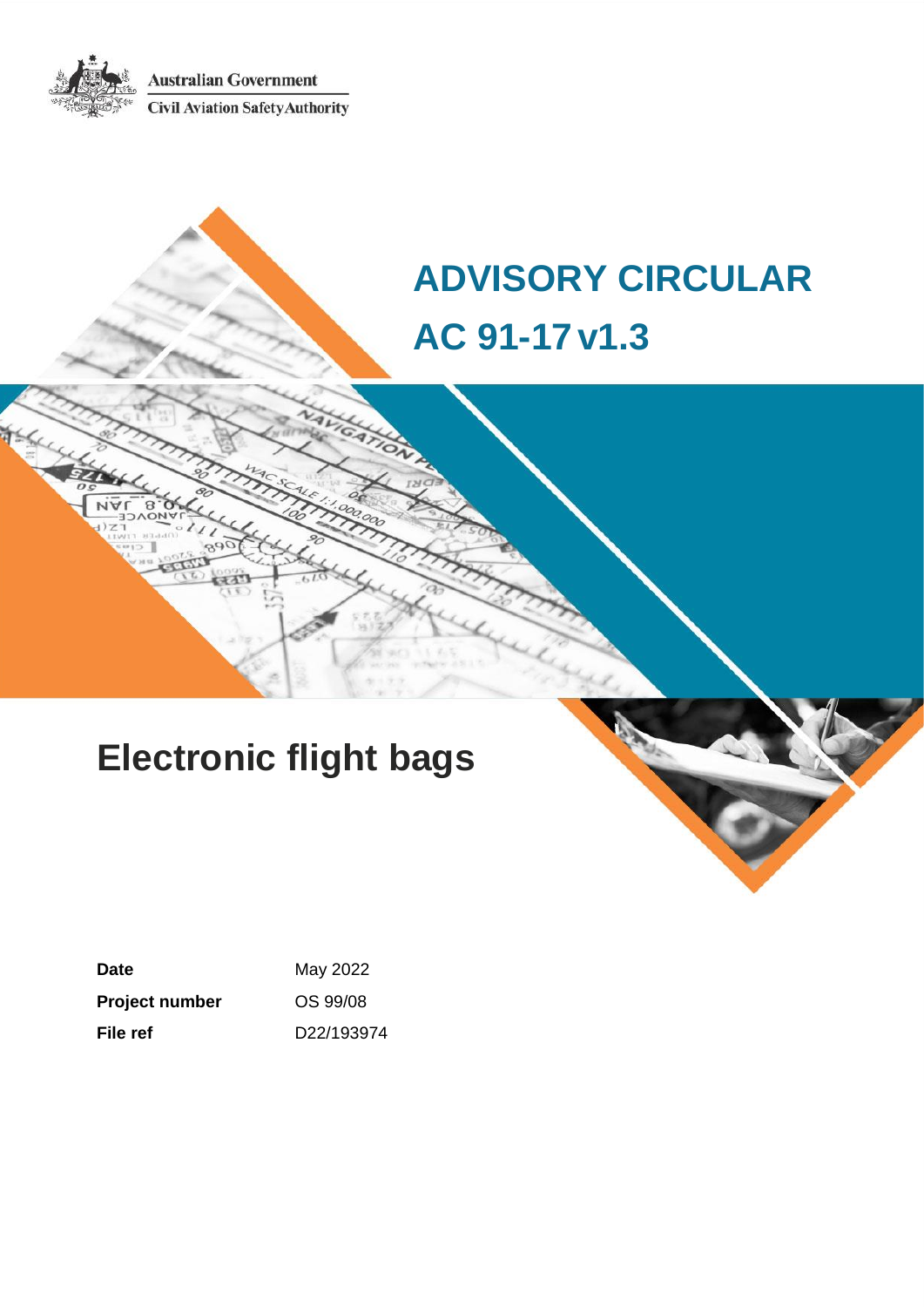Advisory circulars are intended to provide advice and guidance to illustrate a means, but not necessarily the only means, of complying with the Regulations, or to explain certain regulatory requirements by providing informative, interpretative and explanatory material.

**Advisory circulars should always be read in conjunction with the relevant regulations.**

## Audience

This advisory circular (AC) applies to the following:

- registered operators
- air operator's certificate holders
- pilots.

### Purpose

This AC provides information and guidance in the use of Electronic Flight Bags (EFB) as a replacement for paper in the aircraft.

## For further information

For further information, contact CASA's Flight Operations Branch (telephone 131 757).

### **Status**

This version of the AC is approved by the Branch Manager, Flight Standards.

**Note:** Changes made in the current version are annotated with change bars.

| <b>Version</b> | <b>Date</b>   | <b>Details</b>                                                                                                                                                                                                                                                 |
|----------------|---------------|----------------------------------------------------------------------------------------------------------------------------------------------------------------------------------------------------------------------------------------------------------------|
| v1.3           | May 2022      | Minor changes due to AC 91-07 now being published and addition of some<br>missing legislation references.                                                                                                                                                      |
| v1.2           | March 2022    | Re-ordered information in sections 2 and 3 of the AC. Clarified that Cabin<br>EFB guidance is contained in a forthcoming new AC 91-07. Included<br>references in section 4 of the AC to the correct legislation relating to the<br>use of EFBs by AOC holders. |
| v1.1           | February 2022 | Section 6.7.1 amended in relation to battery capacity considerations.<br>Section 9.8.4 amended in relation to an operator's considerations on the<br>topic of crew member personal applications and data.                                                      |
| v1.0           | October 2021  | This AC replaces CAAP 233-1(1) - Electronic Flight Bags                                                                                                                                                                                                        |

Unless specified otherwise, all subregulations, regulations, Divisions, Subparts and Parts referenced in this AC are references to the *Civil Aviation Safety Regulations 1998 (CASR)*.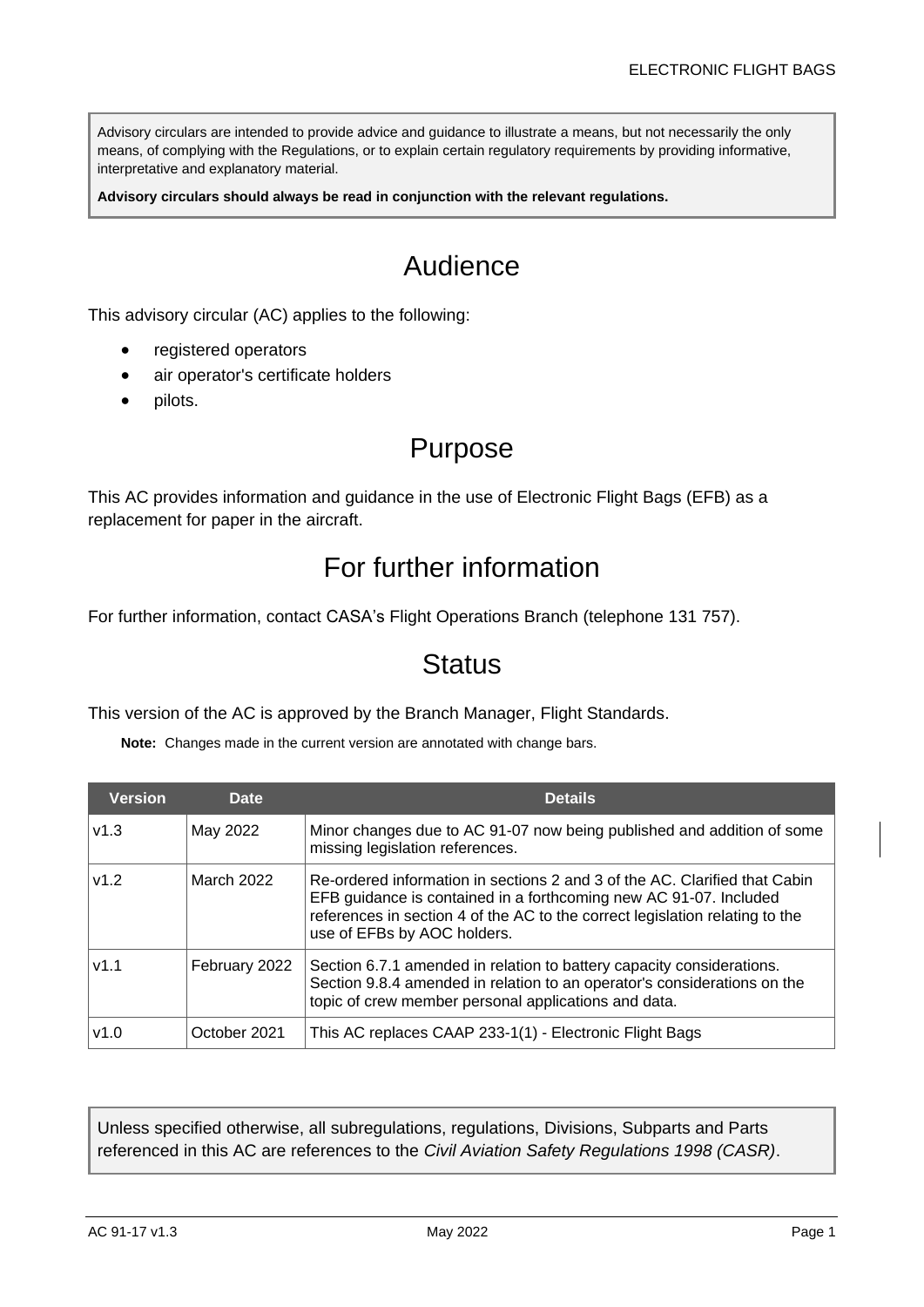## **Contents**

| 1            |     | <b>Reference material</b>                                               | 4              |
|--------------|-----|-------------------------------------------------------------------------|----------------|
|              | 1.1 | Acronyms                                                                | 4              |
|              | 1.2 | <b>Definitions</b>                                                      | $\overline{4}$ |
|              | 1.3 | References                                                              | 5              |
|              | 1.4 | Forms                                                                   | 6              |
| $\mathbf{2}$ |     | <b>Introduction</b>                                                     | $\overline{7}$ |
| 3            |     | <b>Background</b>                                                       | 8              |
| 4            |     | When formal EFB approval is required                                    | 9              |
| 5            |     | <b>Classification of EFB</b>                                            | 11             |
|              | 5.1 | <b>EFB</b> categories                                                   | 11             |
|              | 5.2 | Hardware type                                                           | 11             |
|              | 5.3 | Software Types                                                          | 12             |
| 6            |     | <b>Portable EFB hardware considerations</b>                             | 13             |
|              | 6.1 | General                                                                 | 13             |
|              | 6.2 | Screen size                                                             | 13             |
|              | 6.3 | Mounting devices                                                        | 13             |
|              | 6.4 | Cabling                                                                 | 14             |
|              | 6.5 | Stowage area for EFB systems                                            | 14             |
|              | 6.6 | <b>Operating conditions</b>                                             | 14             |
|              | 6.7 | Power                                                                   | 15             |
|              | 6.8 | Electromagnetic interference and compatibility (EMI/EMC) demonstrations | 17             |
|              | 6.9 | <b>Emergency procedures</b>                                             | 17             |
|              |     | 6.10 Data connectivity                                                  | 17             |
|              |     | 6.11 Other connectivity                                                 | 18             |
| 7            |     | <b>Considerations for selection of software</b>                         | 19             |
|              | 7.1 | General considerations                                                  | 19             |
|              | 7.2 | <b>Usability</b>                                                        | 19             |
|              | 7.3 | Style of presentation                                                   | 20             |
|              | 7.4 | Ease of access to common functions                                      | 20             |
|              | 7.5 | Consistency of symbols                                                  | 20             |
|              | 7.6 | Terms and abbreviations                                                 | 20             |
|              | 7.7 | Legibility of text                                                      | 20             |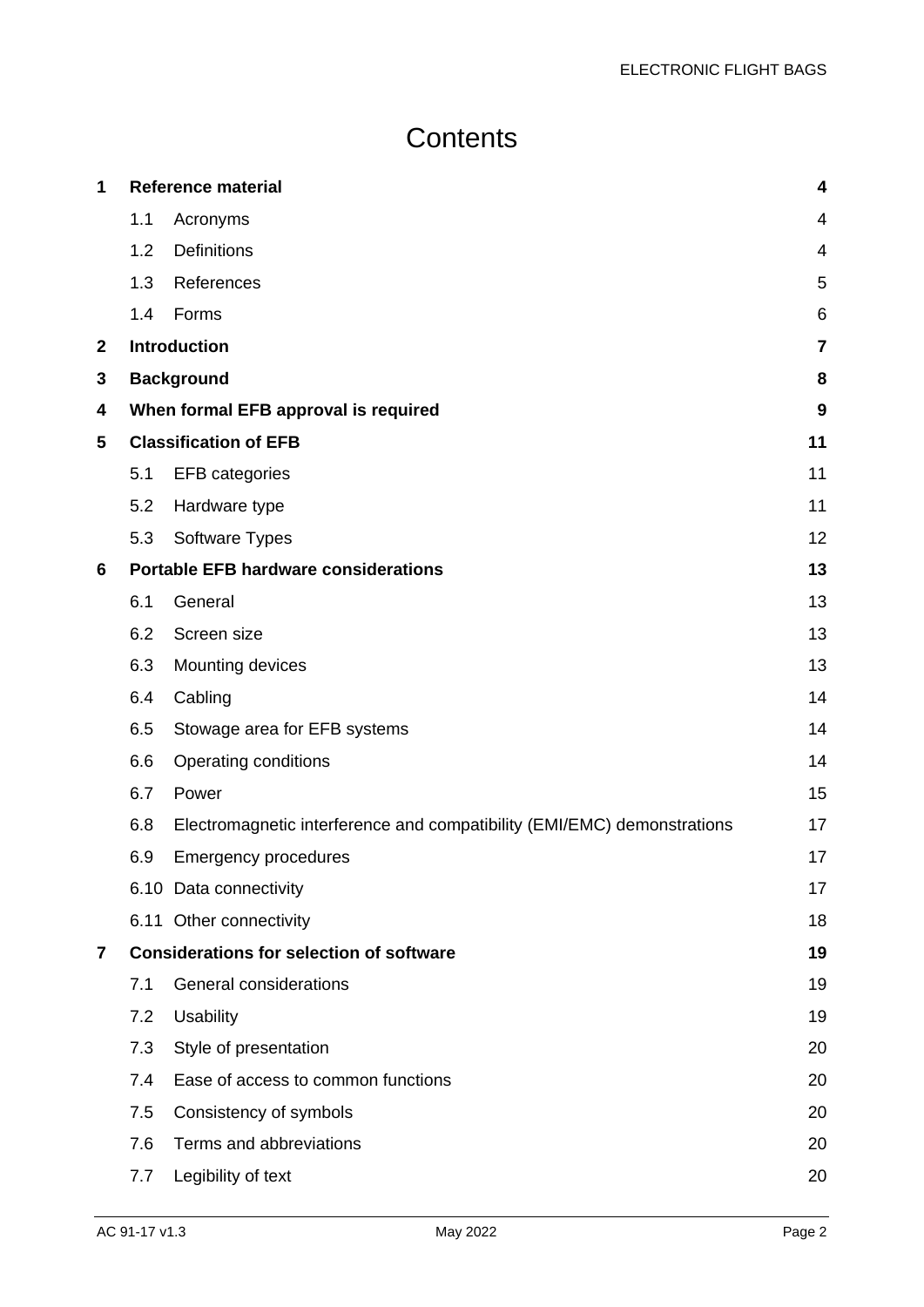|   | 7.8                                    | System responsiveness                                                                                     | 21       |
|---|----------------------------------------|-----------------------------------------------------------------------------------------------------------|----------|
|   | 7.9                                    | Methods of interaction                                                                                    | 21       |
|   |                                        | 7.10 Use of colour and messages                                                                           | 21       |
|   | 7.11                                   | Display of system status                                                                                  | 21       |
|   |                                        | 7.12 Error messages                                                                                       | 22       |
|   |                                        | 7.13 Management of multiple applications and documents                                                    | 22       |
|   |                                        | 7.14 Off-screen text and content                                                                          | 22       |
|   |                                        | 7.15 Use of active regions                                                                                | 22       |
|   |                                        | 7.16 Electronic signatures                                                                                | 23       |
| 8 |                                        | <b>Software types</b>                                                                                     | 24       |
|   | 8.1                                    | Overview                                                                                                  | 24       |
|   | 8.2                                    | <b>Classification process</b>                                                                             | 24       |
|   | 8.3                                    | Miscellaneous software applications                                                                       | 25       |
| 9 |                                        | <b>Exposition guidance for EFB use and management</b>                                                     | 26       |
|   | 9.1                                    | General                                                                                                   | 26       |
|   | 9.2                                    | <b>EFB</b> administrator                                                                                  | 26       |
|   | 9.3                                    | Operational risk analysis                                                                                 | 27       |
|   | 9.4                                    | Procedures/considerations for the in-flight use of EFBs                                                   | 27       |
|   | 9.5                                    | Update process                                                                                            | 27       |
|   | 9.6                                    | Operator training program                                                                                 | 28       |
|   | 9.7                                    | Hardware management procedures                                                                            | 28       |
|   | 9.8                                    | Software application management procedures                                                                | 28       |
|   | 9.9                                    | Data management procedures                                                                                | 29       |
|   |                                        | 9.10 Document change management control                                                                   | 29       |
|   | <b>Appendix A</b><br><b>Appendix B</b> | <b>Types of software applications</b><br>Operator's self-evaluation checklist for the introduction of EFB | 30<br>33 |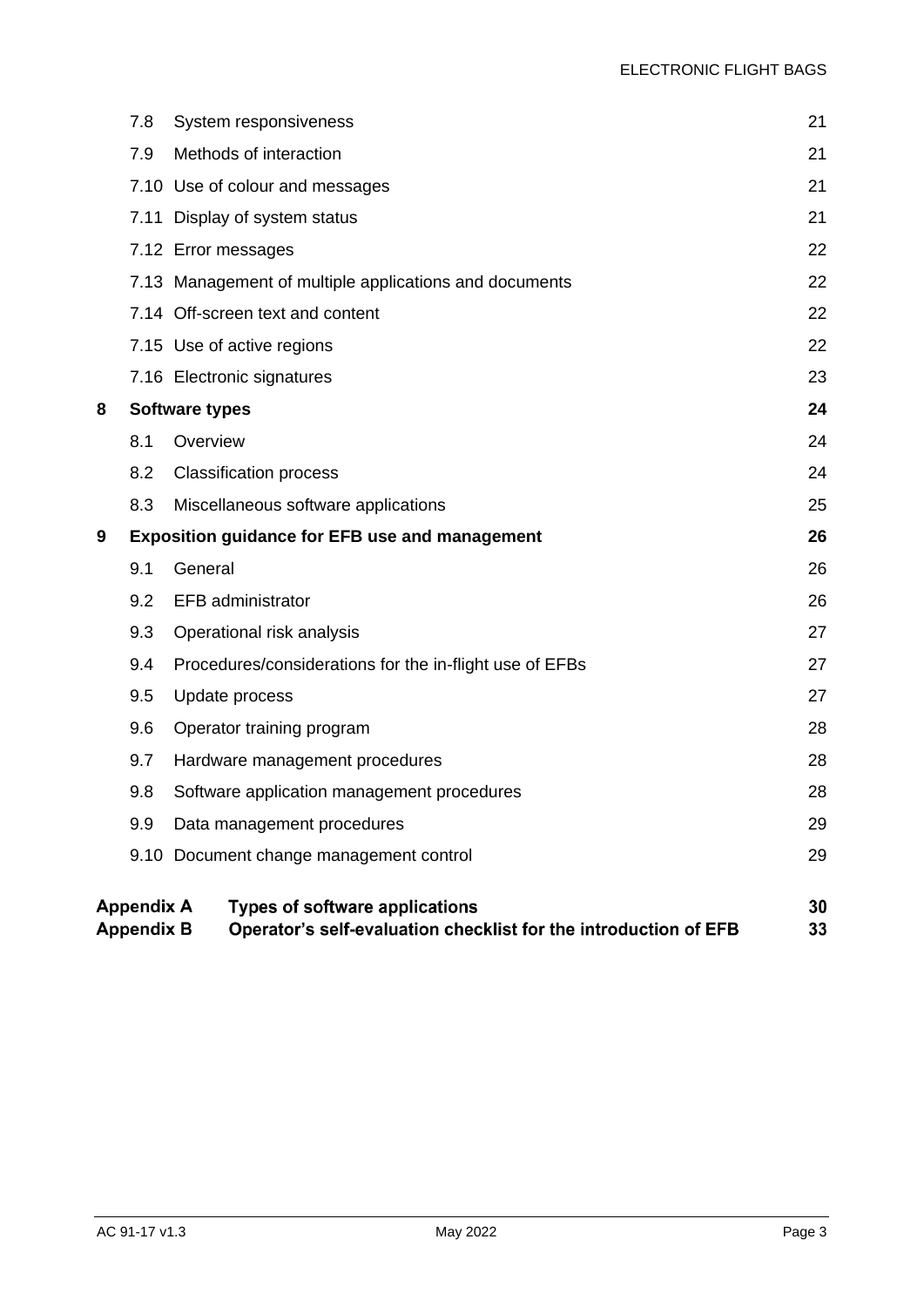## <span id="page-4-0"></span>**1 Reference material**

#### <span id="page-4-1"></span>**1.1 Acronyms**

The acronyms and abbreviations used in this AC are listed in the table below.

| Acronym     | <b>Description</b>                           |
|-------------|----------------------------------------------|
| AC          | advisory circular                            |
| <b>AOC</b>  | Air Operator Certificate                     |
| <b>CASA</b> | <b>Civil Aviation Safety Authority</b>       |
| <b>CASR</b> | Civil Aviation Safety Regulations 1998       |
| <b>COTS</b> | commercial-off-the-shelf                     |
| C-EFB       | cabin electronic flight bag                  |
| <b>EFB</b>  | electronic flight bag                        |
| <b>EFBA</b> | electronic flight bag administrator          |
| EMI         | electromagnetic interference                 |
| FAA         | Federal Aviation Administration (of the USA) |
| <b>FCM</b>  | flight crew member                           |
| <b>GPS</b>  | global positioning system                    |
| <b>ICAO</b> | International Civil Aviation Organization    |
| <b>MEL</b>  | minimum equipment list                       |
| <b>OM</b>   | operations manual                            |
| <b>PED</b>  | portable electronic device                   |
| <b>SOPs</b> | standard operating procedures                |

#### <span id="page-4-2"></span>**1.2 Definitions**

Terms that have specific meaning within this AC are defined in the table below. Where definitions from the civil aviation legislation have been reproduced for ease of reference, these are identified by 'grey shading'. Should there be a discrepancy between a definition given in this AC and the civil aviation legislation, the definition in the legislation prevails.

| Term                           | <b>Definition</b>                                                                                                                                                                                                                 |
|--------------------------------|-----------------------------------------------------------------------------------------------------------------------------------------------------------------------------------------------------------------------------------|
| electronic flight bag<br>(EFB) | An information system for flight crew members which allows storing, updating,<br>delivering, displaying and/or computing digital data to support flight<br>operations or duties.                                                  |
| EFB system                     | The hardware, the operating system, the loaded software and any antennae,<br>connections and power sources, used for the operation of an EFB.                                                                                     |
| interactive information        | Information presented on an EFB that, via software applications, can be<br>selected and rendered in a number of dynamic ways. This includes variables<br>in the information presented based on data-oriented software algorithms, |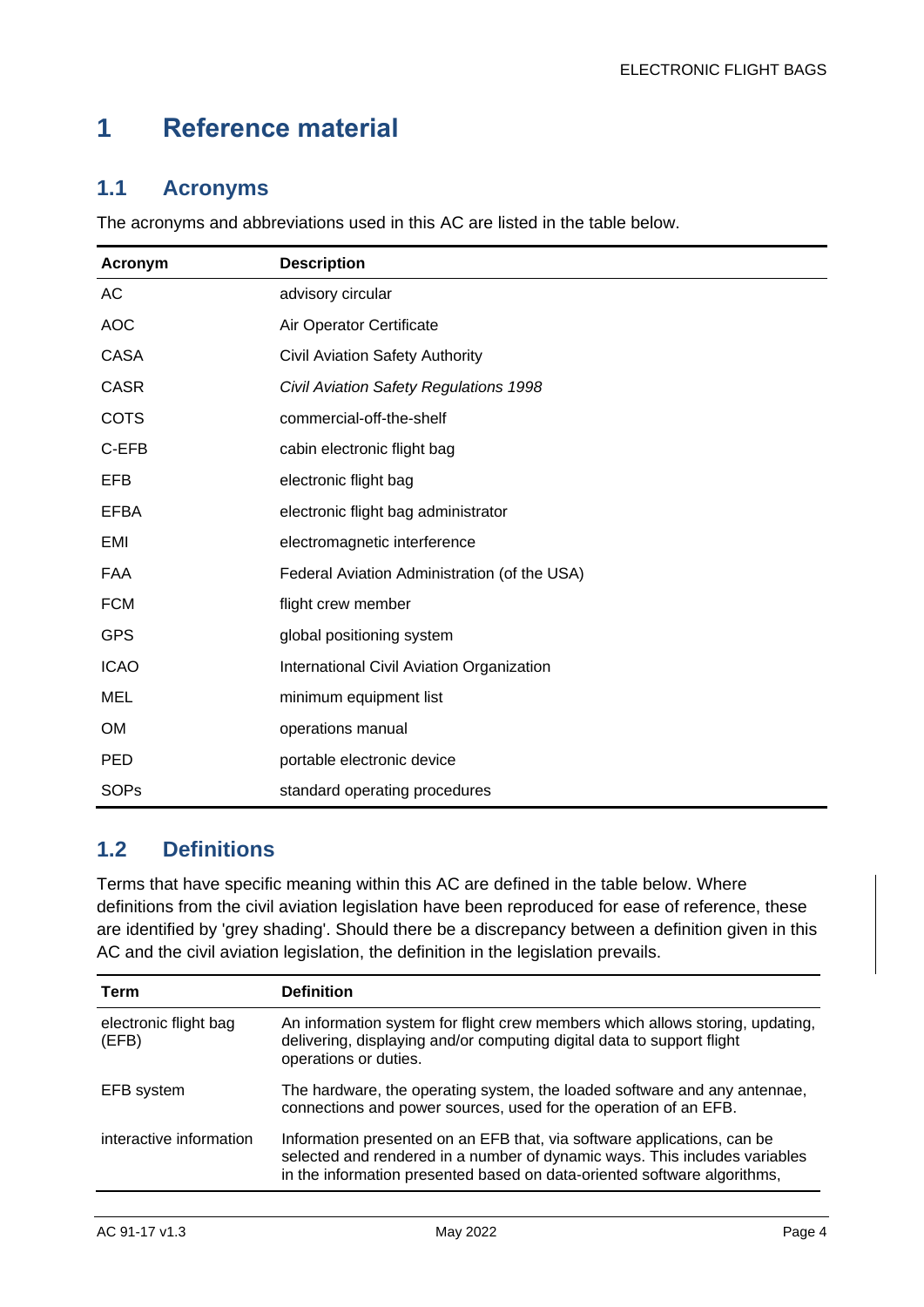| Term                                | <b>Definition</b>                                                                                                                                                                                                                                                                                                                                                                                                                               |
|-------------------------------------|-------------------------------------------------------------------------------------------------------------------------------------------------------------------------------------------------------------------------------------------------------------------------------------------------------------------------------------------------------------------------------------------------------------------------------------------------|
|                                     | concepts of de-cluttering and on-the-fly composition, as opposed to<br>pre-composed information.                                                                                                                                                                                                                                                                                                                                                |
| installed EFB                       | Installed EFB are integrated into the aircraft, subject to normal airworthiness<br>requirements, and under design control.                                                                                                                                                                                                                                                                                                                      |
| mounting device                     | May include arm-mounted, kneeboard, cradle or docking-stations etc.                                                                                                                                                                                                                                                                                                                                                                             |
| operating system                    | Software that controls the execution of programs and that may provide<br>services, such as resource allocation, scheduling, input-output control and<br>data management.                                                                                                                                                                                                                                                                        |
| operator                            | Operator, of an aircraft, means:<br>(a) if the operation of the aircraft is authorised by an AOC, a Part 141<br>certificate or an aerial work certificate—the holder of the AOC or certificate; or<br>(b) otherwise—the person, organisation or enterprise engaged in aircraft<br>operations involving the aircraft.                                                                                                                            |
| portable EFB                        | Portable EFBs are not part of the aircraft configuration and are considered<br>PED <sub>s</sub> .                                                                                                                                                                                                                                                                                                                                               |
| portable electronic<br>device (PED) | A self-contained electronic device that is not permanently connected to any<br>aircraft system, although it may be connected temporarily to an aircraft's<br>electrical power system, externally-mounted antenna, data bus, or mounting<br>device. PEDs include numerous communications and computing devices.<br>Portable EFBs are considered PEDs. For the intent of this publication, a PED<br>is a device that can display EFB information. |
| pre-composed<br>information         | Information previously composed into a static composed state (non-<br>interactive). The composed displays have consistent, defined and verifiable<br>content, and formats that are fixed in composition.                                                                                                                                                                                                                                        |
| software application                | Software program installed on an EFB system.                                                                                                                                                                                                                                                                                                                                                                                                    |

#### <span id="page-5-0"></span>**1.3 References**

### **Legislation**

Legislation is available on the Federal Register of Legislation website<https://www.legislation.gov.au/>

| <b>Document</b>     | Title                                                                                                                           |
|---------------------|---------------------------------------------------------------------------------------------------------------------------------|
| Regulation 91.095   | Compliance with flight manual etc.                                                                                              |
| Division 91.C.3     | Flight related documents                                                                                                        |
| Division 91.C.8     | Portable electronic devices                                                                                                     |
| Part 119            | Australian air transport operators - certification and management                                                               |
| Regulation 121.350  | Procedures relating to portable electronic devices                                                                              |
| Regulation 133.280  | Procedures relating to portable electronic devices                                                                              |
| Regulation 135.315  | Procedures relating to portable electronic devices                                                                              |
| <b>CASA EX82/21</b> | Part 119 of CASR - Supplementary Exemptions and Directions Instrument 2021                                                      |
|                     | <b>Note:</b> Section 5 of EX82/21 contains a direction to Australian air transport<br>operators in relation to the use of EFBs. |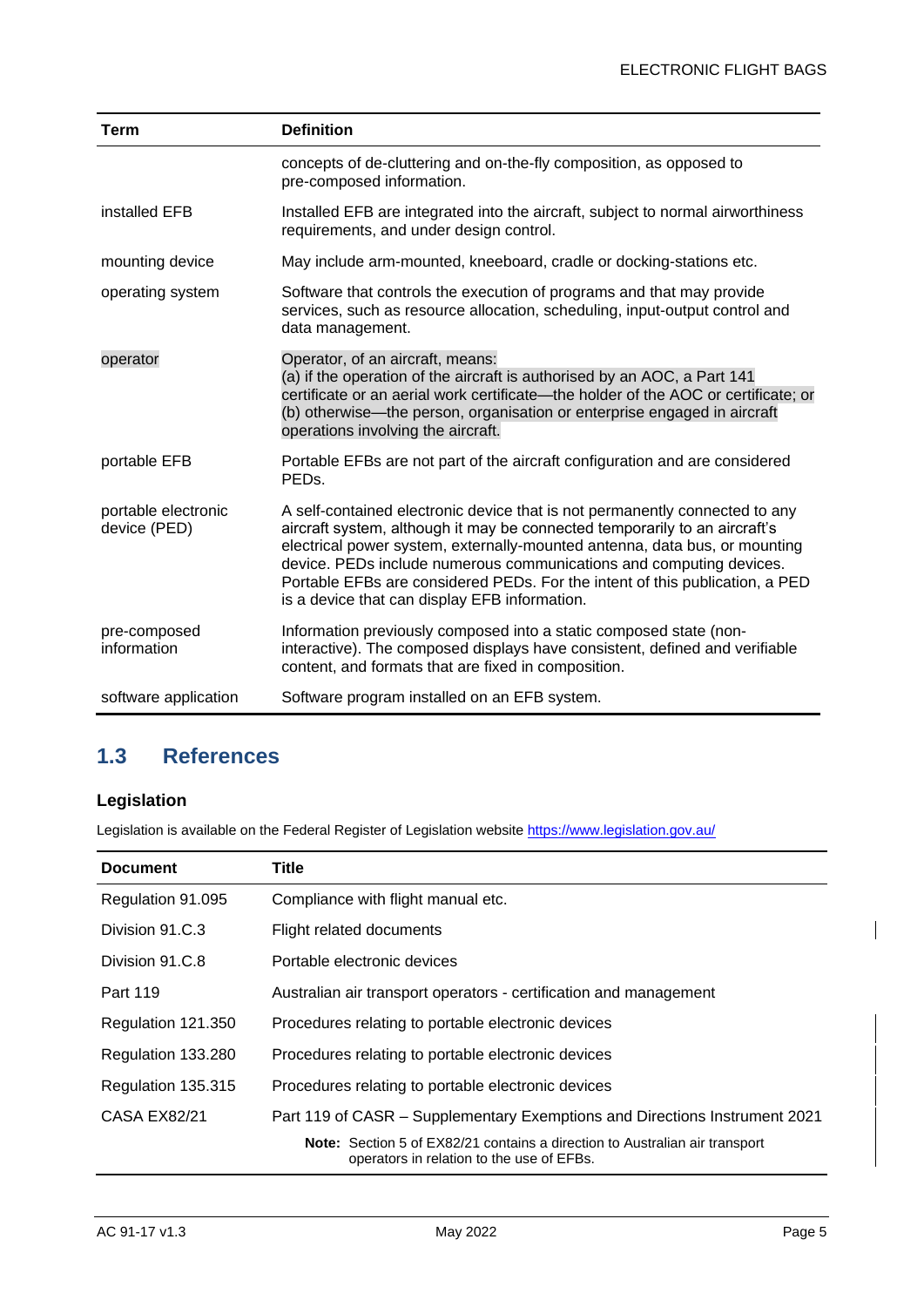| <b>Document</b> | Title                                                                                                                                                                                                                                                                                                                                                              |
|-----------------|--------------------------------------------------------------------------------------------------------------------------------------------------------------------------------------------------------------------------------------------------------------------------------------------------------------------------------------------------------------------|
| CAO 82.0        | Instrument 2014                                                                                                                                                                                                                                                                                                                                                    |
|                 | Notes:<br>This CAO was amended on 2 December 2021 and only applies to AOCs<br>authorising either commercial balloon flying training, Part 137 aerial application<br>operations or commercial glider passenger carriage.<br>Paragraph 11.1 of this CAO, which relates to EFBs, only applies to AOCs that<br>2.<br>authorise Part 137 aerial application operations. |

#### **Advisory material**

CASA's advisory materials are available at<https://www.casa.gov.au/publications-and-resources/guidance-materials>

| <b>Document</b> | Title                                                                                                                     |
|-----------------|---------------------------------------------------------------------------------------------------------------------------|
| AC 1-01         | Understanding the legislative framework                                                                                   |
| AC 1-02         | Guide to the preparation of expositions and operations manuals                                                            |
| AC 91-07        | Cabin electronic flight bags                                                                                              |
| Part 91 AMC/GM  | Acceptable means of compliance and guidance material - General<br>operating and flight rules                              |
| Part 119 AMC/GM | Acceptable means of compliance and guidance material - Australian air<br>transport operators—certification and management |

#### **Other material**

International Civil Aviation Organization (ICAO) documents are available for purchase from<http://store1.icao.int/>

| <b>Document</b> | Title                                                                |
|-----------------|----------------------------------------------------------------------|
| ICAO Doc 10020  | Manual on Electronic Flight Bags (EFBs)                              |
| ICAO Doc 10111  | Manual on the Implementation and Use of Cabin Electronic Flight Bags |

#### <span id="page-6-0"></span>**1.4 Forms**

CASA's forms are available at<http://www.casa.gov.au/forms>

| <b>Form number</b> | ™itle                                                                       |
|--------------------|-----------------------------------------------------------------------------|
|                    | Air operator's certificate / Aerial work certificate / Associated approvals |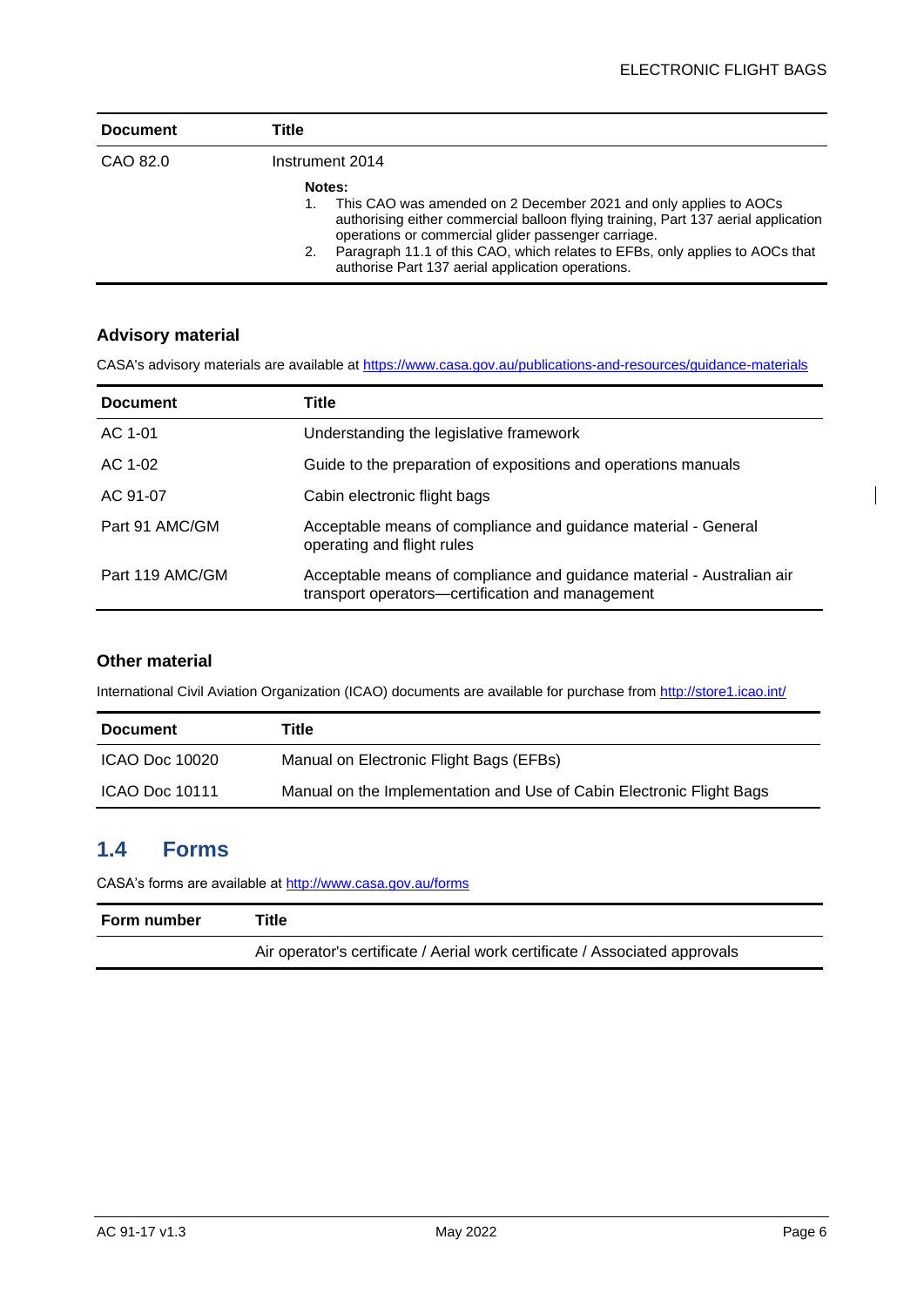## <span id="page-7-0"></span>**2 Introduction**

- 2.1.1 The scope of this AC applies to EFBs used by flight crew members. It provides guidance for the use of EFBs by operators under the respective CASR Parts. It covers areas such as hardware, software, administration, maintenance, security, and the operational approvals for the AOC or certificate holder (as applicable).
	- **Note:** AOC holders conducting commercial balloon flying training, commercial passenger operations in gliders, or aerial application operations in aeroplanes under Part 137, and certificate holders under Parts 138 or 141, should read any reference of an 'exposition' in this AC to be a reference to their 'operations manual'.
- 2.1.2 An EFB developed for cabin crew operations is referred to as a cabin electronic flight bag (C-EFB). The functions of a C-EFB may include, but are not limited to, access to cabin crew operations manual content, checklists, forms, passenger information and real-time reporting. A C-EFB should not be confused with an EFB, which is a FCM device. Information on C-EFBs is available in [AC 91-07 Cabin electronic flight bags.](https://www.casa.gov.au/search-centre/advisory-circulars)
- 2.1.3 An EFB is designed to replace traditional paper products in an aircraft. EFBs can store and display a variety of aviation data or perform calculations such as those required to determine performance or weight and balance. The scope of the EFB system functionality may also include a range of other hosted databases and applications. EFB displays may use an assortment of technologies, formats, and forms of communication.
- 2.1.4 EFBs exist as both portable and installed devices, where installed devices are an integral part of the aircraft equipment. Subsequent developments have recognised that portable devices can be used by other crew members (e.g., non-flight crew), with a number of operators having already implemented these products for cabin crew and other air crew members.
- 2.1.5 Portable electronic devices (PEDs) vs EFBs all portable EFBs are considered PEDs, but the use of the term EFB recognises that the operator has specifically elected to use a PED for a FCM provisioning purpose. Electing to use a portable EFB for operations still requires consideration of Division 91.C.8, which address the carriage and use of PEDs in aircraft.
- 2.1.6 Nothing prevents the operator having multiple configurations of PEDs in use. Some operators may find it preferable to configure devices for flight deck use with different software options as compared to those loaded on a C-EFB. Alternatively, an operator may opt for commonality and redundancy by configuring all company PEDs with a common fitment.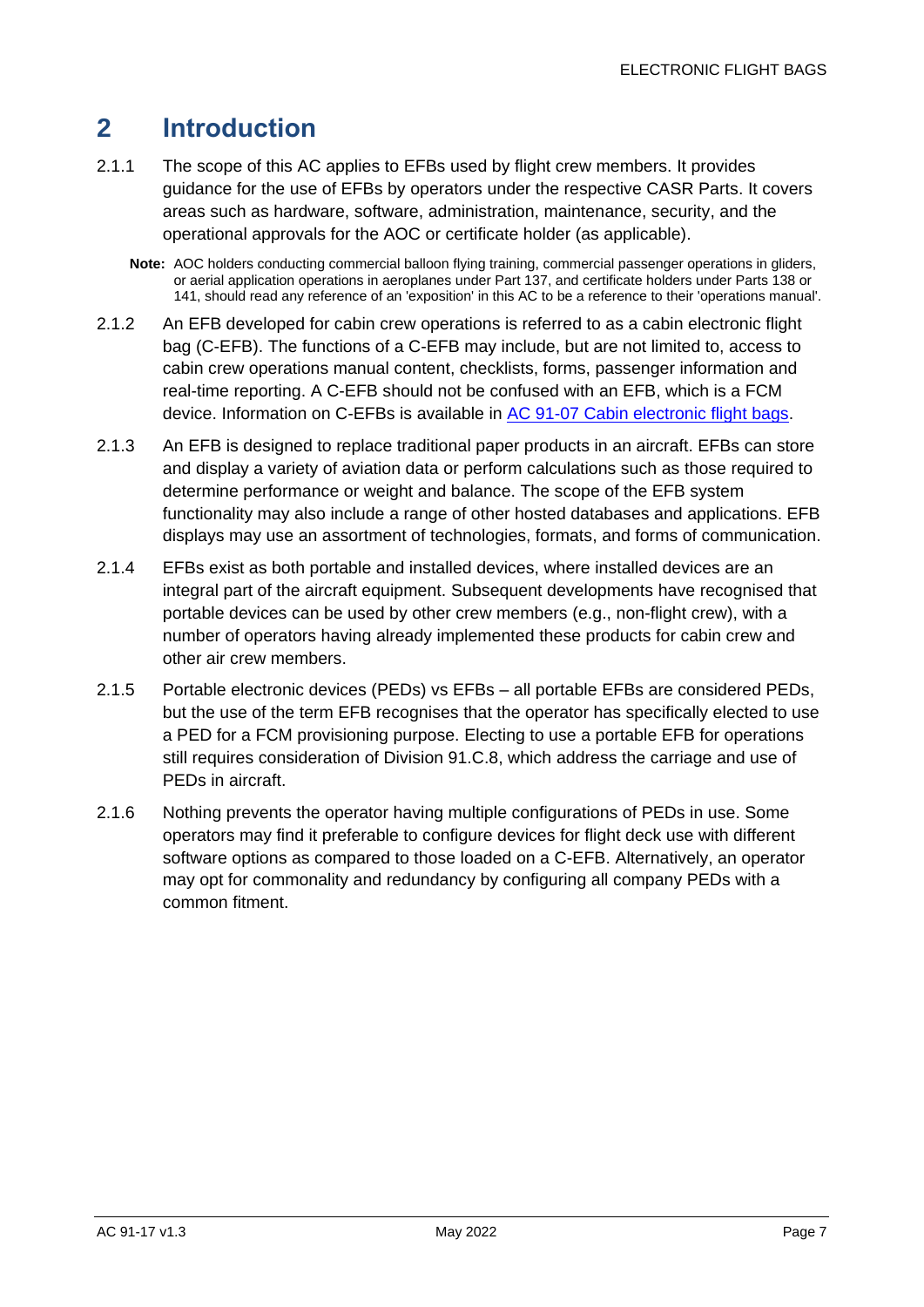## <span id="page-8-0"></span>**3 Background**

- 3.1.1 The concept of EFBs is not new, and initially commenced as a product implemented to replace traditional paper products in flight deck use.
- 3.1.2 The Federal Aviation Administration of the United States of America (FAA) issued guidance material as early as 2003 (FAA Advisory Circular (AC) 120-76A), and the International Civil Aviation Organization (ICAO) issued Annex 4, Chapter 20 to deal with electronic display of aeronautical charts. Chapter 20 provides guidance on the basic requirements and is aimed at standardising electronic aeronautical chart displays while not unduly limiting the development of new cartographic technology. ICAO provided further guidance material in Doc 10020 Manual on Electronic Flight Bags (EFBs) and Doc 10111 Manual on the Implementation and Use of Cabin Electronic Flight Bags (C-EFB).
- 3.1.3 CASA recognises that technological advancements in commercial-off-the-shelf (COTS) tablets and Wi-Fi standards may yield additional products that can be used successfully in aircraft crew roles.
- 3.1.4 EFBs can electronically store and retrieve documents required for multiple roles, including products such as:
	- − flight planning, aircraft performance, and weight and balance
	- − maps
	- − charts
	- − aircraft flight manual (AFM) and FCOMs
	- company exposition
	- − minimum equipment lists
	- − electronic checklists, including those for use during normal operations, abnormal and emergency situations
	- mandatory occurrence reporting forms.
- 3.1.5 Historically some of these functions were accomplished using paper documents or were based on data provided to the flight crew by an airline's "flight dispatch" function.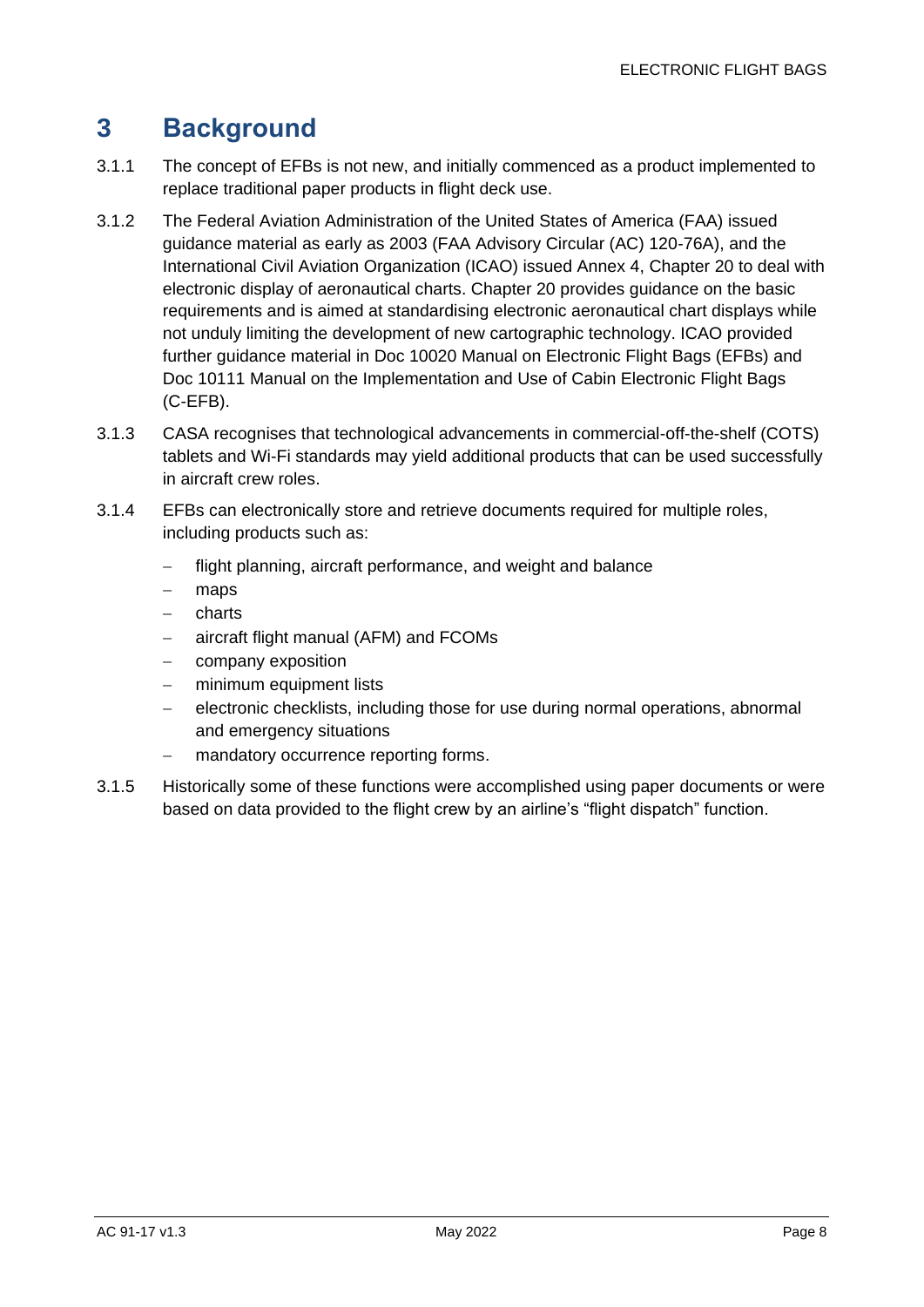## <span id="page-9-0"></span>**4 When formal EFB approval is required**

- 4.1.1 With the technological advancements that have facilitated growth in everyday electronic transactions, the Australian Government introduced legislation recognising that, from a legal perspective, electronic versions of documentation required by regulation are acceptable. The media that are used to store and display documents have become irrelevant.
- 4.1.2 The *Acts Interpretation Act 1901* and *Electronic Transactions Act 1999* are the enabling legislation allowing the use of digital media to display the documentation required by the *Civil Aviation Act 1988* and any of its subordinate regulations.
- 4.1.3 Division 91.C.3 (and similar regulations in Parts 121, 131, 133, 135 and 138) specifically permits the carriage of documents in an electronic format for the applicable documents of that Division.
- 4.1.4 Documents that have already been approved in accordance with the relevant regulations do not need additional approval if they have been stored in the EFB in essentially the same form as the original document.
- 4.1.5 Part 91 operations do not require any specific authorisation for EFB use, provided the EFB does not replace any system or equipment required by the civil aviation rules. However, operators and crew must still comply with the portable electronic device (PED) requirements.
- 4.1.6 For Australian air transport operators, commencing the use of an EFB is a significant change<sup>2</sup> . Air transport operators are required to detail their plans, processes and procedures for managing an EFB throughout an operation<sup>3</sup>. This would include matters such as (but not limited to):
	- − limitations
	- − device administration
	- approved hardware and software configurations
	- − procedures for use of the device
	- − responsibilities of users and administrators
	- − device updates
	- applicable training programs for device use
	- hardware management
	- − software management
	- security.
- 4.1.7 Where an operator is considering making changes to their EFB exposition or operations manual procedures after initially receiving their certificate (whether AOC, aerial work certificate or a Part 141 certificate), or after initially receiving the specific approval related to some Australian air transport operators, the operator must consider the

<sup>&</sup>lt;sup>2</sup> Commencing the use of an EFB is a significant change due to subsection 5(2) of CASA EX82/21. This subsection requires an operator to gain CASA approval prior to using an EFB for the first time in an Australian air transport operation. An exception applies for certain pre-2 December 2021 operators - see subsection 5(4) of CASA EX82/21.

<sup>3</sup> See subsection 5(3) of CASA EX82/21.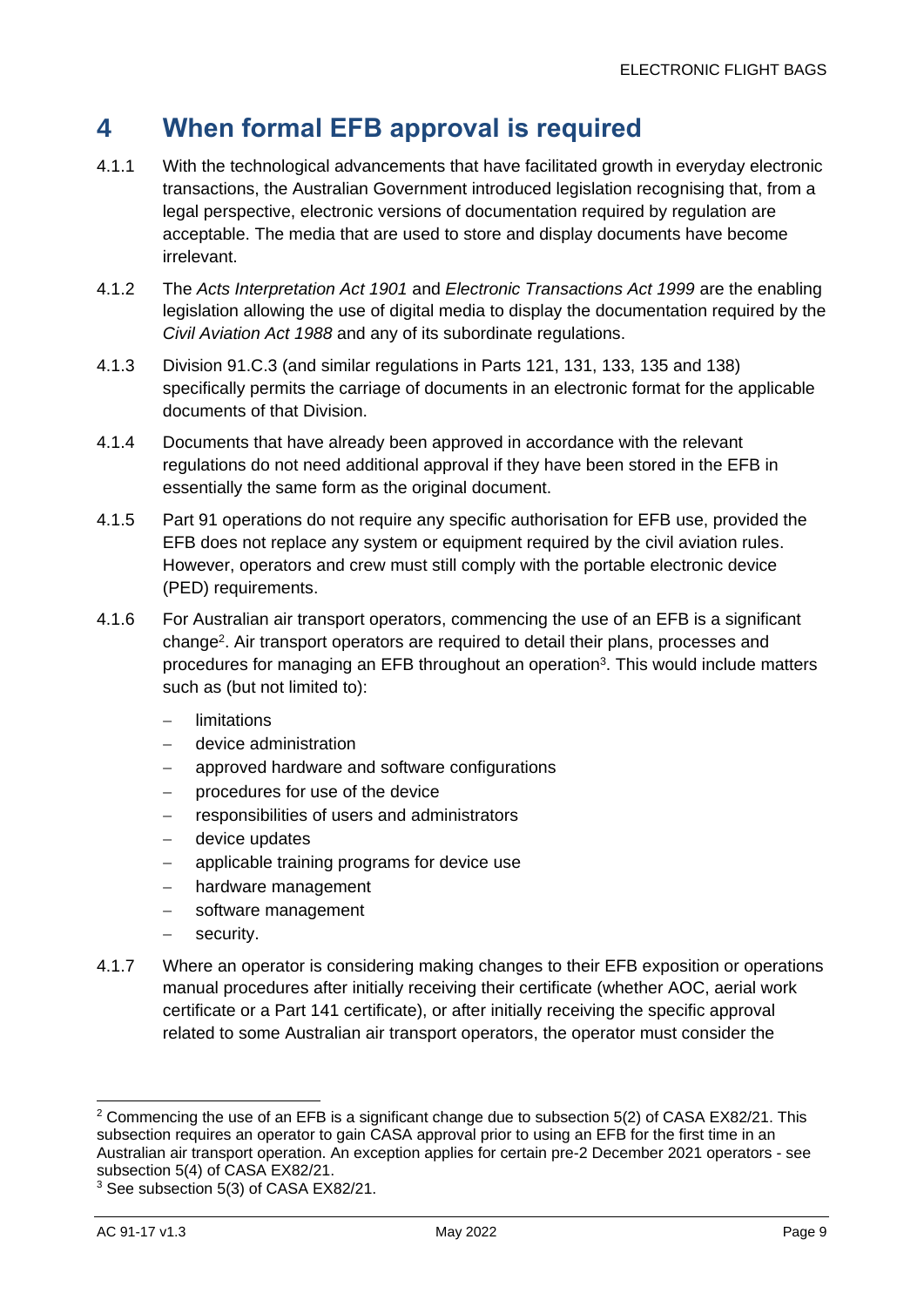definition of significant change for their respective kind of operation<sup>4</sup>. The majority of variations to an operator EFB program are unlikely to be a significant change; however, the operator will need to consider the requirements of paragraphs 119.020 (b) and (c) (and equivalent paragraphs in the definitions of significant change in Parts 138, 141 and 142) in making this determination.

- 4.1.8 EFB software applications cannot replace aircraft equipment requirements unless they are specifically authorised for that purpose. For example if a moving map display was intended to be used as a valid navigation source, then the hardware and software would need to meet the applicable airworthiness requirements and standards applicable to flight instrumentation and avionics.
- 4.1.9 The use of an EFB must be in accordance with the regulations that require an operator to detail their processes and procedures in their exposition. That is, if an operator elects to use an EFB for the provision of take-off and landing performance, then the relevant regulations for consideration are those applicable to take-off and landing performance. In this scenario, the EFB is an electronic method to access and display the applicable data. If the EFB has a computational or look-up function, the function must be validated to ensure that the correct results are obtained and are equivalent to using the relevant conventional methodologies. The EFB would need to access suitably approved information, and operators should detail their plans and processes for crew to follow in computing the required information. If an operator's procedures/practices are considered unsuitable, the regulations provide that CASA may issue a direction requiring the operator to revise or vary the applicable procedures in their exposition or operations manual<sup>5</sup>.

<sup>4</sup> There is no definition of significant change for Part 137 aerial application AOC holders. These operators need to comply with regulations 137.080 and 137.085.

 $5$  Regulations 119.105, 131.115, 138.068, 141.100 and 142.155. CASA may also use the general directions power under Part 11.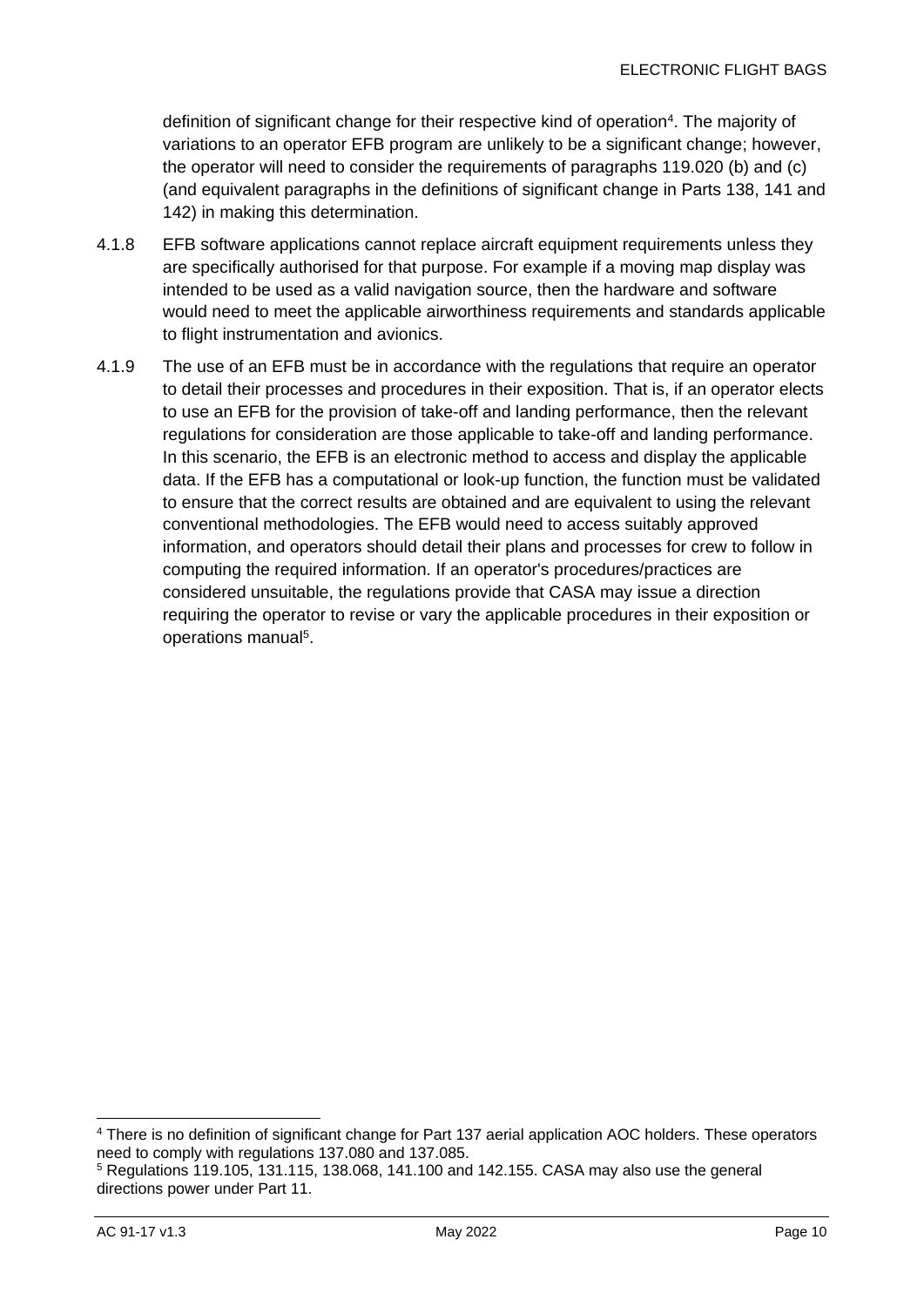## <span id="page-11-0"></span>**5 Classification of EFB**

#### <span id="page-11-1"></span>**5.1 EFB categories**

- 5.1.1 The classification of an EFB considers two categories. These are:
	- − **Hardware type** The physical characteristics of the device, for example whether the device is handheld, mounted or installed.
	- **Software type** What particular functions the EFB is intended to perform.

#### <span id="page-11-2"></span>**5.2 Hardware type**

#### **5.2.1 Portable**

- 5.2.1.1 Portable EFBs are not part of the aircraft configuration and are considered PEDs. They generally have self-contained power and may rely on data connectivity to achieve full functionality. Any modifications to the aircraft to use portable EFBs require airworthiness approval. These modifications may include (but are not limited to):
	- − altering provision of power supplies to suit the EFB
	- adding or changing fixtures in the aircraft for the purposes of holding an EFB
	- − adding or modifying aircraft antennae.
- 5.2.1.2 Any EFB component that is installed such that flight crew cannot easily remove it should be considered as aircraft equipment and should be covered by an airworthiness approval.
- 5.2.1.3 An example of a portable EFB may be an Electronic Chart Display or an Electronic Manuals Reader.
- 5.2.1.4 Installation of a permanent mounting device does not change the portable EFB to an installed device. For example, an iPad (or a similar device) is considered a portable EFB regardless of whether it is stowed, on a kneeboard mount, or on a mount attached to the aircraft's structure. Additional information on hardware considerations for the selection of a portable EFB is provided in Chapter [6.](#page-13-0)

#### **5.2.2 Installed**

- 5.2.2.1 Installed EFBs are fully integrated into the aircraft flight compartment and aircraft systems and are subject to normal airworthiness requirements and design control. The approval of these EFBs is included in the aircraft's type certificate (TC), supplemental type certificate (STC), or in accordance with other provisions of Subpart 21.M.
- 5.2.2.2 In addition to hosting EFB applications provided by the device manufacturer, some installed EFB permit customisation of the applications by the aircraft operator. This is permitted, provided that the integrity of the certified applications is not compromised by the operator-installed applications. For example, an operator may choose to load a software application that, due to its functions, does not require any certification and does not interface with the other applications. Alternatively, the device may contain a partitioning mechanism which provides an electronic separation between the certified applications and all other types of applications.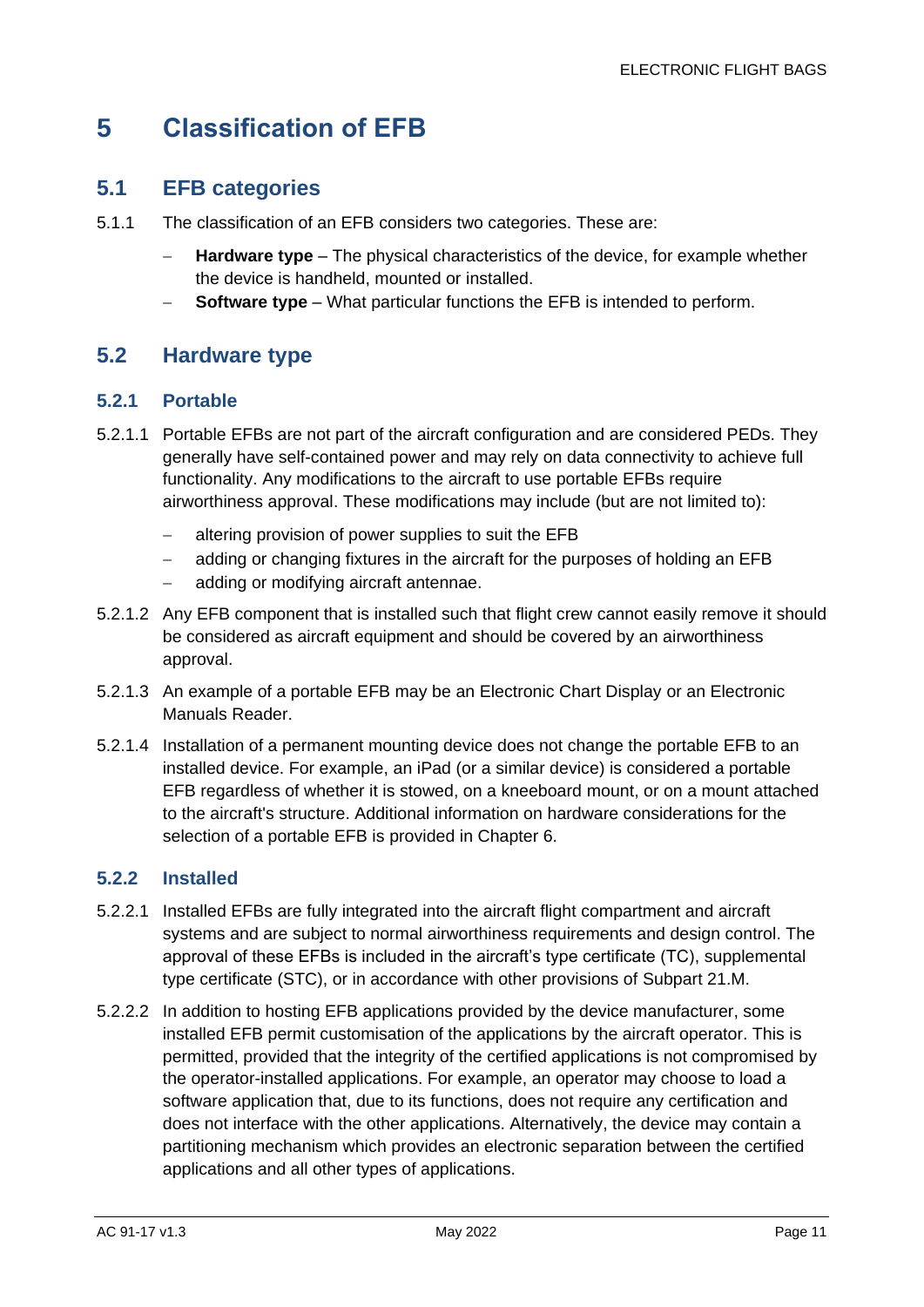#### <span id="page-12-0"></span>**5.3 Software Types**

- 5.3.1 From an operational perspective, the software used on an EFB is characterised by its functionality/capability.
- 5.3.2 There are primarily two types of software:
	- − TYPE A APPLICATIONS are applications such that if the application fails or is used incorrectly, it is considered to have no safety effect on the flight.
	- − TYPE B APPLICATIONS are applications such that if the application fails or is used incorrectly, it is considered that the effect will continue to preserve a level of aviation safety that is at least acceptable.
- 5.3.3 More detail on software types is provided in Chapter [8.](#page-24-0) [9.10.1Appendix A](#page-30-0) of this AC contains examples of the typical software types.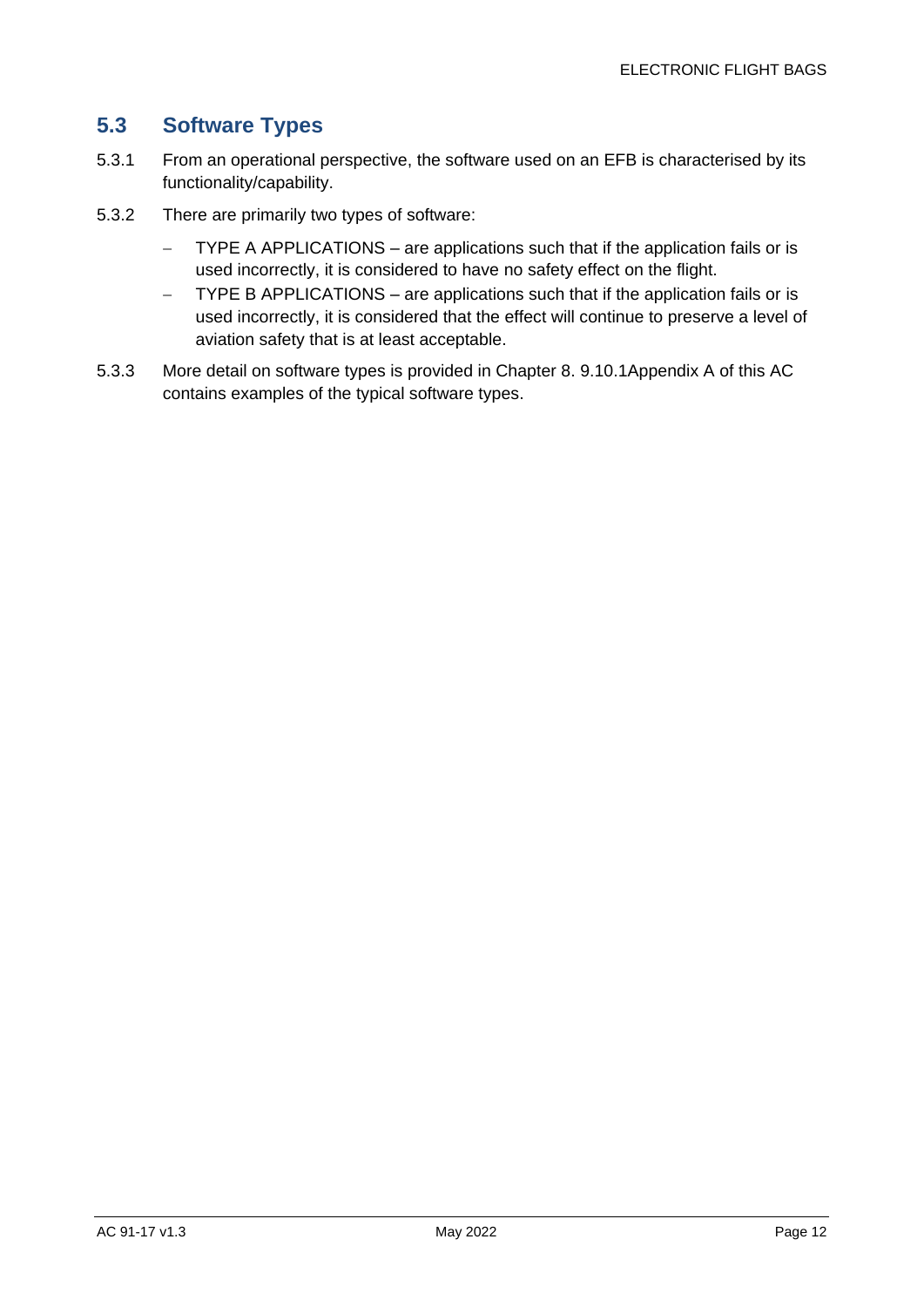## <span id="page-13-0"></span>**6 Portable EFB hardware considerations**

#### <span id="page-13-1"></span>**6.1 General**

- 6.1.1 Regardless of the intended use, the operational implementation of an EFB will require a structured sequence of events and actions to satisfy both the operator and regulator that aircraft equipped with one or more EFBs can be operated safely.
- 6.1.2 The following sections outline the aspects that should be considered when evaluating the use of EFB hardware on an aircraft.

#### <span id="page-13-2"></span>**6.2 Screen size**

6.2.1 The screen size and resolution will need to demonstrate the ability to display information in a manner comparable to the paper documents that are being replaced. For flight crew use, this would be evaluated against the aeronautical charts and other data. The recommended minimum size of the screen is 200 mm, measured diagonally across the active viewing area. If the intent of the device is to display charts and maps, it should be suitably sized to display the image without excessive scrolling.

6.2.2 The size of the proposed EFB may make it cumbersome during normal use. A laptop may have sufficient computing power to handle the required software, but the size may be a hindrance.

#### <span id="page-13-3"></span>**6.3 Mounting devices**

- 6.3.1 EFBs with temporary mounts that attach to the aircraft (e.g. suction mounts, Velcro pads etc.) are regarded as unsecured devices, and they should be stowed during critical phases of flight. These temporary mounts are unlikely to be considered airworthy and may constitute a hazard on the flight deck or crew station in certain circumstances. EFBs attached to kneeboard holders do not need to be stowed.
- 6.3.2 All EFB mounts attached to the aircraft structure require airworthiness approval (Subpart 21.M). An unsafe condition must not be created when attaching any EFB control yoke attachment/mechanism or mounting device. For example, the weight of the EFB and mounting bracket combination may affect flight control system dynamics, even though the mount alone may be considered light.
- 6.3.3 The mounting device, if it is adjustable, must be able to be locked in place by the crew. An adjustable mount will also assist the crew to compensate for glare and reflections. The mount must not block access to any of the EFB controls or display.
- 6.3.4 The mounted EFB must not cause obstruction to:
	- external vision
	- − physical access to aircraft displays or controls
	- visual access to aircraft displays or controls.

**Note:** The screen sizes of some manufacturers may vary marginally from this minimum, but still may be acceptable.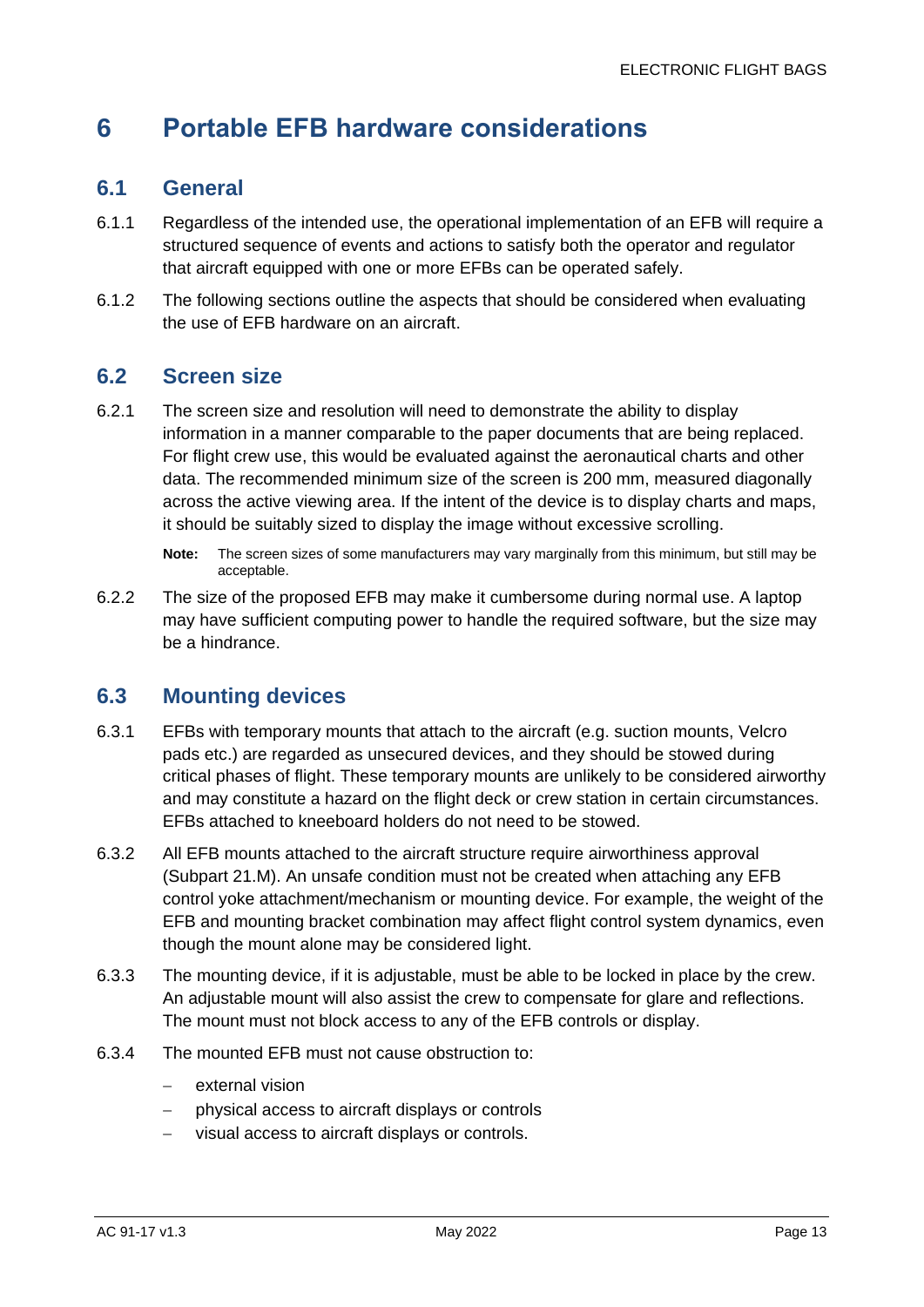- 6.3.5 When mounted, the equipment must not present a safety-related risk or associated hazard to any crew member. A means to store or secure the device when not in use should be provided. Additionally, the unit (or its mounting structure) must not present a physical hazard in the event of a hard landing, crash landing or water ditching. EFBs and their power cords must not impede crew ingress, egress or emergency egress.
- 6.3.6 It is possible to have an EFB that is handheld. In this case, the operator may impose restrictions on its use, such as requiring the device to be stowed during the following phases of flight:
	- − during take-off and landing
	- − during an instrument approach
	- − when the aircraft is flying at a height less than 1 000 ft above the terrain
	- − in turbulent conditions.
- 6.3.7 A device that is mounted in an approved mount within the crew station, or using a suitable kneeboard attachment (with no attachment to the aircraft) which is securely attached to the crew member, may be:
	- − connected to aircraft power for battery recharging
	- − connected to an installed antenna (e.g. GPS) intended for use with that EFB.

#### <span id="page-14-0"></span>**6.4 Cabling**

6.4.1 The cables required for EFB operation must not present a hazard. The required cabling should be of sufficient length to be secured to prevent damage or hazards. Use of cable ties, restraints and conduits should be considered, depending on the installation.

#### <span id="page-14-1"></span>**6.5 Stowage area for EFB systems**

- 6.5.1 Stowage need only be considered for EFBs that are not mounted to the aircraft or a kneeboard. A designated stowage area with a securing mechanism for these EFBs is recommended for storage of the units when they are not in use. Stowed EFBs should be readily accessible by the crew during a flight and should not cause any obstruction or hazard during aircraft operations.
- 6.5.2 EFB systems that are not secured in a mounting device during use must be designed and used in a manner that prevents the device from jamming flight controls, damaging other aircraft equipment, or injuring crew members in the event that the device moves about as a result of turbulence, manoeuvring or other action in phases of flight other than those described in paragraph 6.4.6 above.

#### <span id="page-14-2"></span>**6.6 Operating conditions**

6.6.1 The proposed EFB installation must be operable in a wide variety of environmental conditions, e.g. temperature range, low humidity, altitude etc. The operator needs to ensure that appropriate testing is undertaken to confirm the suitability of the selected device for use as an EFB in the conditions in which they intend operating.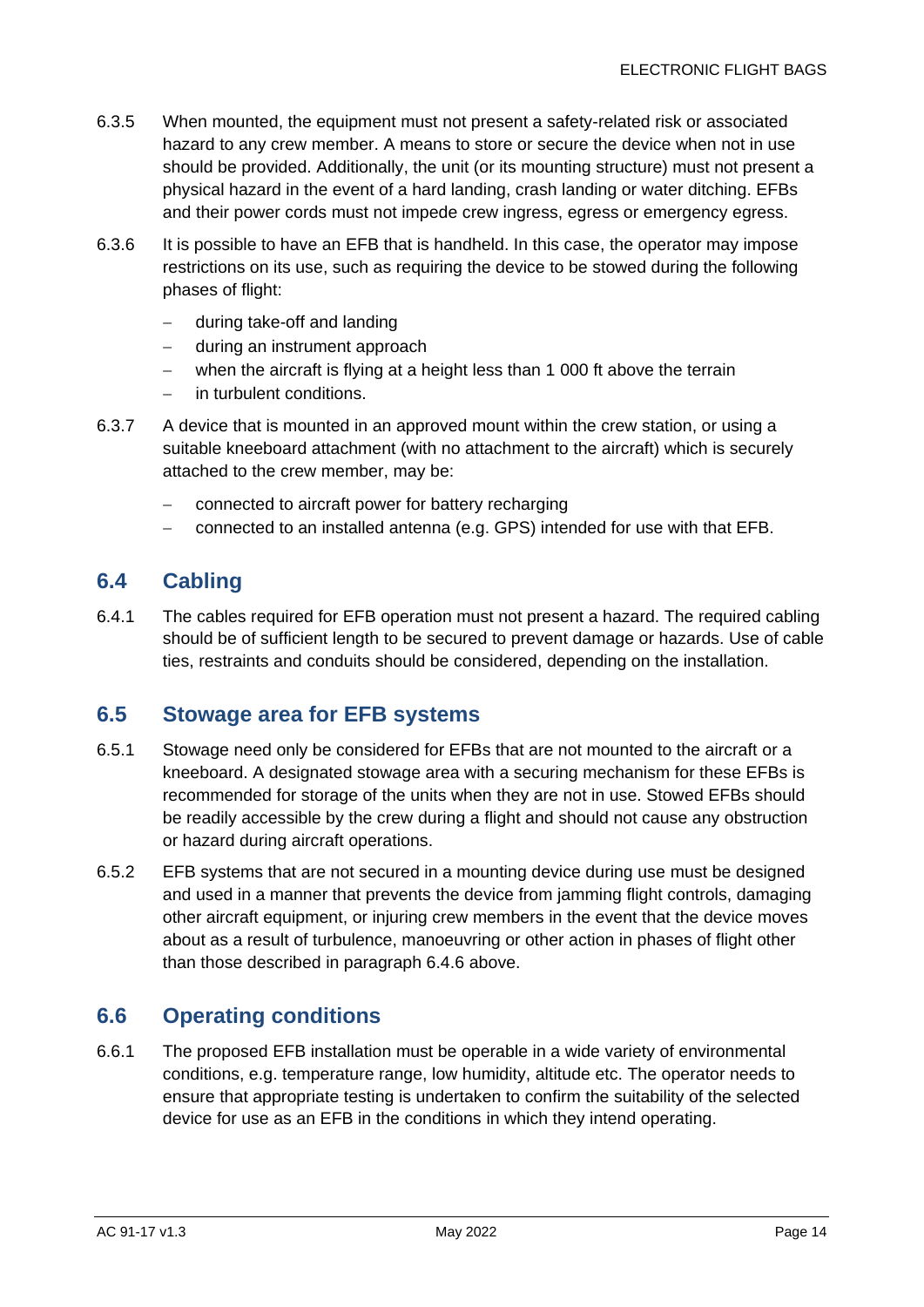#### <span id="page-15-0"></span>**6.7 Power**

#### **6.7.1 Power source and battery capacity**

- 6.7.1.1 When EFB battery charging is not possible in the aircraft, additional fully-charged EFB batteries should be available to ensure that operational performance is maintained for the planned duration of the flight, including diversion times and operation on the ground.
- 6.7.1.2 Charging the EFB will generate extra heat, especially in warmer climates. However, this heat must not cause the EFB to shut down. The placement of the EFB should allow sufficient airflow around the unit. Consideration must be given to ensuring that the temperature of the EFB does not exceed the manufacturer's recommendations during usage. All care must be taken to ensure that the battery in the EFB does not go into a thermal runaway condition. Reliance on accessories to control cooling of the EFB should be avoided.
- 6.7.1.3 Useful battery life must be established and documented for the EFB. Rechargeable batteries in EFBs have a limited life and gradually lose their capacity to hold a charge. This loss of capacity is irreversible. As the battery loses capacity, the length of time it will power the product decreases. Useful battery life and battery degradation are elements of the operator's understanding regarding the minimum battery level required for their operations.
- 6.7.1.4 Careful monitoring of EFB batteries nearing the end of their service life should be implemented to ensure that as the battery degrades there is sufficient battery life to meet the operators' requirements (assuming on-board charging is not available). Depending upon the intended lifespan of the device when compared to the battery degradation, it is recommended that operators evaluate whether they should conduct regular evaluation of a device's ability to determine that it continues to meet their needs.
- 6.7.1.5 In order for the use of an EFB to achieve a comparable level of safety to that of a paperbased product, certain software applications, especially when used as a source of required information, may require the EFB system to have access to an alternate power supply. Guidance should also be provided in the adverse event of a battery failure or malfunction.

#### **6.7.2 Lithium batteries**

- 6.7.2.1 Rechargeable lithium-type batteries are becoming more common as a standby or backup power source for EFBs. The users of rechargeable lithium-type batteries in other industries, ranging from wireless telephone manufacturers to the electric vehicle industry, have noted safety concerns. These concerns are primarily the result of overcharging, over-discharging, and the flammability of cell components. Lithium-ion or lithium-polymer (lithium-ion polymer) batteries are two types of rechargeable lithium batteries commonly used to power EFBs.
- 6.7.2.2 These types of batteries are capable of ignition and subsequent explosion due to the flammability of cell components. They are also vulnerable to overcharging and overdischarging which can, through internal failure, result in overheating. Overheating may result in thermal runaway, which can cause the release of either molten burning lithium or a flammable electrolyte and toxic smoke. Once one cell in a battery pack goes into thermal runaway, it produces enough heat to cause adjacent cells to also go into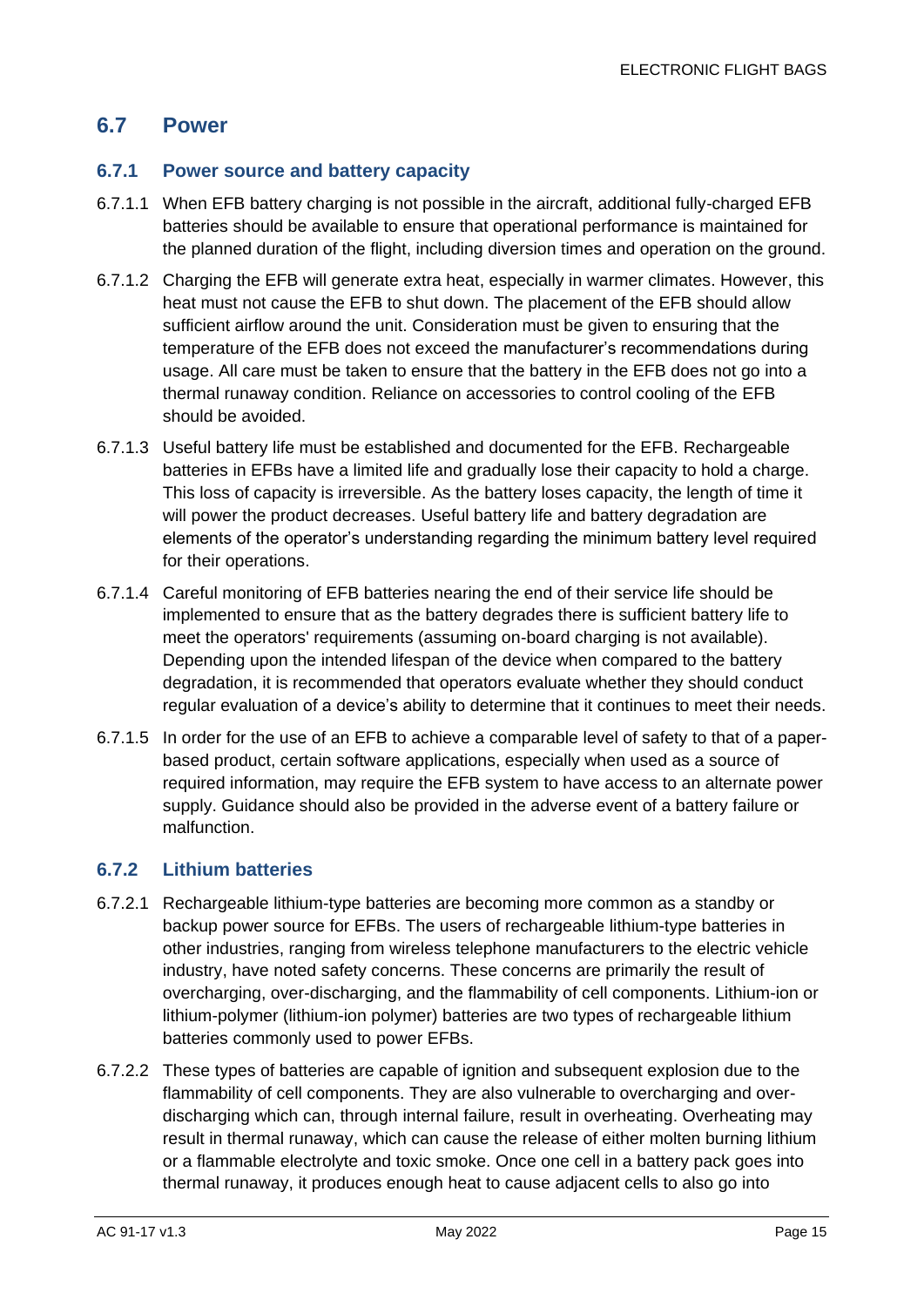thermal runaway. The resulting fire can flare repeatedly as each cell ruptures and releases its contents.

6.7.2.3 The rechargeable lithium-type battery design should be compliant with the provisions of Institute of Electrical and Electronic Engineers (IEEE) 1625, IEEE Standard for Rechargeable Batteries for Portable Computing. This standard contains design considerations for: system integration, cell, pack, host device, and total system reliability. It also covers how to maintain critical operational parameters with respect to time, environment, extremes in temperature, and the management of component failure.

#### **6.7.3 Lithium battery cautions**

- 6.7.3.1 Due to their proximity to the flight crew and the potential hazard they present to safe operation of the aircraft, the use of rechargeable lithium-type batteries in EFBs should be monitored by operators.
- 6.7.3.2 Operators should test EFB batteries and recharging systems to ensure safety and reliability. Operators should use one of the following safety and testing standards as a minimum for determining whether rechargeable lithium-type batteries used to power EFBs are acceptable for use and for recharging:
	- − Underwriters Laboratories (UL). UL 1642, Lithium Batteries; UL 2054, Household and Commercial Batteries; and UL 60950-1, Information Technology Equipment – **Safety**
	- − International Electrotechnical Commission (IEC). International Standard IEC 62133, Secondary cells and batteries containing alkaline or other non-acid electrolytes – Safety requirements for sealed secondary cells, and for batteries made from them, for use in portable applications
	- − United Nations (UN) Transportation Regulations. UN ST/SG/AC.10/11/Rev.5 2009, Recommendations on the Transport of Dangerous Goods, Manual of Tests and Criteria, Fifth revised edition, or
	- − RTCA/DO-311, Minimum Operational Performance Standards for Rechargeable Lithium Battery Systems. An appropriate airworthiness testing standard such as RTCA/DO-311 can be used to address concerns regarding overcharging, overdischarging, and the flammability of cell components. RTCA/DO-311 is intended to test permanently installed equipment; however, these tests are applicable and sufficient to test EFB rechargeable lithium-type batteries.

#### **6.7.4 EFB battery replacement intervals**

6.7.4.1 For those EFBs using batteries for power, the replacement interval for batteries should not exceed the Original Equipment Manufacturer (OEM) recommendations. If the EFB manufacturer has not specified a battery replacement interval, then the original battery (or cell) manufacturer's specified replacement interval should be followed.

#### **6.7.5 Electrical backup power source**

6.7.5.1 Some applications, especially when used as a source of required information, may require that the EFB use an alternate power supply to achieve a comparable level of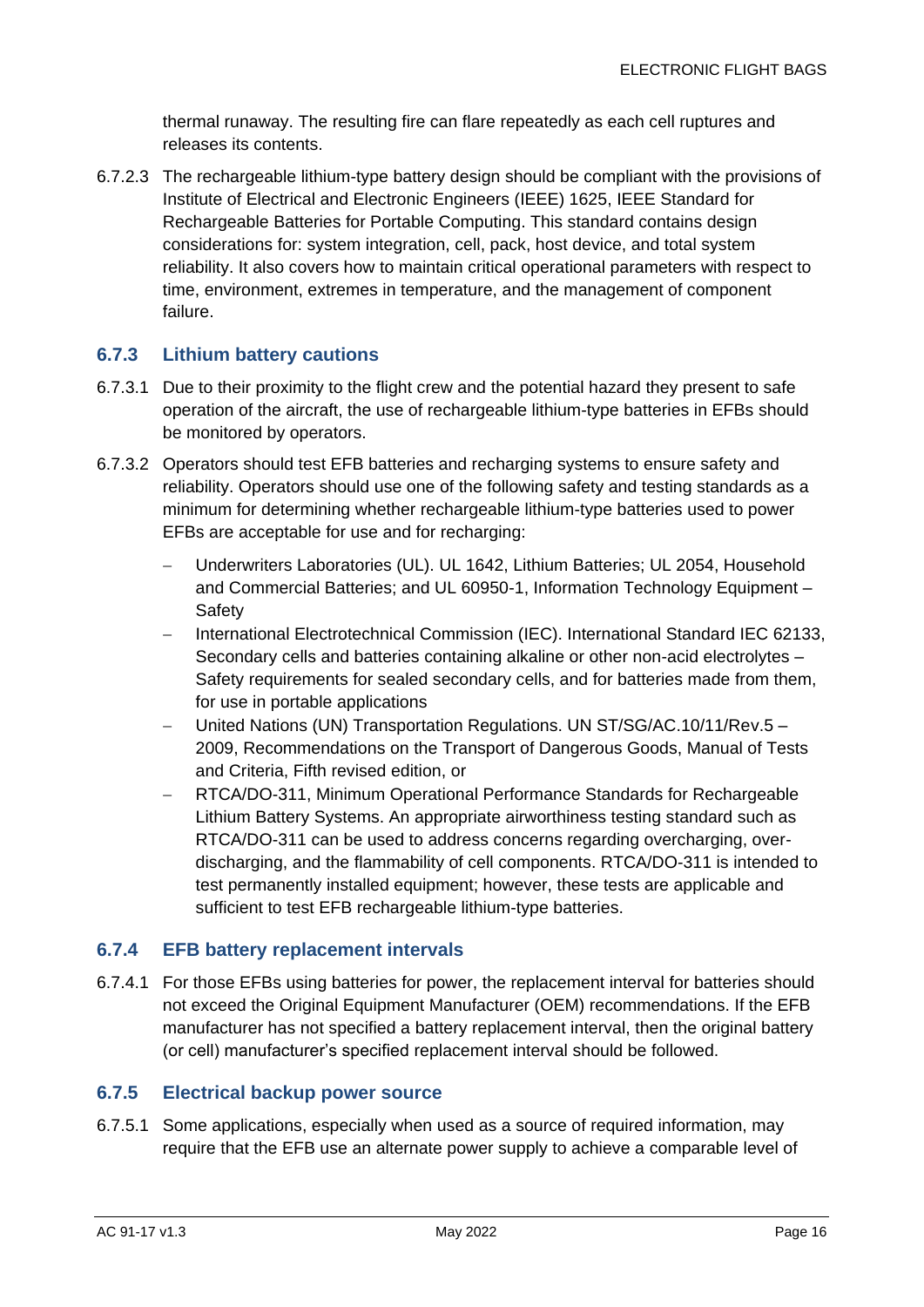safety to that of a paper-based product. The operator is responsible for ensuring that the batteries are replaced as required.

#### <span id="page-17-0"></span>**6.8 Electromagnetic interference and compatibility (EMI/EMC) demonstrations**

6.8.1 For the purpose of EMI demonstrations, portable EFB devices are considered PEDs and should satisfy the criteria contained within FAA AC 91.21-1D, or other standards accepted by CASA. All EFB devices must demonstrate that they meet appropriate industry-adopted environmental qualification standards for radiated emissions for equipment operating in an airborne environment. Initial testing may take the form of simple victim/source testing, which may identify issues warranting further investigation.

#### <span id="page-17-1"></span>**6.9 Emergency procedures**

- 6.9.1 The operator is to establish, and set out in the exposition, procedures for the crew to safely manage serious EFB malfunctions, including:
	- − EFB battery overheat
	- − battery fire
	- smoke evacuation
	- secure isolation of an EFB that has seriously malfunctioned to prevent further hazard.
- 6.9.2 The primary method for stopping a lithium battery thermal runaway is to cool it down. Lithium battery fire containment or lithium safe battery bags can be used as a secondary measure for containment.
- 6.9.3 Procedures to mitigate a serious EFB malfunction need to be designed specifically for the particular EFB in use.

#### <span id="page-17-2"></span>**6.10 Data connectivity**

6.10.1 Data connectivity with the aircraft avionics/systems is not permitted without an airworthiness approval.

#### **6.10.2 Read only (1-way connectivity)**

6.10.2.1 Data connectivity with the aircraft avionics in a "read only" manner is permitted through a certified interface unit. If the EFB is connected to a certified data link (either wired or wireless) where the data link, through the certification process, provides approved firewall protection to aircraft systems, then there is no further evaluation required prior to connecting the EFB to the data link port. Operators must demonstrate that safety mechanisms are in place to prevent EFB data connectivity failures from having any adverse effects on aircraft avionics systems.

#### **6.10.3 Read/Write (2-way connectivity)**

6.10.3.1 If an EFB is connected to an aircraft, then as a minimum the operator and airworthiness approvals should consider the following: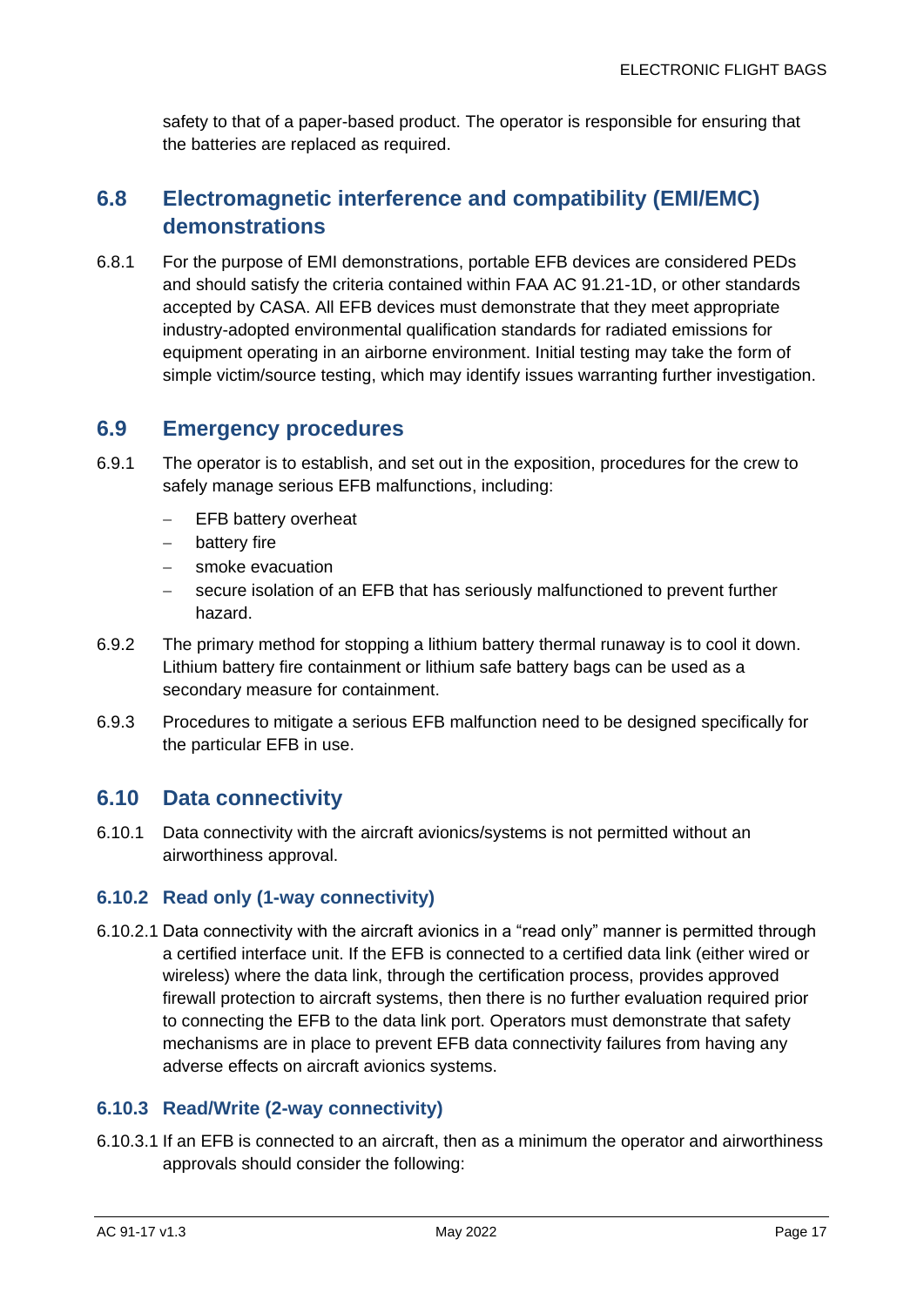- − demonstrated compliance with lightning protection requirements
- − demonstrated compliance with high-intensity radiated fields protection requirements.
- 6.10.3.2 The safety and non-interference aspects of using wireless technology connections to installed equipment also need to be evaluated as part of the overall operator approval process. The intended function and safety (e.g. security and integrity) is applicable only to the interfaces with the avionics data sources, and not to the software applications.
- 6.10.3.3 The failure modes of the interface between the EFB and its avionics data sources should be assessed under normal and fault conditions (e.g. demonstrate that EFB inputs can be overridden by manual input in the event of an EFB failure, demonstrate that safety mechanisms are in place to prevent EFB data connectivity failures from having adverse effects on aircraft avionics systems). The assessment of safety and integrity of the software application should be addressed through the approval of the application itself.

#### <span id="page-18-0"></span>**6.11 Other connectivity**

6.11.1 Wireless data connectivity (Wi-Fi/4G/5G) may be used to receive/transmit information for aircraft administrative control processes, e.g. Aeronautical Information Regulation and Control (AIRAC) etc. The operator needs to ensure that the exposition clearly identifies the situations in which this connectivity is to be used.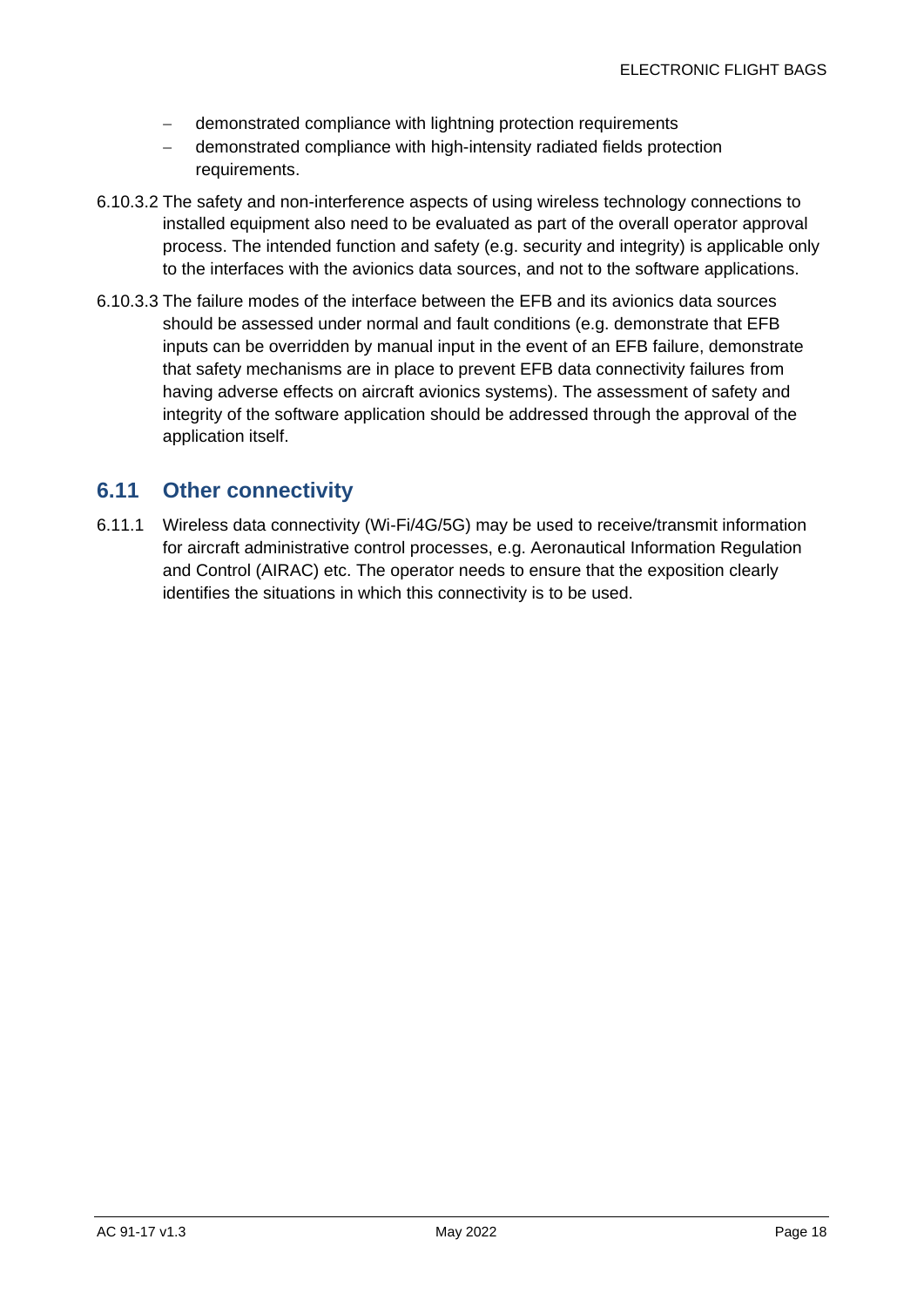## <span id="page-19-0"></span>**7 Considerations for selection of software**

#### <span id="page-19-1"></span>**7.1 General considerations**

- 7.1.1 It is the responsibility of the operator to ensure that the operating system and application programs meet the intended functional requirements. Unauthorised modification of any database, or the loading of any new or additional software, is not permitted unless that software is demonstrated to comply with the original validation basis.
- 7.1.2 Some software applications installed for flight operations may require regulatory approval prior to operational use. For example, if a software function is being used for the display of instrument approach procedure charts, then the software provider should hold an approval under Part 175 of CASR. Any information that is provided to the flight crew needs to be a true and accurate representation of the charts or documents being replaced and, as such, must be validated to confirm compliance with the aircraft's approved flight manual. Validation should be by endorsement of the software application by the person responsible for the relevant approved flight manual limitations, or by a suitably qualified and accredited person.
- 7.1.3 The operator should identify a means to demonstrate that adequate security measures are in place to prevent malicious introduction of unauthorised modifications to the EFB's operating system, its specific hosted applications, and any of the databases or data links used to enable its hosted applications. EFB systems need to be protected from possible contamination from external viruses.
- 7.1.3.1 Portable EFBs with GPS functionality may be used for situational awareness only. The portable EFB is not an approved navigation system and cannot be used as the primary means of navigation.
- 7.1.3.2 FCM's should be aware that there may be an appreciable lag time between the position indicated on the portable EFB and the aircraft's actual position. Loss of signal or failure indication might not be displayed on the portable EFB to indicate the integrity of the information being displayed.
- 7.1.3.3 Backup/redundancy provisions need to be addressed to ensure crew retain access to all required information in the event of an EFB failure in flight.

#### <span id="page-19-2"></span>**7.2 Usability**

7.2.1 The EFB should provide an intuitive, user-friendly and consistent interface within and across the various software applications that it hosts. This should include, but not be limited to, data entry methods, colour-coding philosophies and symbols. Software developers and operators are encouraged to evaluate the usability of an existing human-machine interface (HMI) methodology before developing a new HMI. The HMI should be evaluated for common human errors after its introduction into the everyday operating environment to allow for required changes or enhancements of the given design.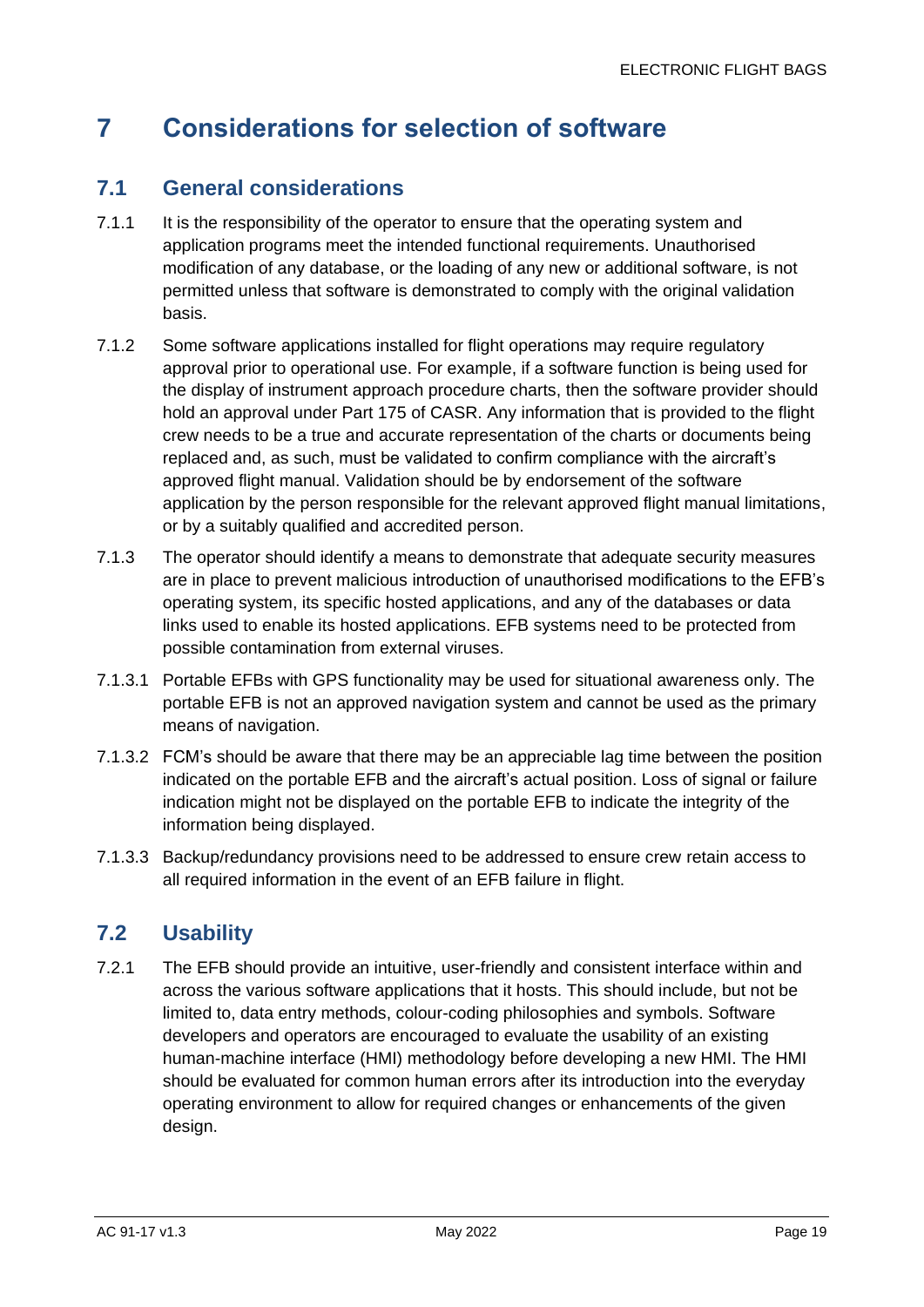#### <span id="page-20-0"></span>**7.3 Style of presentation**

- 7.3.1 Software considerations that should be addressed by operators include, but are not limited to:
	- − ease of access to common functions
	- − consistency of symbols, terms and abbreviations
	- − legibility of text
	- system responsiveness
	- methods of interaction
	- − use of colour
	- − display of system status
	- error messages
	- − management of multiple applications and documents
	- − off-screen text and content
	- use of active regions.

#### <span id="page-20-1"></span>**7.4 Ease of access to common functions**

- 7.4.1 EFB software should be designed to minimise crew workload and provide ease of access to common functions. Complex, multi-step data entry tasks should be avoided during critical phases of flight.
- 7.4.2 An evaluation of an EFB's intended functions should include a qualitative assessment of incremental crew workload, as well as user-system interfaces and their safety implications. If an EFB is to be used during critical phases of flight, such as during takeoff and landing, or during abnormal and emergency situations, its use should be evaluated during simulated or actual aircraft operations under those conditions.

#### <span id="page-20-2"></span>**7.5 Consistency of symbols**

7.5.1 Symbols used in the EFB applications should be consistent with those used on aircraft systems, equipment and the paper-based documentation they are intended to replace.

#### <span id="page-20-3"></span>**7.6 Terms and abbreviations**

7.6.1 Terms and abbreviations used in the EFB applications should be consistent with those used in the paper-based documentation they are intended to replace.

#### <span id="page-20-4"></span>**7.7 Legibility of text**

7.7.1 Information displayed on the EFB should be legible to the intended user at the intended viewing distance(s) and under the full range of lighting conditions expected in the operating station of the aircraft, including daytime use in direct sunlight and night operations. Brightness should be adjustable in fine increments. Consideration should be given to long-term display degradation due to abrasion and aging of the device.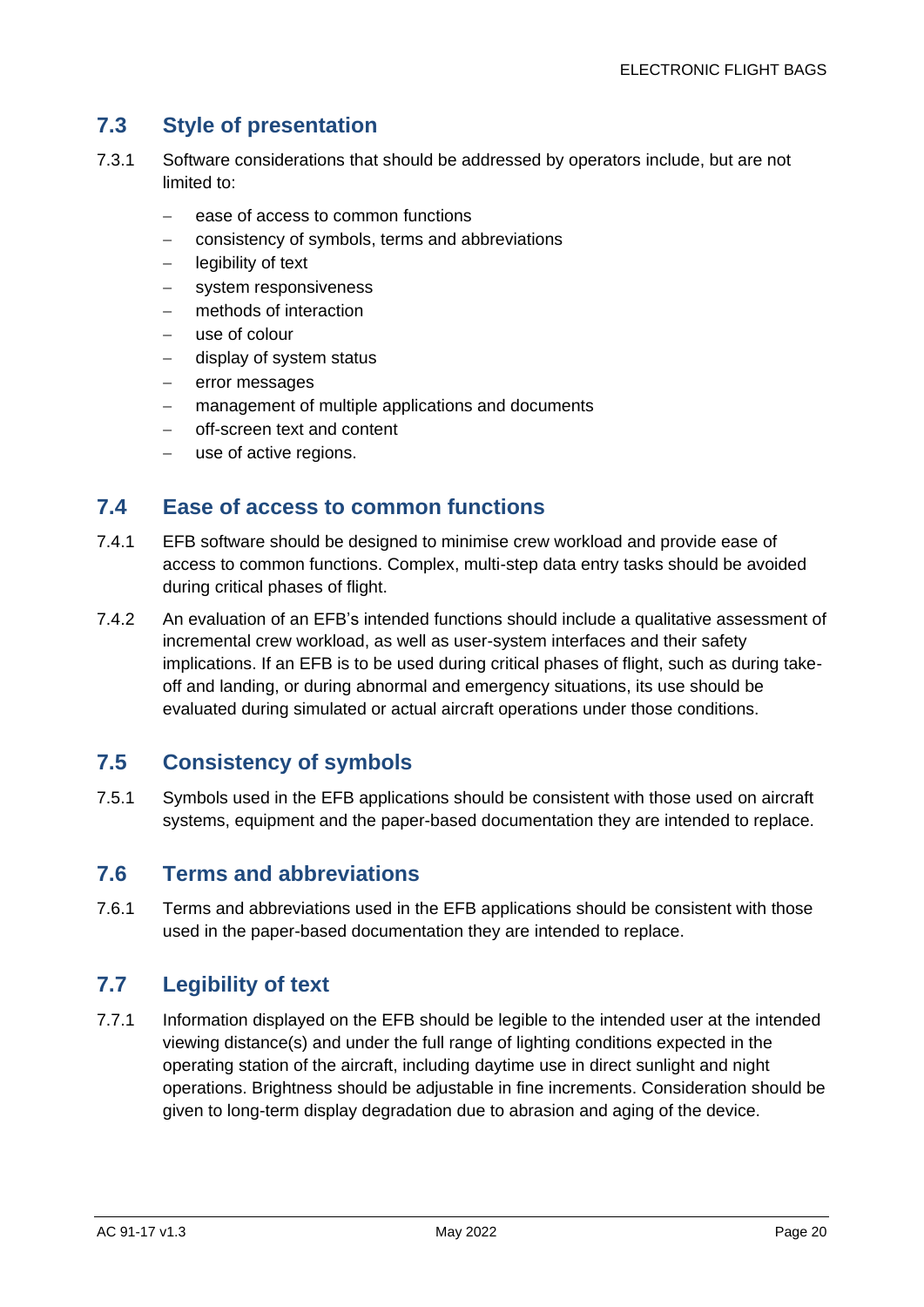#### <span id="page-21-0"></span>**7.8 System responsiveness**

- 7.8.1 The system should provide feedback to the user once user input is accepted. If the system is busy with internal tasks that preclude immediate processing of user input, e.g. self-test or data refresh, the EFB should display a 'system busy' indicator to inform the user that the system is occupied and cannot process inputs immediately.
- 7.8.2 The timeliness of system response to user input should be consistent with an application's intended function, e.g. time-critical information should be prioritised by the system.

#### <span id="page-21-1"></span>**7.9 Methods of interaction**

- 7.9.1 In choosing and designing input devices, such as keyboards, touch screens or cursorcontrol devices, operators should consider the type of entry to be made and the environmental factors, such as turbulence and other normal vibrations affecting the usability of the input device.
- 7.9.2 For touch screens, crew members may need physical locations or structures, such as a flight deck structures, to stabilise their hand to be able to make accurate inputs. Operators should verify that touch screens do not result in unacceptable levels of crew workload and error rates.
- 7.9.3 Input devices should provide feedback to indicate when they are operational. Since touch screens provide little or no tactile feedback or control motion, visual and/or aural or other touch activation feedback is especially important.
- 7.9.4 Other touch screen considerations include: selecting the touch technology, e.g. resistive or capacitive; controlling screen contaminates which may reduce readability, e.g. skin oils or perspiration; and mitigating inadvertent operation.

#### <span id="page-21-2"></span>**7.10 Use of colour and messages**

- 7.10.1 The colour 'red' should only be used to indicate a warning level condition.
- 7.10.2 The colour 'amber' should be used to indicate a caution level condition.
- 7.10.3 Any other colour may be used for items other than warnings or cautions, providing that the colours used differ sufficiently from the colours prescribed to avoid possible confusion.
- 7.10.4 Where colour is used to draw attention to an item that requires further consideration then this should also provide for consideration of crew members with vision impairments.

#### <span id="page-21-3"></span>**7.11 Display of system status**

7.11.1 If an application is fully or partially disabled, or is not visible or accessible to the user, it may be desirable to have an indication of its status available to the user upon request. It may also be desirable to prioritise these EFB status and fault messages.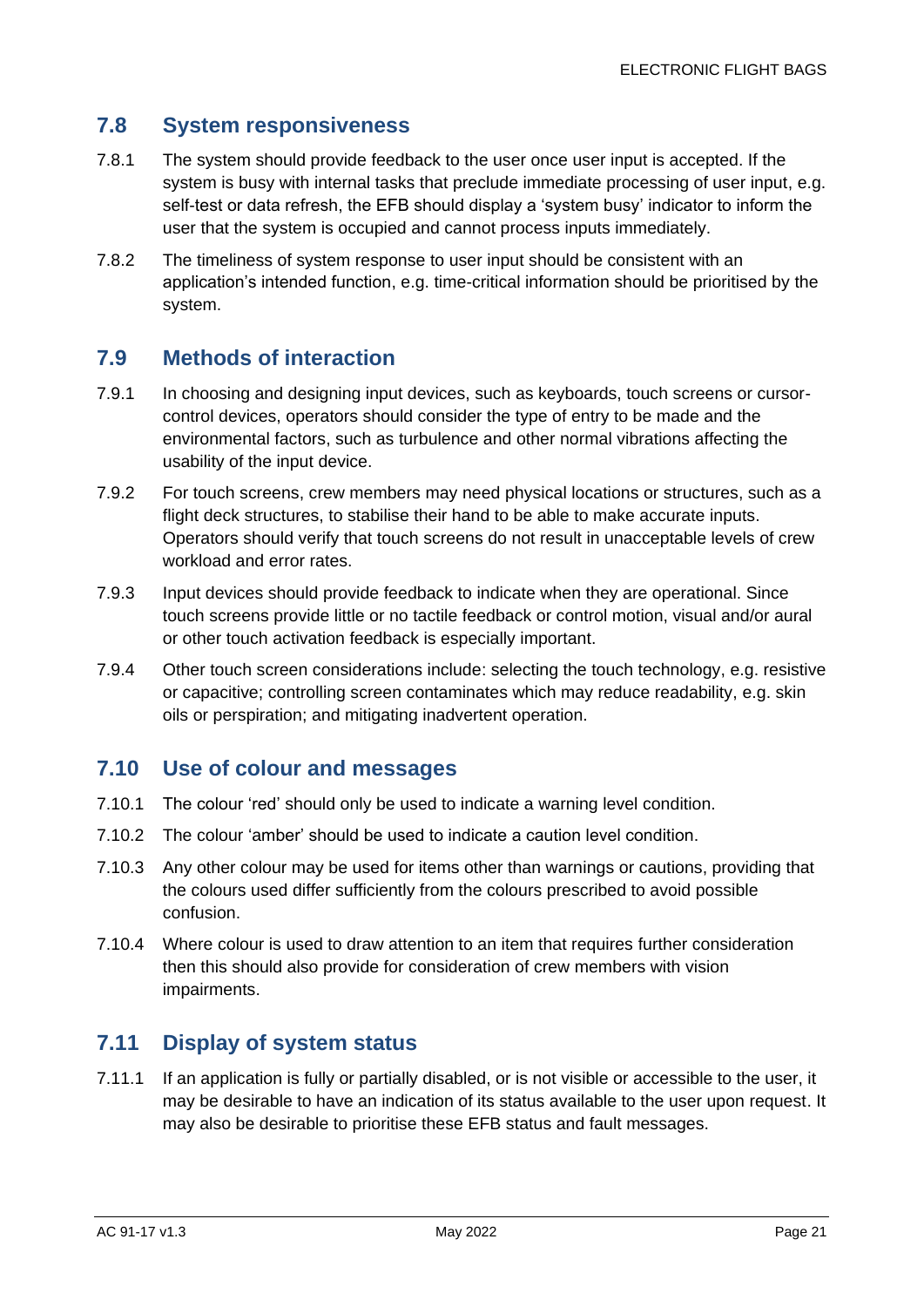#### <span id="page-22-0"></span>**7.12 Error messages**

- 7.12.1 Where possible, EFB messages and reminders should be integrated with (or compatible with) other aircraft system alerts.
- 7.12.2 The EFBs should not cause a distraction through visual or audible notifications.
- 7.12.3 If additional messages are available but not currently displayed, there should be an indication of the additional messages.
- 7.12.4 If user-entered data are not of the correct format or type needed by the application, the EFB should not accept the data. An error message should be provided that clearly communicates which entry is suspect and specifies the expected type of data.

#### <span id="page-22-1"></span>**7.13 Management of multiple applications and documents**

- 7.13.1 The EFB should provide a continuous indication of which application and/or document is active if the system supports multiple open documents or allows multiple open applications. The active application/document is the one currently displayed and responding to user actions. During normal operations, the user should be able to select which of the open applications or documents is currently active. In addition, the user should be able to easily switch between open applications/documents.
- 7.13.2 The user should be able to open a new application or document quickly and easily.
- 7.13.3 When the user returns to an application running in the background, it should appear in the same state as when the user left the application, other than differences associated with the progress or completion of processing performed in the background.

#### <span id="page-22-2"></span>**7.14 Off-screen text and content**

- 7.14.1 If a document segment is not visible in its entirety in the available display area, such as during 'zoom' operations, the existence of off-screen content should be clearly indicated in a consistent manner.
- 7.14.2 For some intended functions, it may be unacceptable if off-screen content is not indicated. This should be evaluated based on the application and intended operational function.

#### <span id="page-22-3"></span>**7.15 Use of active regions**

7.15.1 Active regions are those to which special user commands apply, for example, hyperlinks or copying. The active region can be text, an image, window, frame or another document object. Active regions are also useful for distinguishing between frames on a frame-based visual display. The information in the active frame responds to update commands entered by the user. If the display uses active regions, these should be clearly indicated. If users do not know how to use an active region, they will have trouble applying special commands to the intended object. If users do not know that a particular region is active, they may enter inappropriate commands and become frustrated when these commands are not processed as expected.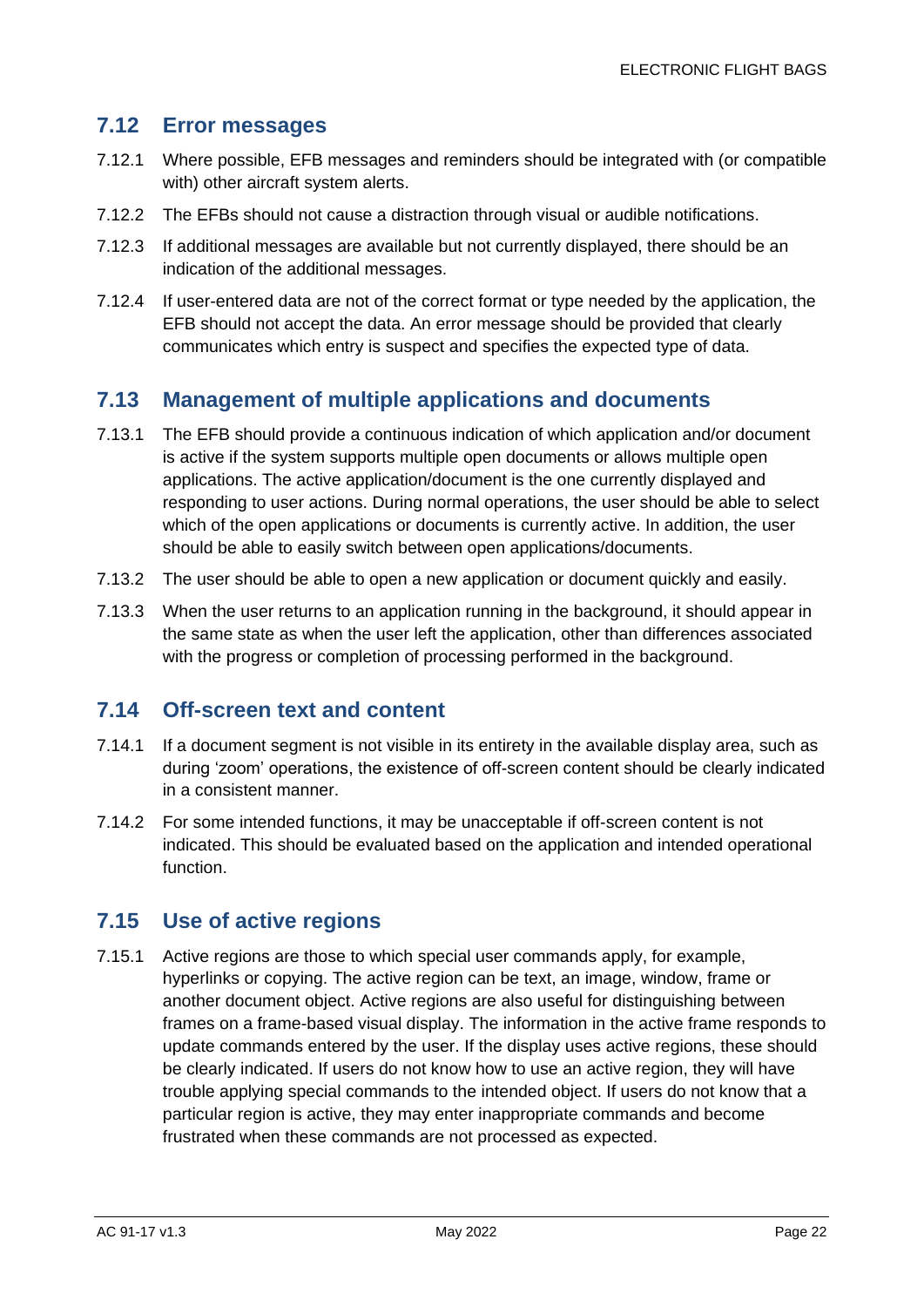#### <span id="page-23-0"></span>**7.16 Electronic signatures**

7.16.1 A signature to signify acceptance or to confirm authority may be required. To be accepted as equivalent to a handwritten signature, an electronic signature used in EFB applications should assure the same degree of accessibility and security as the physical signature it replaces. Operators should have a process in place for an electronic record keeping system to ensure the integrity of the system.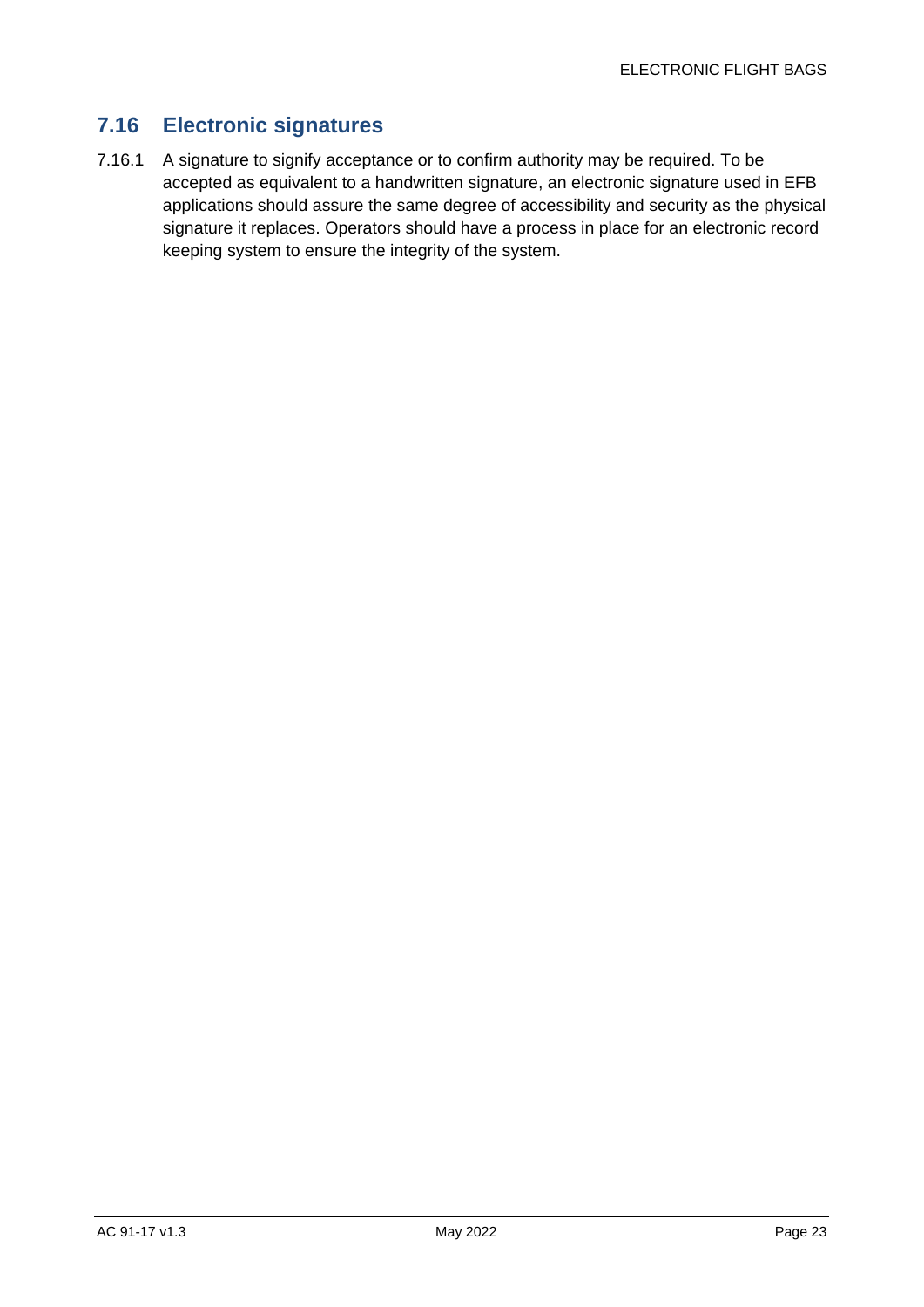## <span id="page-24-0"></span>**8 Software types**

#### <span id="page-24-1"></span>**8.1 Overview**

- 8.1.1 An EFB software application is an application that is installed on an EFB to support flight operations. The classification of the applications, based on their respective safety effects, is intended to highlight the distinctions between such applications and correspondingly any management of risk that may be needed by the operator.
- 8.1.2 As stated above, there are primarily two types of software:
	- − TYPE A APPLICATIONS are applications such that if the application fails or is used incorrectly, it is considered to have no safety effect on the flight.
	- − TYPE B APPLICATIONS are applications such that if the application fails or is used incorrectly, it is considered that the effect will continue to preserve a level of aviation safety that is at least acceptable.

#### <span id="page-24-2"></span>**8.2 Classification process**

- 8.2.1 All air transport operators are required to have an SMS<sup>6</sup>, and the risk assessment and management of the EFB should be conducted in accordance with the operator's SMS requirements.
- 8.2.2 For the purpose of the following paragraphs, 'failure or incorrect usage' means any failure, malfunction of the application, or design-related human errors that can reasonably be expected during normal use.
- 8.2.3 EFB applications cannot replace aircraft equipment requirements unless they are specifically authorised for that purpose. For example, if a moving map display was intended to be used as a valid navigation source, then the hardware and software would need to meet the applicable airworthiness requirements and standards applicable to flight instrumentation and avionics. Such an EFB application would not be eligible for classification as either a Type A or Type B application.
- 8.2.4 In determining whether an EFB application is Type A or Type B, the following should be considered:
	- − Identify any failure conditions resulting from potential failure or incorrect usage, taking into account any relevant factors (e.g. aircraft/system failures, operational or environmental conditions) and any established mitigation (e.g. flight crew procedures, flight crew training) that would intensify or alleviate the effects.
	- − Classify the application based on the assessment of the safety effect of each failure condition:
		- o If there is no failure that may have a safety effect, the application should be classified as Type A.
		- o If one or more failures generate a safety effect that preserves a level of aviation safety that is at least acceptable, the application should be classified as Type B.

<sup>6</sup> Some air transport operators may not have an SMS until 2 December 2024 due to the deferral of the requirement.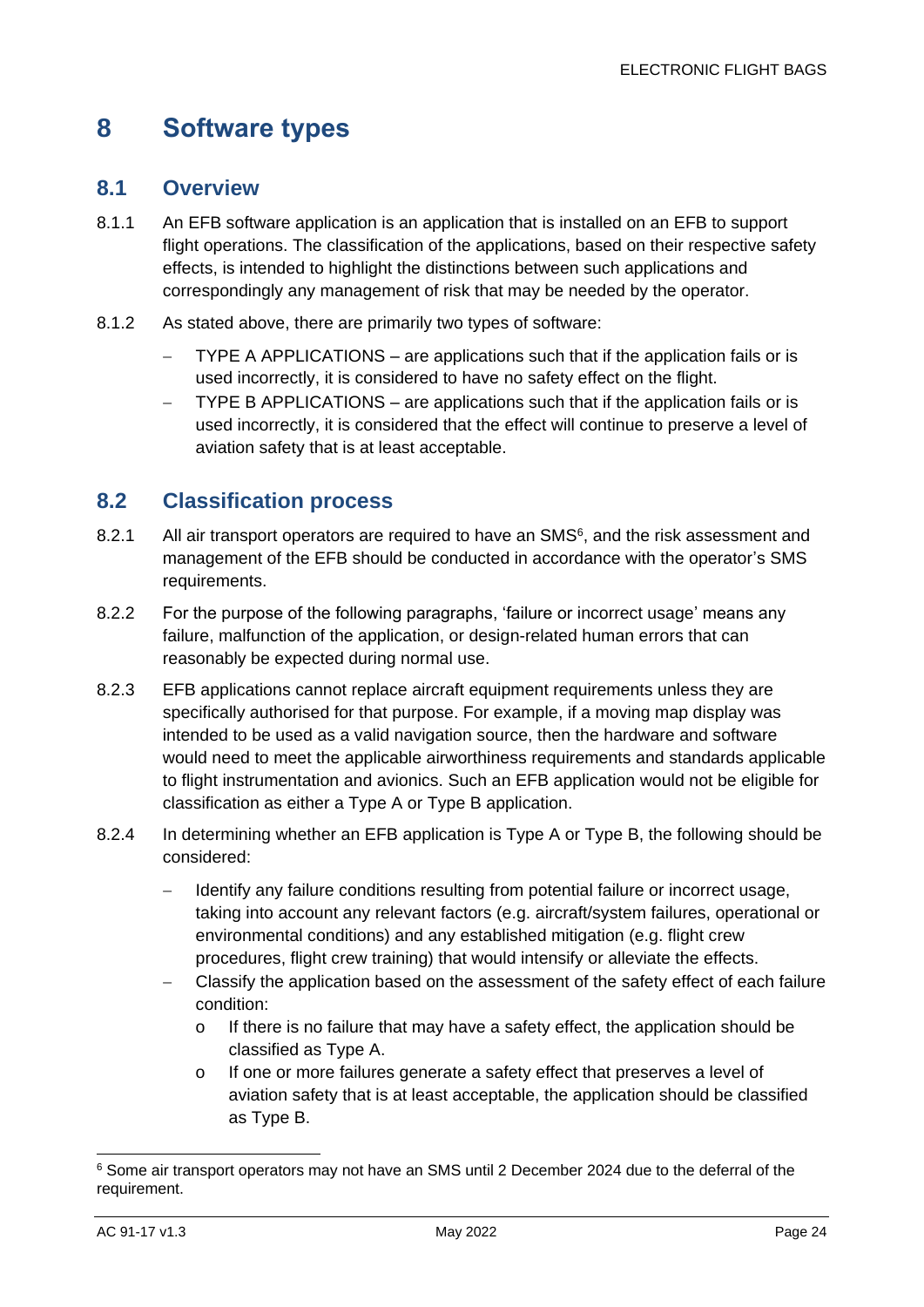- o If one or more failures generate a safety effect that does **not** preserve a level of aviation safety that is at least acceptable, the application should be deemed unsuitable for use as an EFB application.
- EFB applications with failure conditions that are more severe than minor are ineligible for classification as either Type A or Type B applications.

#### <span id="page-25-0"></span>**8.3 Miscellaneous software applications**

- 8.3.1 Miscellaneous software applications are applications that support functions that are not directly related to operations conducted by the flight crew on the aircraft. Miscellaneous software applications are not considered to be EFB applications for the purposes of this AC.
- 8.3.2 Examples of miscellaneous software applications that are not used for operational purposes may include web browsers, email clients, picture viewers, or other applications used by cabin crew or maintenance crew. However, if an email client was used by a FCM for sending data or forms, such as load sheets or flight plans, then it would become an EFB application and require classification as either Type A or B.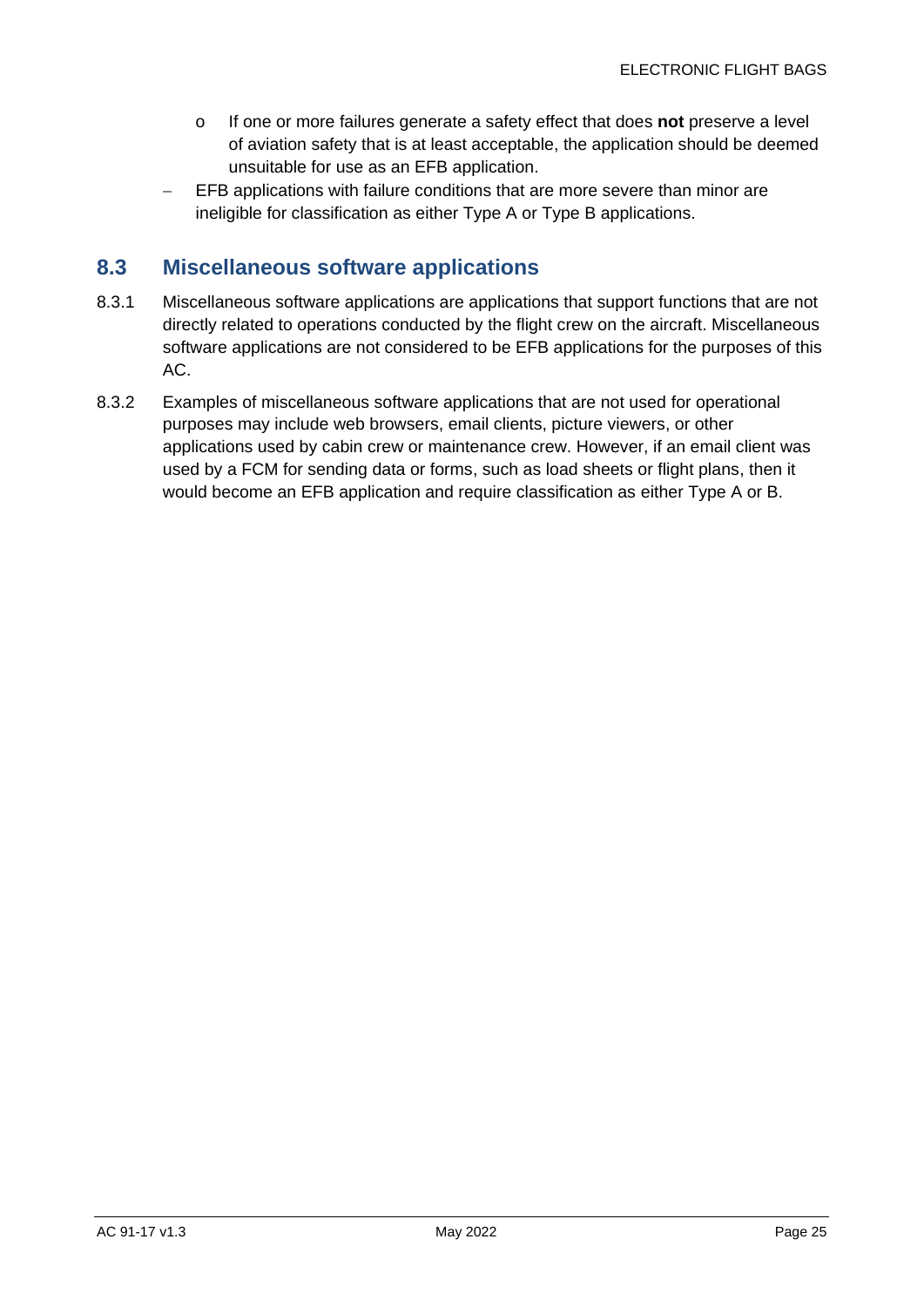## <span id="page-26-0"></span>**9 Exposition guidance for EFB use and management**

#### <span id="page-26-1"></span>**9.1 General**

- 9.1.1 Air transport operators are required to detail in their exposition how they manage EFBs to ensure that they safely conduct and manage their Australian air transport operations<sup>78</sup>. For other operators, the information below is available for guidance.
- 9.1.2 In developing their exposition material, the operator should remain aware of any outcomes of the EFB application classification process. Type B applications may require specific procedures to support the risk treatments outlined for their use.
- 9.1.3 As a minimum, the exposition should provide guidance on the following:
	- − EFB limitations
	- − requirements and responsibilities for all personnel
	- − EFB-approved hardware
	- − EFB-approved software applications
	- − procedures for use of the EFB, including specific operating procedures
	- − Hardware and software updates procedures and policies
	- − flight crew training
	- − device maintenance considerations
	- − data management
	- security considerations.
- 9.1.4 Where the EFB in use is an installed device, much of the management procedures will be described by referral to the aircraft maintenance program. Where this occurs, the exposition content should still address software management and applicable operational procedures. For example, in the case of aircraft performance calculations, many operators will require an independent entry and crosscheck as part of their operation. This procedure should be described in the operator's exposition.
- 9.1.5 Operators should consider the items listed below as guidance to assist them in developing their procedures. These items should be used in conjunction with Appendix B of this AC, Operator's self-evaluation checklist for the introduction of EFB.

#### <span id="page-26-2"></span>**9.2 EFB administrator**

9.2.1 The operator is to designate a competent person as an EFB Administrator (EFBA) who will be responsible for managing the administration of the operator's EFB hardware and software. The operator should assign the EFBA responsibilities and duties to ensure that the proposed paperless system is as robust and reliable as the paper-based system being replaced. Operators must ensure that EFBAs are provided with adequate resources and a suitable level of training.

<sup>7</sup> Paragraph 119.205(1)(h).

<sup>&</sup>lt;sup>8</sup> This version of the AC is advance released to provide industry with notice of the revised policy. The regulatory provisions will initially be issued by an exemption and then incorporated in Parts 121,133 and 135.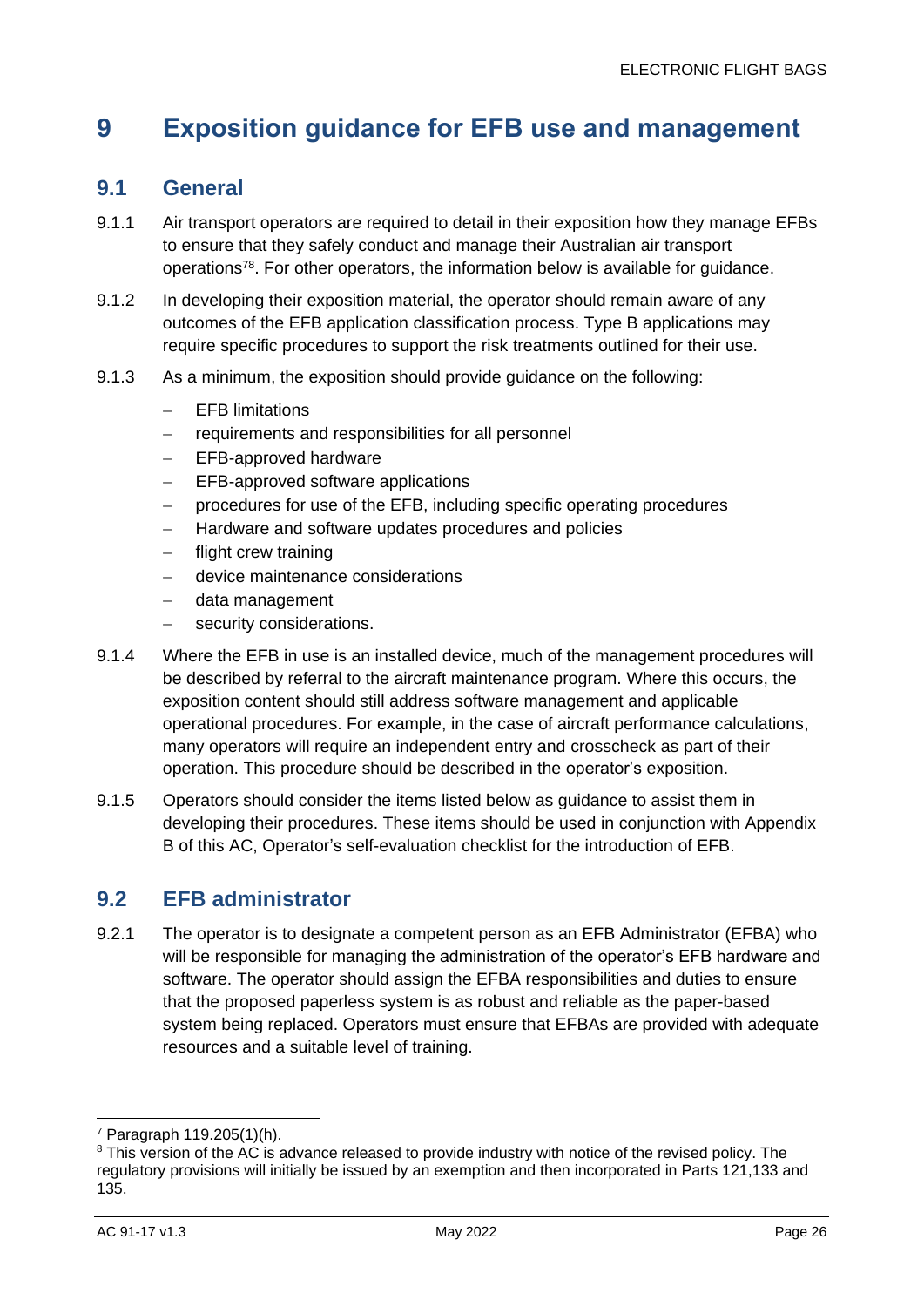9.2.2 In some cases the operator may require individuals to take action to ensure that their EFBs have the required currency and documentation.

#### <span id="page-27-0"></span>**9.3 Operational risk analysis**

- 9.3.1 Operators must determine appropriate procedures to eliminate, reduce or control risks associated with identified failures in the EFB system. These procedures will be the result of their operational risk analysis that considers whether an application is Type A or B. Considerations may include, but are not limited to:
	- − total and partial failures of the EFB
	- loss of data
	- corrupt/erroneous outputs
	- − MEL dispatch condition.
- 9.3.2 There should be at least one means of access to backup material available to the pilot in command at the time of flight dispatch. This can be either another EFB (it may belong to another member of the crew), or paper charts and documents required for the sector being flown.

#### <span id="page-27-1"></span>**9.4 Procedures/considerations for the in-flight use of EFBs**

- 9.4.1 Clear limitations and procedures must be provided and documented for all phases of flight. A system description and operating philosophy should be included. Procedures should:
	- be properly integrated with existing standard operating procedures (SOPs). For pilots not operating to company SOPs, the EFB should be integrated with airmanship that is consistent with safe flying practices
	- − contain suitable flight crew cross-checks for verifying safety-critical data
	- mitigate and/or control any additional workload associated with the EFB
	- − provide contingency procedures for total or partial EFB failure
	- − cover system reboots, lock-ups and recovery from incorrect crew actions
	- include a requirement to verify the revision status of software. For example, ensure that flight crew confirm the revision numbers and/or dates of EFB flight databases and software installed on their units that are required for that flight. For instance, a date-sensitive revision is an aeronautical chart database on a 28-day revision cycle. Procedures should specify what action to take if the applications or databases loaded on the EFB are out-of-date
	- − provide for easily adjustable brightness and contrast controls of the EFB by the flight crew to compensate for varying lighting conditions
	- − be designed to define the actions to be taken when information provided by an EFB does not agree with that from other flight compartment sources, or when one EFB disagrees with another.

#### <span id="page-27-2"></span>**9.5 Update process**

9.5.1 The operator needs to establish a method for revising EFB databases. The method of data revision should ensure both the integrity of the data the operator loads, and that it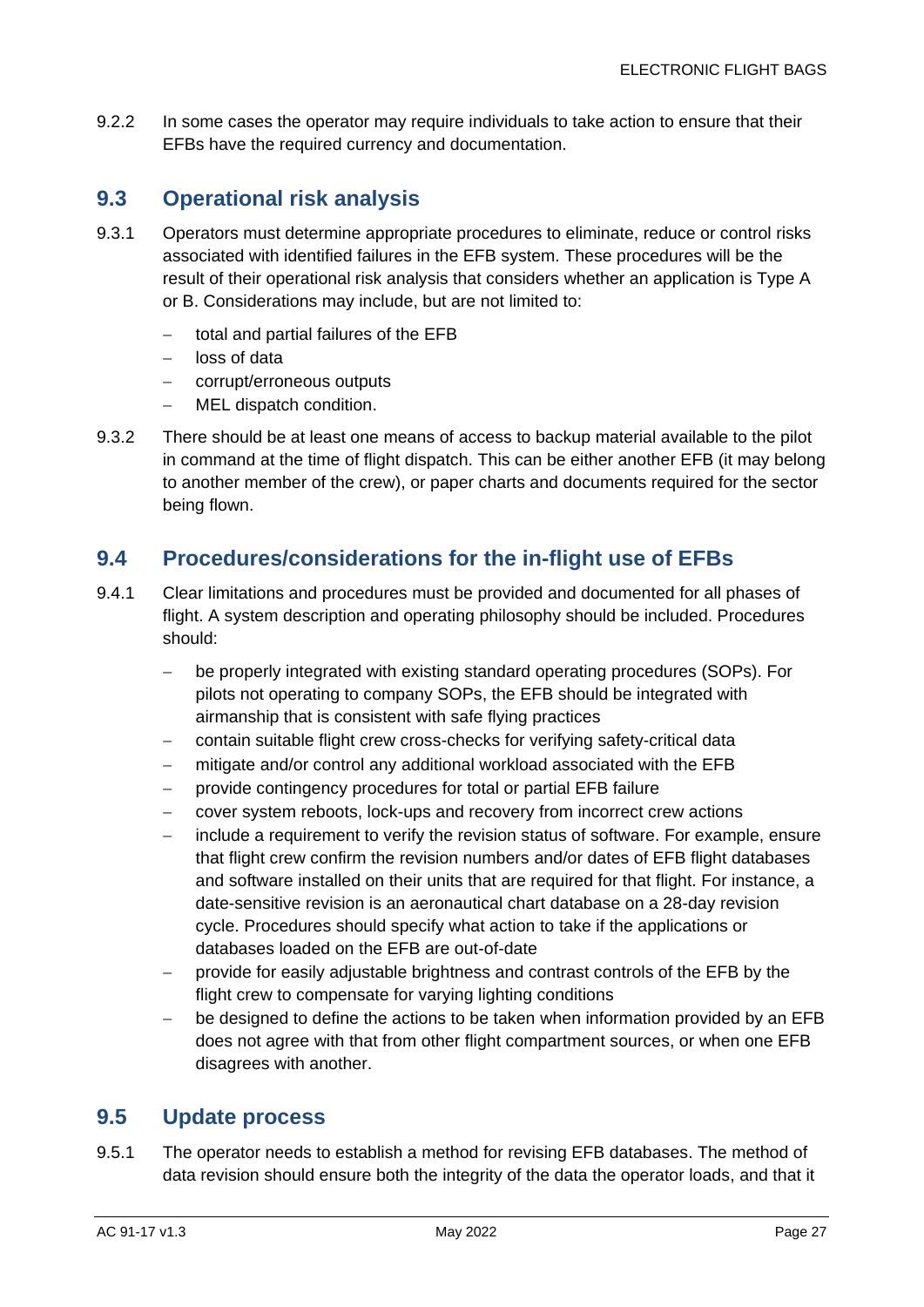does not negatively impact the integrity of the EFB operation. Particularly when using internet and/or wireless means, procedures should exist to protect the EFB data from corruption.

9.5.2 Operators also need to establish revision control procedures so that flight crews and others can ensure that the contents of databases are current and complete. These revision control procedures may be similar to the revision control procedures used for paper or other storage media. For data that is subject to a revision cycle control process, it should be readily evident to the user which revision cycle is currently loaded into the system.

#### <span id="page-28-0"></span>**9.6 Operator training program**

- 9.6.1 The operator should establish suitable training programs for ground staff and crew members. Once established, the training program needs to be evaluated to determine that, where applicable:
	- the program is fully documented
	- − the training methodology matches the level of knowledge and experience of the participants
	- the operator has assigned adequate resources to deliver the training
	- − procedures are clearly presented, suitably illustrated and readily understood
	- − adequate EFB and/or EFB simulation equipment has been provided
	- − human factors and cockpit resource management are included in the training
	- there is adequate training for flight crew to carry out cross-checks for verifying safety-critical data
	- − the training material matches both the EFB equipment status and the published procedures
	- − the training program incorporates training for system changes and upgrades
	- − if applicable, the training program maintains crew proficiency in non-EFB (e.g. paper charts) procedures.

#### <span id="page-28-1"></span>**9.7 Hardware management procedures**

- 9.7.1 The operator must establish documented procedures for the control of hardware and component stocks covering removal, repair, replacement, re-installation and maintenance. Procedures should also cover validation of operation following an EFB repair or replacement.
- 9.7.2 Any accessories (batteries, docks, screen protectors etc.) required for use of the EFB should also be taken into account during installation and usage.
- 9.7.3 If any protective screens are fitted to the EFB, they should not interfere with viewing of the display or the ability to control the EFB.

#### <span id="page-28-2"></span>**9.8 Software application management procedures**

9.8.1 The operator must establish documented procedures for the control of installed software. These procedures must include: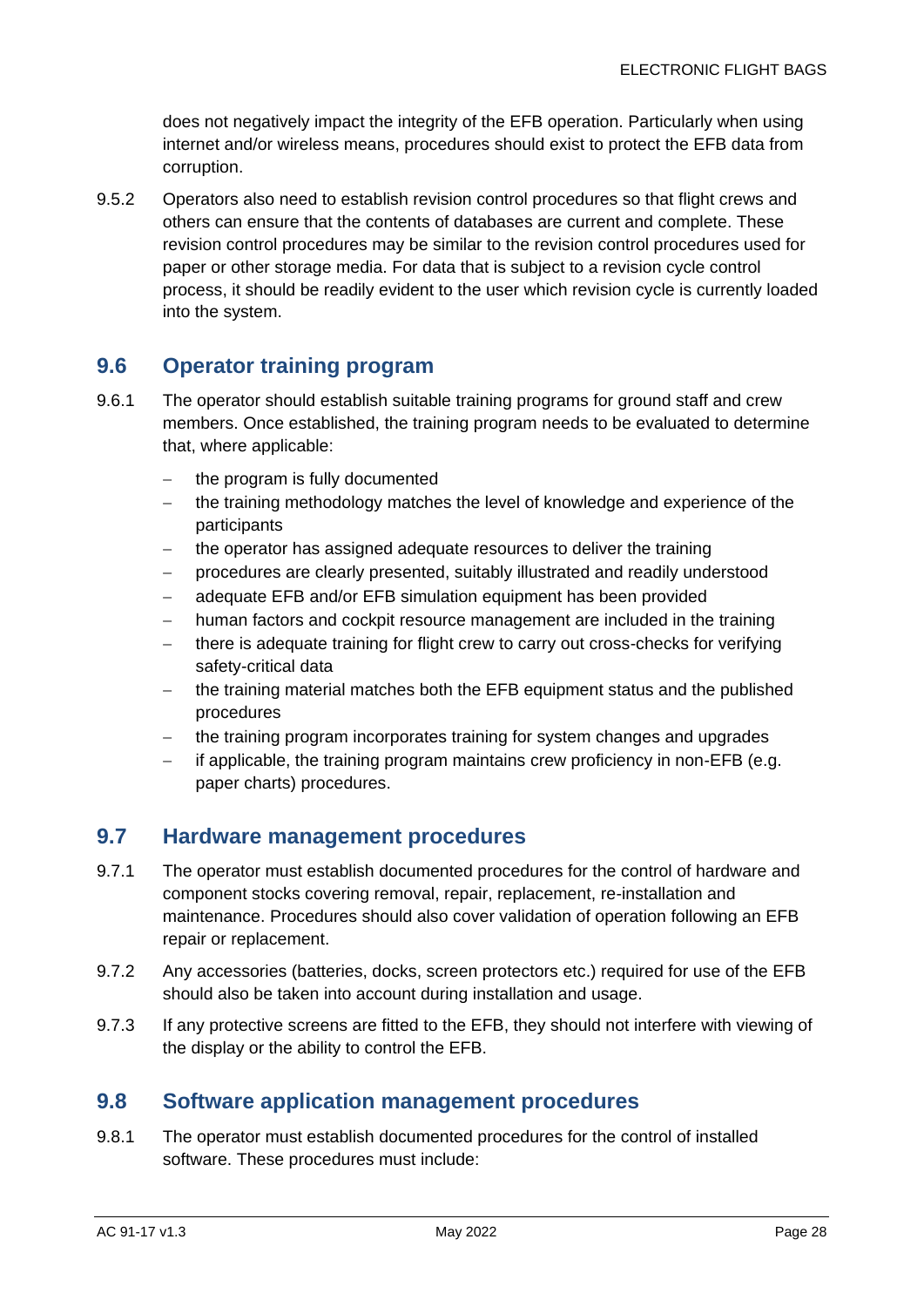- − a clear definition of who has access rights to install or modify software
- − adequate controls to prevent user corruption of operating systems and software
- − adequate security measures to mitigate viruses and unauthorised user access.
- 9.8.2 Database revisions must not include application software or operating system changes, unless the application software and/or operating system changes are controlled and properly tested prior to use in flight. Also, changes to the database and/or application software should not be undertaken during operations (taxi, take-off, in-flight, landing).
- 9.8.3 Procedures should be clearly defined to track EFB database expiry. Procedures should be documented to control and manage data on the EFB.
- 9.8.4 For operators, it is strongly recommended that a dedicated device be used for the sole purpose of an EFB. However, if the operator allows personal use of the EFB, it is recommended that the operator:
	- − consider whether:
		- o personal applications and data loaded onto a EFB device would affect operator applications or data
		- o historical experience or appropriate technical knowledge has identified that cross-application data corruption is unlikely, taking into account the kind of device used as the EFB and the nature of the device's operating system in relation to cross-application data sharing
		- o locking the EFB to prevent unauthorised installation of applications or data is appropriate for the operator's circumstances, i.e. technical competency with EFB or the specific usage circumstances.
	- have a policy on the use of non-flight related applications during flight.

#### <span id="page-29-0"></span>**9.9 Data management procedures**

- 9.9.1 The operator should establish documented data management procedures. These procedures need to:
	- − interface satisfactorily with procedures used by external data providers
	- − define access rights for users and administrators
	- incorporate necessary EFB operations into existing expositions and AFM supplements
	- − provide adequate controls to prevent user corruption of data
	- provide means for the flight crew to recover the EFB to the default settings.

#### <span id="page-29-1"></span>**9.10 Document change management control**

9.10.1 The operator's exposition should detail procedures for the amendment of electronic documents such as those maintained in an EFB.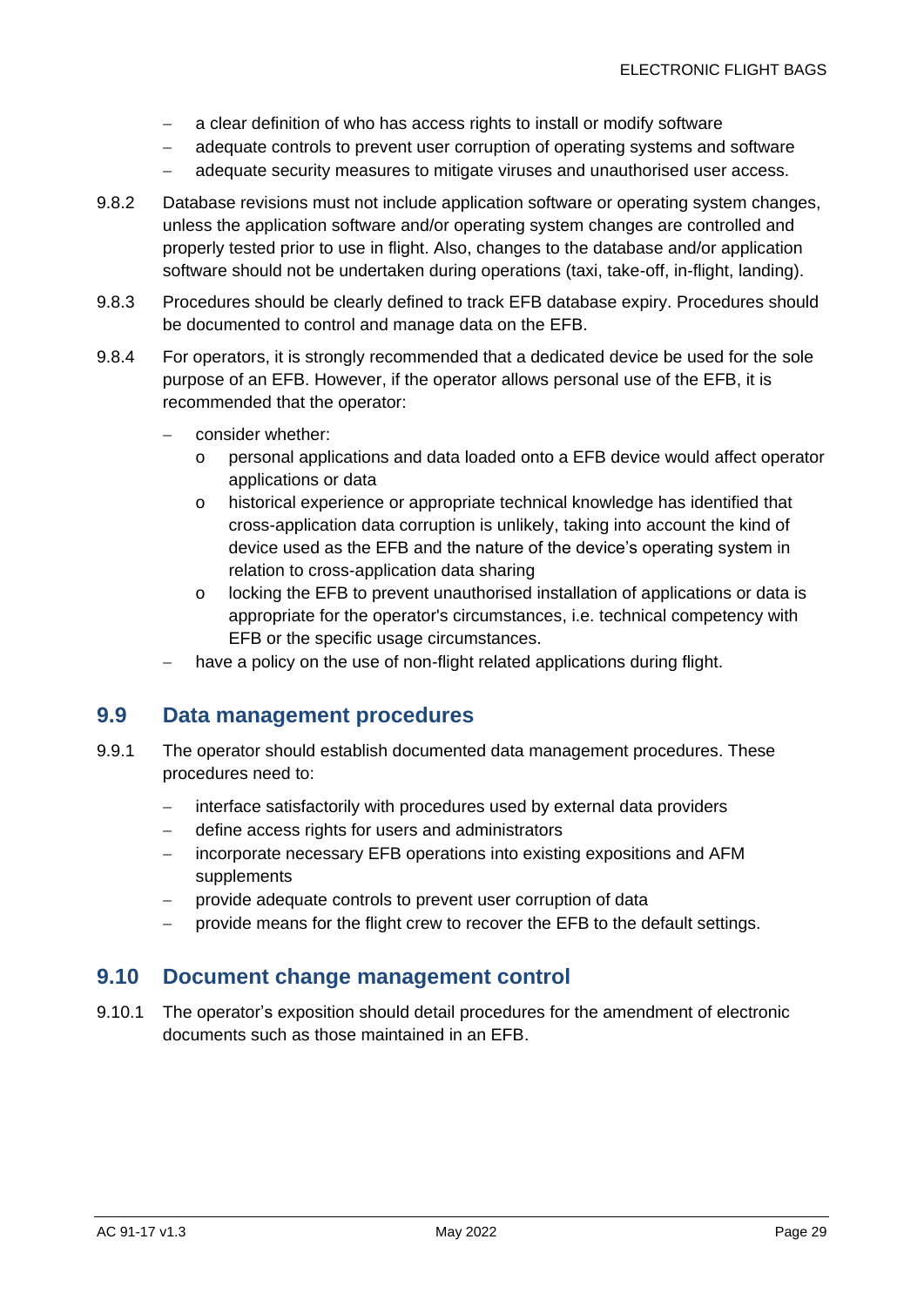## **Appendix A**

## <span id="page-30-0"></span>**Types of software applications**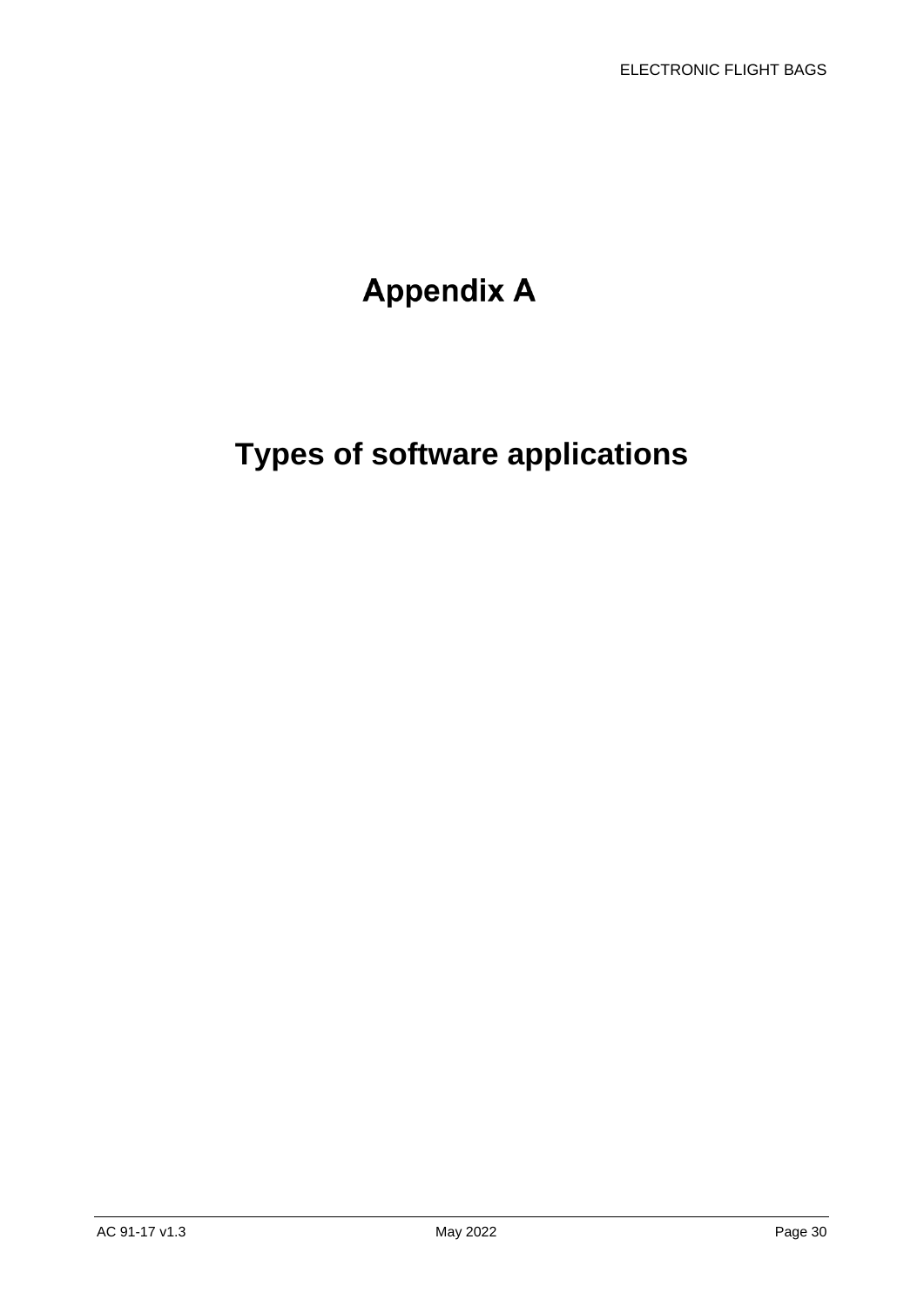#### **A.1 Examples of Type A EFB applications**

#### **A.1.1 Typical Type A EFB applications**

- A.1.1.1 The following EFB applications would normally be considered as Type A EFB applications:
	- a. Applications that display documents required to be carried, but where the inability to access these during the flight would have no safety effect:
		- i. instruments of approval, certificates and other documents (including digital versions) such as the:
			- A. air operator's certificate (AOC)
			- B. operations specifications, issued with the AOC
			- C. certificate of registration
			- D. certificate of airworthiness (CofA)
			- E. noise certificate
			- F. insurance certificate
			- G. aircraft continuing airworthiness records, including the technical log
		- ii. supplementary manuals and forms which are required to be carried by the applicable operational regulations, such as:
			- A. notifications of passengers with reduced mobility (PRMs) and special loads
			- B. passenger and cargo manifests
		- iii. other information within the operator's aircraft library, such as:
			- A. airport diversion policy guidance, including a list of special designated airports and/or approved airports with emergency medical service (EMS) support facilities
			- B. maintenance manuals
			- C. emergency response guidance for aircraft incidents involving dangerous goods (see ICAO Doc 9481-AN/928)
			- D. aircraft parts manuals
			- E. service bulletins/published airworthiness directives
			- F. passenger information requests
			- G. flight crew currency requirements
	- b. Applications for calculation of limits associated with a flight and duty period
	- c. Electronic forms used for reporting as required by the operator
	- d. Administrative applications where failure would have no effect on the safety of the aircraft operation.

#### **A.2 Examples of Type B applications**

#### **A.2.1 Typical Type B EFB applications**

A.2.1.1 The following EFB applications would normally be considered as Type B EFB applications: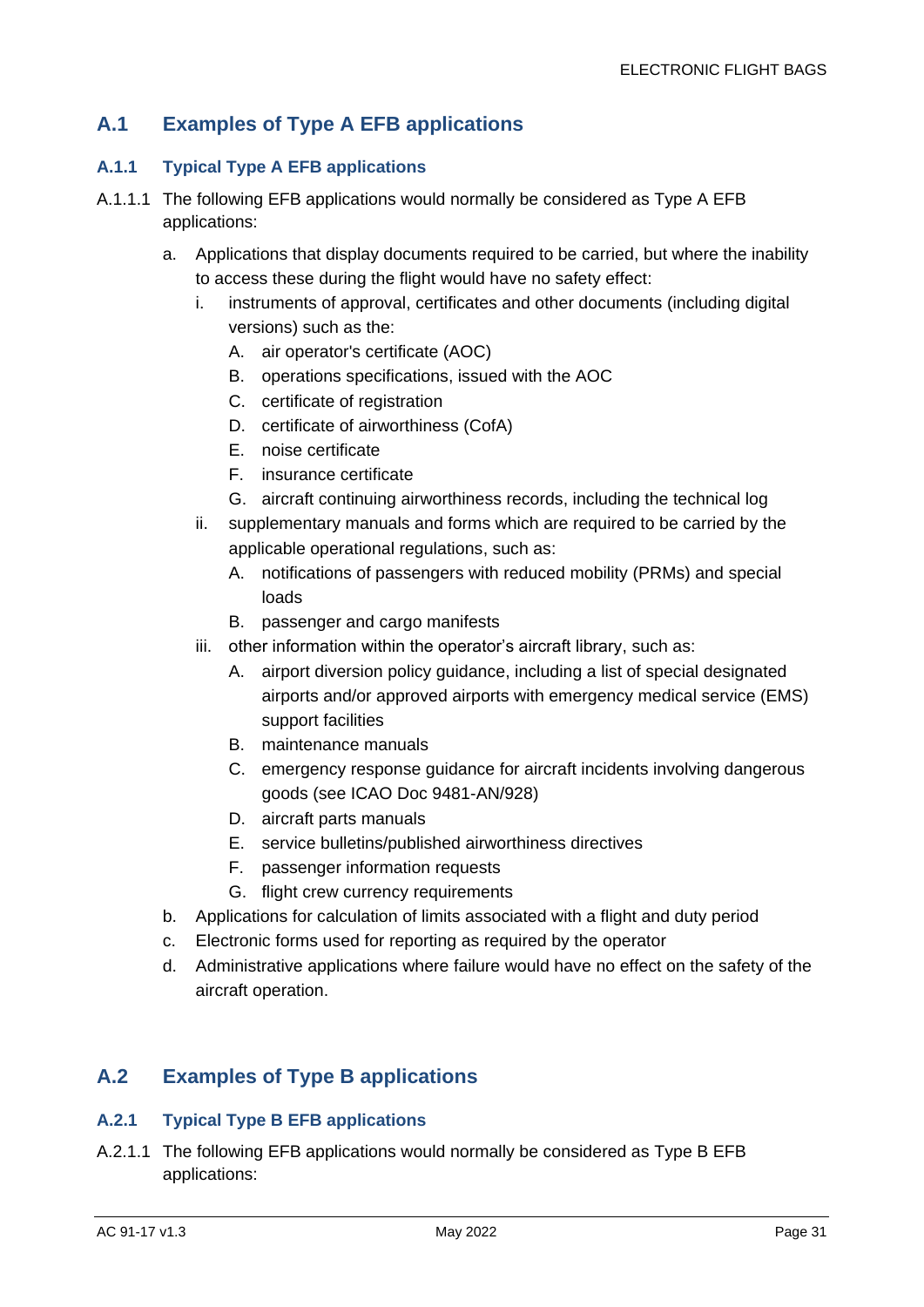- a. Applications that display documents required to be carried by regulations and that are necessary for the safe operation of the aircraft, such as:
	- i. the exposition
	- ii. the aircraft flight manual
	- iii. minimum equipment list
	- iv. the operational flight plan
	- v. meteorological information
	- vi. notices to airmen (NOTAMs) and briefing documentation
- b. Electronic aeronautical chart applications including en-route, area, approach, and airport surface maps
- c. Aircraft performance calculation applications that perform calculations to provide aircraft performance data, such as:
	- i. for take-off, en-route, approach and landing, missed approach and other phases of flight - limiting masses, distances, times and/or speeds
	- ii. power settings, including reduced take-off thrust settings
- d. Weight and balance calculation applications used to determine that the load and its distribution are within the limits of the aircraft.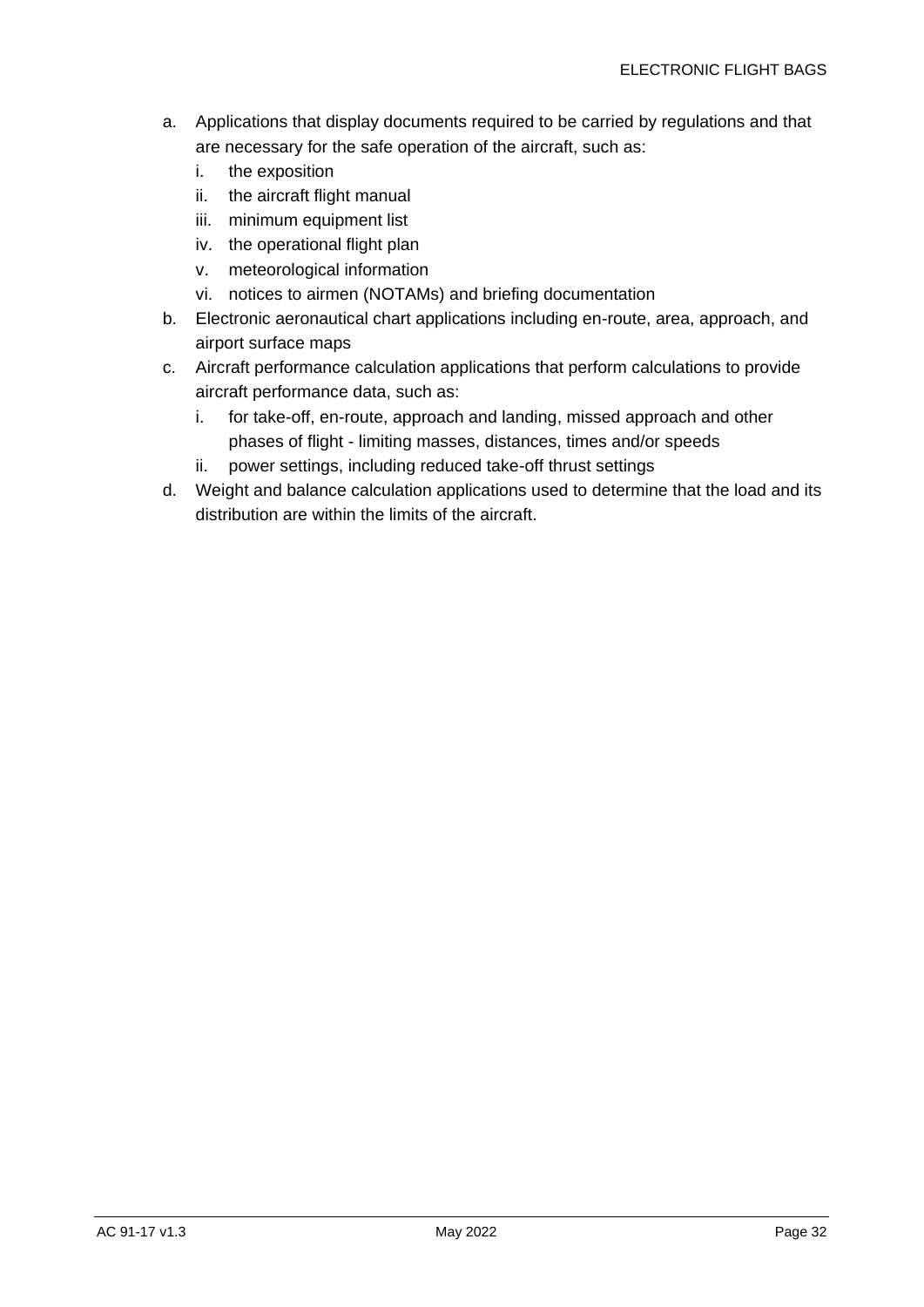## **Appendix B**

## **Operator's self-evaluation checklist for the introduction of EFB**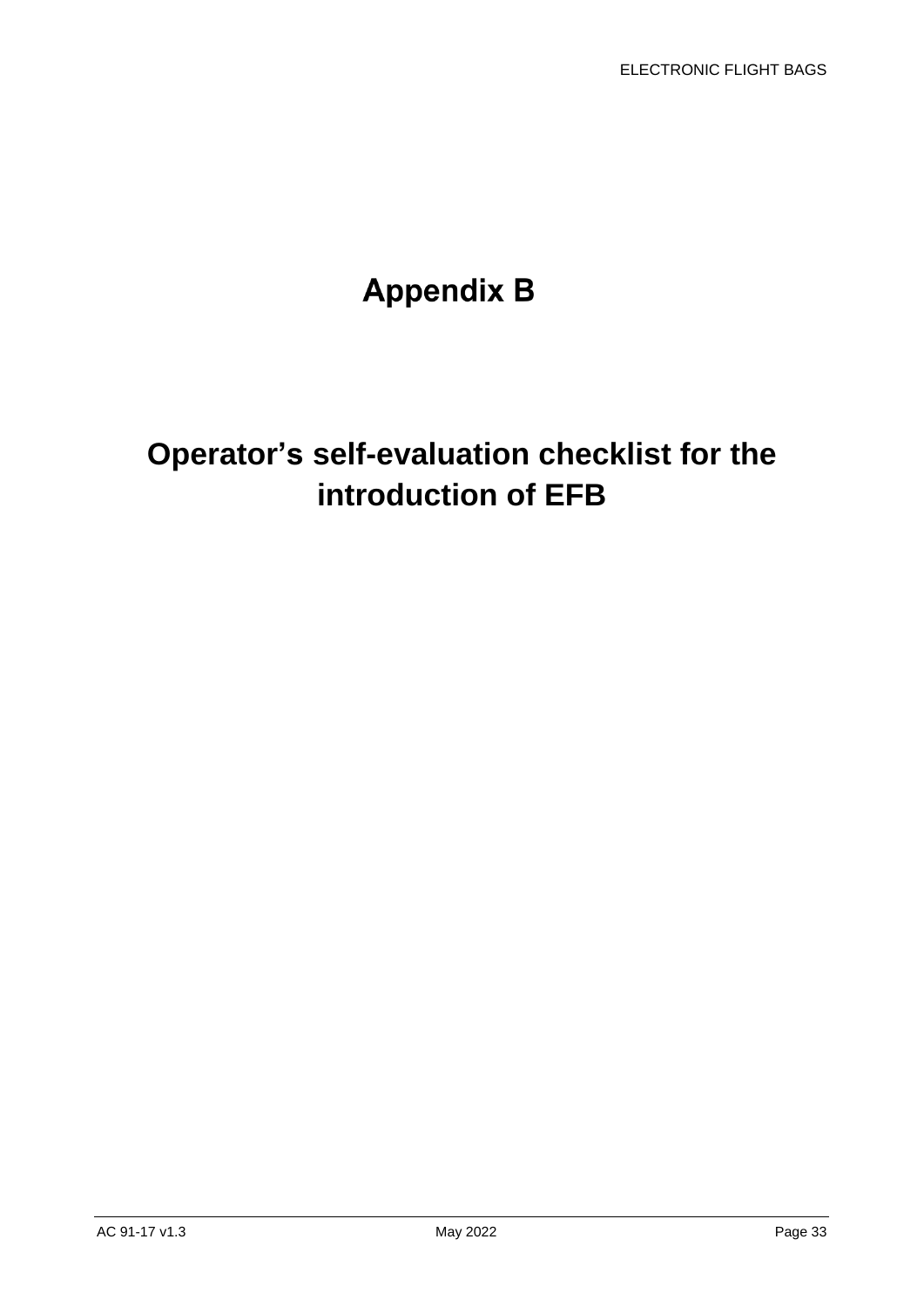#### **B.1 Part 1**

#### **Table 1: Hardware**

| <b>Hardware</b>                                                                                                                                                                |                                |                   |
|--------------------------------------------------------------------------------------------------------------------------------------------------------------------------------|--------------------------------|-------------------|
| Do the physical characteristics of the proposed device make it suitable for use as an<br>EFB?                                                                                  | Yes<br>No<br>N/A               | П<br>П<br>П       |
| Will the display be readable in all the ambient lighting conditions, both day and night,<br>encountered on the flight deck or nominated area of use?                           | <b>Yes</b><br><b>No</b><br>N/A | П<br>$\perp$<br>П |
| Has testing been conducted to confirm EMI/EMC compatibility?<br>If yes, provide details:                                                                                       | Yes<br>No<br>N/A               | П<br>П<br>П       |
| Is the format of the EFB suitable for the intended application (e.g. is it a document reader<br>only, map reader only, performance calculator only, etc.)?                     | <b>Yes</b><br><b>No</b><br>N/A | П<br>П<br>$\Box$  |
| Has the EFB been tested to confirm operation in the anticipated environmental conditions<br>(e.g. temperature range, low humidity, altitude etc.)?<br>If yes, provide details: | Yes<br>No.<br>N/A              | □<br>П<br>П       |
| Does charging cause the EFB to heat above ambient temperature?<br>Details:                                                                                                     | Yes<br>No.<br>N/A              | П<br>П<br>П       |
| During operations in warm climates, can the operating temperature of the EFB, while<br>charging, rise above OEM specifications/recommendations?                                | Yes<br>No<br>N/A               | $\Box$<br>П<br>П  |
| Does the internal battery of the EFB have sufficient capacity to function for the maximum<br>duration of operations anticipated?<br>Details:                                   | Yes<br><b>No</b><br>N/A        | П<br>П<br>□       |
| Has a procedure been developed to establish the level of battery capacity degradation<br>during the life of the EFB?<br>If yes, provide details:                               | <b>Yes</b><br>No.<br>N/A       | П<br>П<br>$\Box$  |
| Does the EFB require any external connectivity to function (i.e. is it self-contained)?<br>Details:                                                                            | <b>Yes</b><br>No.<br>N/A       | П<br>П<br>П       |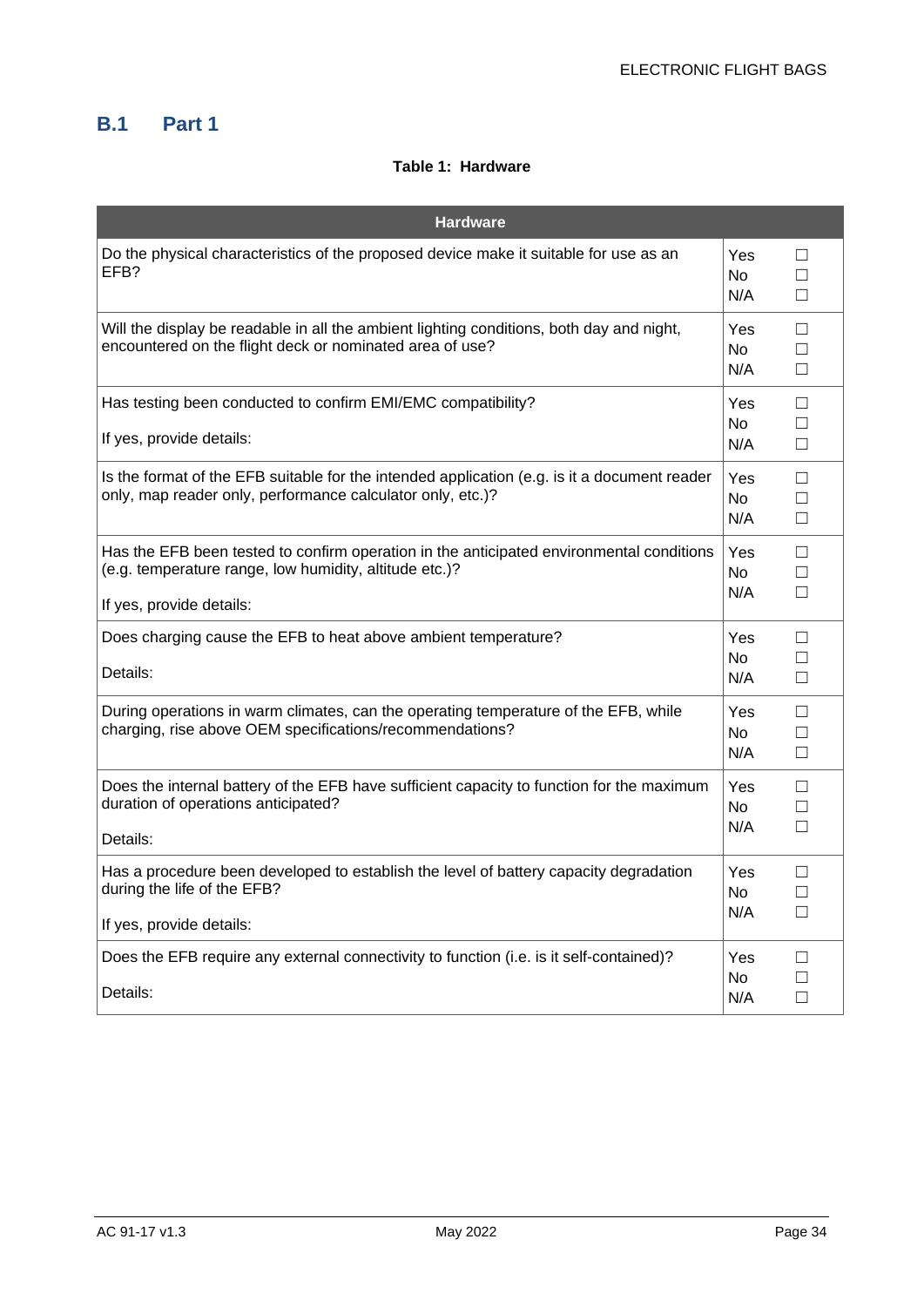#### **B.2 Part 2**

**Note:** This part may be required to be completed multiple times to account for the different applications being considered.

#### **Table 2: Software**

| <b>Software</b>                                                                                                                                                                                                                          |                              |              |
|------------------------------------------------------------------------------------------------------------------------------------------------------------------------------------------------------------------------------------------|------------------------------|--------------|
| Does the software application(s) installed on the EFB enable it to replace documents and<br>charts required to be carried on board the aircraft?                                                                                         | Yes<br>N <sub>o</sub><br>N/A | П            |
| Details:                                                                                                                                                                                                                                 |                              |              |
| Does the software application(s) require regulatory approval prior to operational use?<br>Details:                                                                                                                                       | Yes<br>N <sub>0</sub>        | п            |
|                                                                                                                                                                                                                                          | N/A                          | П            |
| Has the software application been evaluated to confirm that the information being provided<br>to the crew member is a true and accurate representation of the documents or charts being<br>replaced?                                     | Yes<br><b>No</b><br>N/A      | П<br>П<br>П  |
| Details:                                                                                                                                                                                                                                 |                              |              |
| Has the software application been evaluated to confirm that the computational solution(s)<br>being provided to the crew is a true and accurate solution (e.g. weight and balance,<br>performance, passenger manifests etc.)?<br>Details: | Yes<br><b>No</b><br>N/A      | $\mathsf{L}$ |
| Are there other software applications intended to support any additional requirements of<br>the operator or the NAA (e.g. tech log, flight folder, taxi camera etc.)?<br>Details:                                                        | Yes<br><b>No</b><br>N/A      | П            |
| Does the software application(s) have adequate security measures to prevent unauthorised<br>database modifications and prevention of contamination by external viruses?<br>Details:                                                      | Yes<br>No.<br>N/A            |              |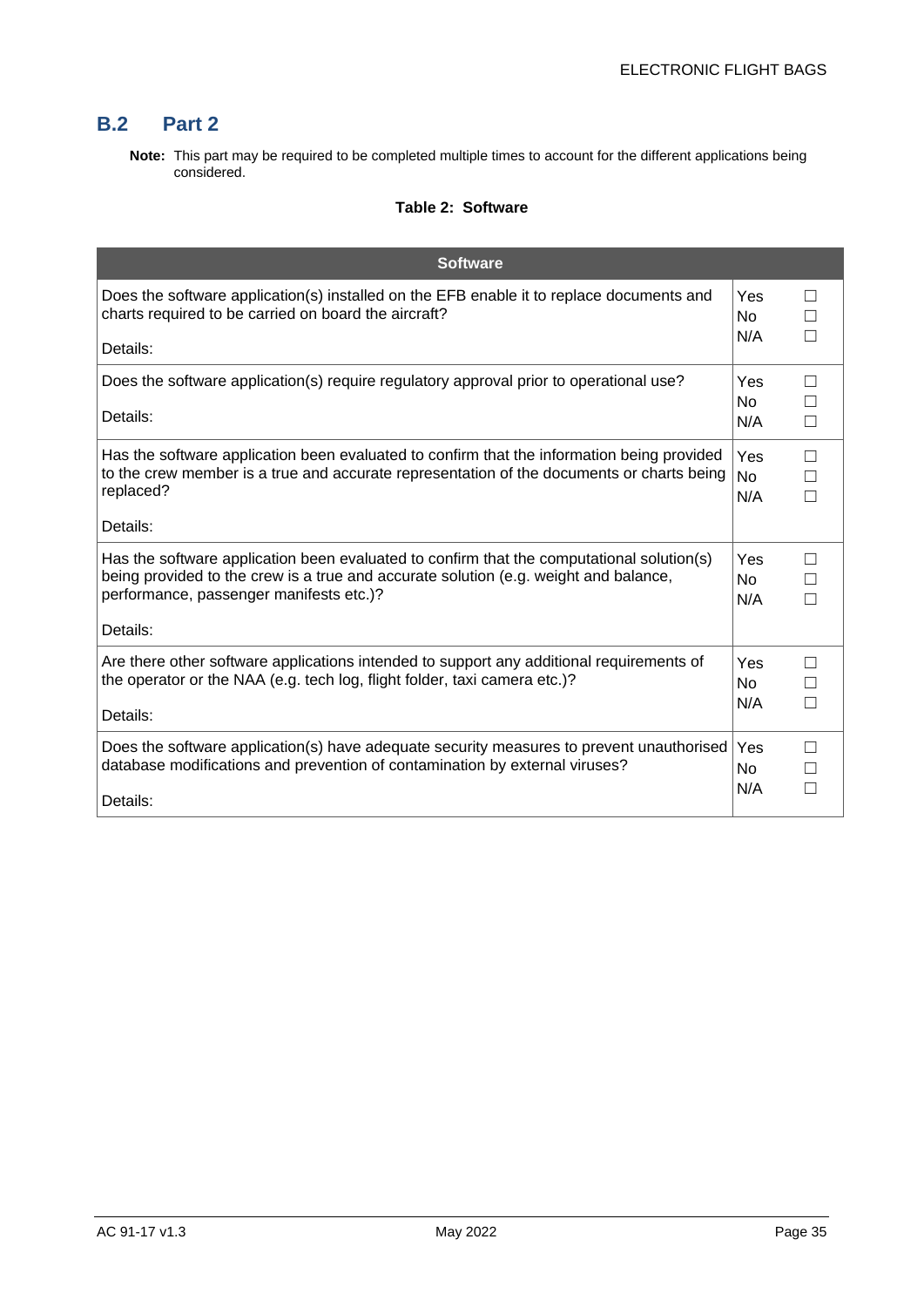#### **B.3 Part 3**

#### **Table 3: Installation**

| <b>Installation</b>                                                                                                                                                                                                                                                                                                                                |                         |                             |
|----------------------------------------------------------------------------------------------------------------------------------------------------------------------------------------------------------------------------------------------------------------------------------------------------------------------------------------------------|-------------------------|-----------------------------|
| <b>Mounting</b>                                                                                                                                                                                                                                                                                                                                    |                         |                             |
| If the EFB is a hand-held device, can it be easily stowed securely?                                                                                                                                                                                                                                                                                | Yes<br>No<br>N/A        | П<br>$\Box$                 |
| When stowed, is the EFB readily accessible in flight?                                                                                                                                                                                                                                                                                              | Yes<br>No<br>N/A        | $\Box$<br>$\Box$<br>$\Box$  |
| Is the mounting device compliant with the applicable crashworthiness requirements?                                                                                                                                                                                                                                                                 | Yes<br>No<br>N/A        | $\Box$<br>$\Box$<br>П       |
| Has the installation of the mounting device been approved in accordance with the<br>appropriate airworthiness regulations?                                                                                                                                                                                                                         | Yes<br><b>No</b><br>N/A | $\Box$<br>$\Box$            |
| If the mounting device for the EFB is moveable, can it be easily locked in place?                                                                                                                                                                                                                                                                  | Yes<br>No<br>N/A        | $\Box$<br>$\Box$<br>$\Box$  |
| Is there provision to secure or lock the mounting device in a position out of the way of crew<br>operations?<br>Note: When stowed, the device and its securing mechanism should not intrude into the flight<br>deck space to the extent that they cause either visual or physical obstruction of flight<br>controls/displays and/or egress routes. | Yes<br>No<br>N/A        | $\Box$<br>$\Box$            |
| Is there any evidence of mechanical interference issues with the mounting device, either on<br>the side panel (side stick controller), or on the control yoke in terms of full and free<br>movement under all operating conditions and non-interference with buckles etc.?                                                                         | Yes<br>No<br>N/A        | $\mathsf{L}$<br>П<br>$\Box$ |
| If EFB mounting is on the control yoke, have flight control system dynamics been affected?                                                                                                                                                                                                                                                         | Yes<br>No<br>N/A        | П<br>П                      |
| For fixed mounts, has it been confirmed that the location of the mounted EFB does not<br>obstruct visual or physical access to aircraft displays or controls or external vision?                                                                                                                                                                   | Yes<br>No<br>N/A        | □<br>$\Box$<br>$\Box$       |
| For fixed mounts, has it been confirmed that the mounted EFB location does not impede<br>crew ingress, egress and emergency egress pathways?                                                                                                                                                                                                       | Yes<br>No<br>N/A        | $\Box$<br>$\Box$<br>$\Box$  |
| Does the mounted EFB allow easy access to the EFB controls & EFB display?                                                                                                                                                                                                                                                                          | Yes<br>No<br>N/A        | $\Box$<br>$\Box$<br>$\Box$  |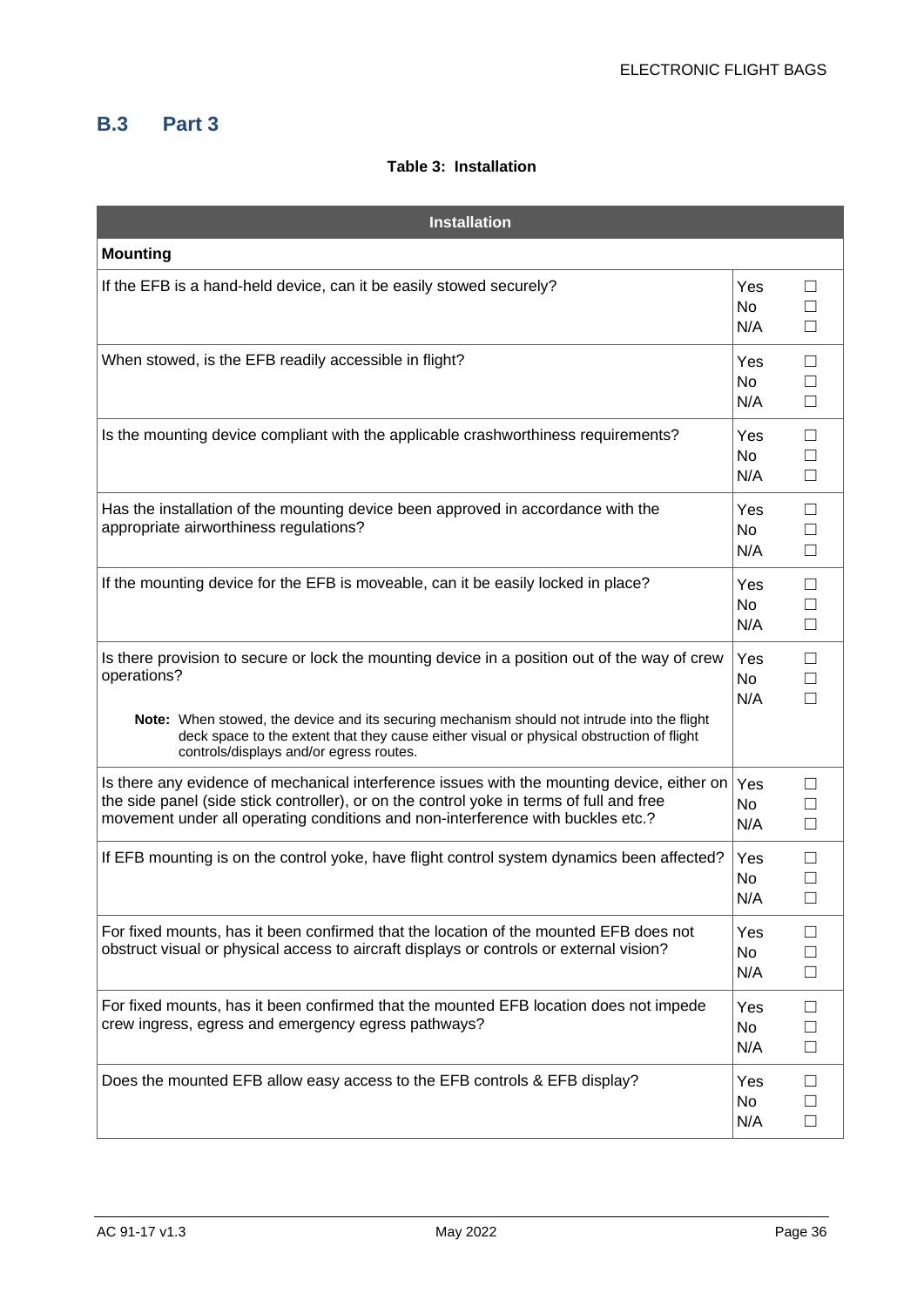#### ELECTRONIC FLIGHT BAGS

| <b>Installation</b>                                                                                                                                    |                         |                            |
|--------------------------------------------------------------------------------------------------------------------------------------------------------|-------------------------|----------------------------|
| <b>Power connection</b>                                                                                                                                |                         |                            |
| Does a dedicated power outlet for powering/charging the EFB need to be fitted?<br>Details:                                                             | Yes<br><b>No</b><br>N/A | П<br>П<br>$\Box$           |
| Is there a means, other than a circuit breaker, to turn off the power outlet?                                                                          | Yes<br><b>No</b><br>N/A | $\Box$<br>$\Box$<br>$\Box$ |
| If the EFB has an alternate backup power source, does the backup source have an<br>equivalent level of safety to the primary power source?<br>Details: | Yes<br><b>No</b><br>N/A | $\Box$<br>П<br>П           |
| Have guidance/procedures been provided for battery failure or malfunction?<br>Details:                                                                 | Yes<br><b>No</b><br>N/A | П<br>П<br>П                |
| <b>Cabling</b>                                                                                                                                         |                         |                            |
| Does the EFB cabling present a hazard?                                                                                                                 | Yes<br><b>No</b><br>N/A | П<br>П<br>П                |
| Is there a means to secure any cabling?                                                                                                                | Yes<br><b>No</b><br>N/A | П<br>П<br>П                |
| <b>Stowage</b>                                                                                                                                         |                         |                            |
| Is stowage readily accessible in flight?                                                                                                               | Yes<br><b>No</b><br>N/A | П<br>П<br>$\Box$           |
| Does the stowage cause any hazard during aircraft operations?                                                                                          | Yes<br><b>No</b><br>N/A | П<br>П<br>П                |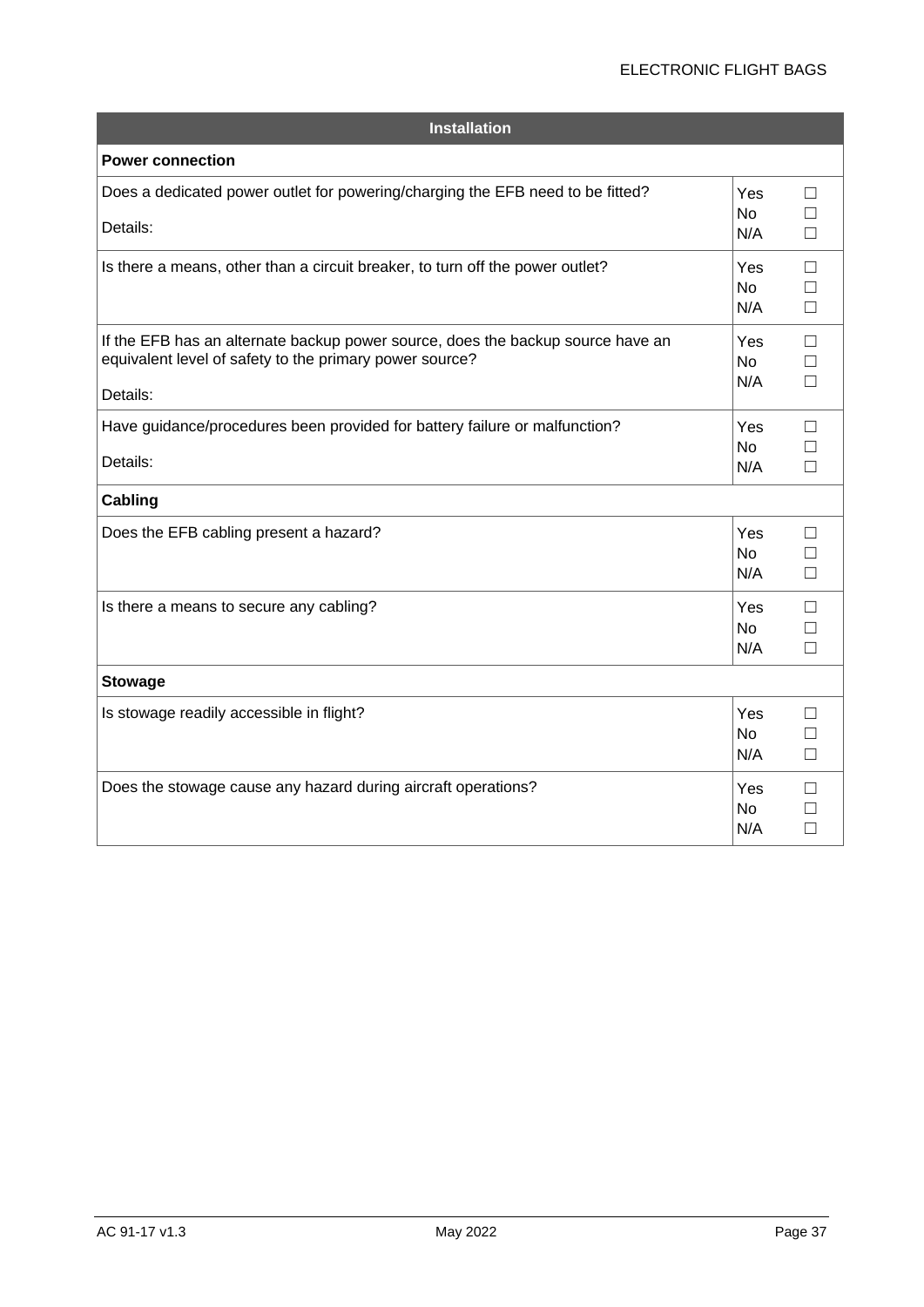#### **B.4 Part 4**

#### **Table 4: Operation**

| <b>Usability</b>                                                                                                                                                 |                          |                            |
|------------------------------------------------------------------------------------------------------------------------------------------------------------------|--------------------------|----------------------------|
| <b>Operation</b>                                                                                                                                                 |                          |                            |
| Is the EFB mount easily adjustable by crew to compensate for glare and reflections?                                                                              | Yes.<br><b>No</b><br>N/A | П<br>П<br>П                |
| Can the brightness or contrast of the EFB display be easily adjusted by the crew for<br>various lighting conditions?                                             | Yes<br><b>No</b><br>N/A  | $\Box$<br>П<br>$\Box$      |
| Is the hand-held EFB easily stowed in an approved receptacle during flight?                                                                                      | Yes<br><b>No</b><br>N/A  | $\Box$<br>$\Box$<br>$\Box$ |
| Is there an easy means for the crew to turn off the EFB in the event of a failure?                                                                               | Yes<br>No<br>N/A         | $\Box$<br>$\Box$<br>$\Box$ |
| Does the location of the EFB interfere with any normal or emergency procedures?                                                                                  | Yes<br>No.<br>N/A        | $\Box$<br>П<br>$\Box$      |
| Does the protective screen (if fitted) interfere with the viewing of the EFB or the ability to<br>manipulate the cursor?                                         | Yes<br><b>No</b><br>N/A  | $\Box$<br>$\Box$<br>$\Box$ |
| Configuration                                                                                                                                                    |                          |                            |
| Is there an easy way to recover the configuration of the EFB back to the default settings, as<br>controlled by the EFB Administrator, in the event of a failure? | Yes<br><b>No</b><br>N/A  | $\Box$<br>П<br>$\Box$      |
| Can the crew easily determine the validity and currency of the software installed on the<br>EFB?                                                                 | Yes.<br><b>No</b><br>N/A | $\Box$<br>П<br>$\Box$      |
| When hosting a variety of applications on the EFB, is the crew able to make a clear<br>distinction between flight and non-flight related activities?             | Yes<br>No.<br>N/A        | П<br>П<br>$\Box$           |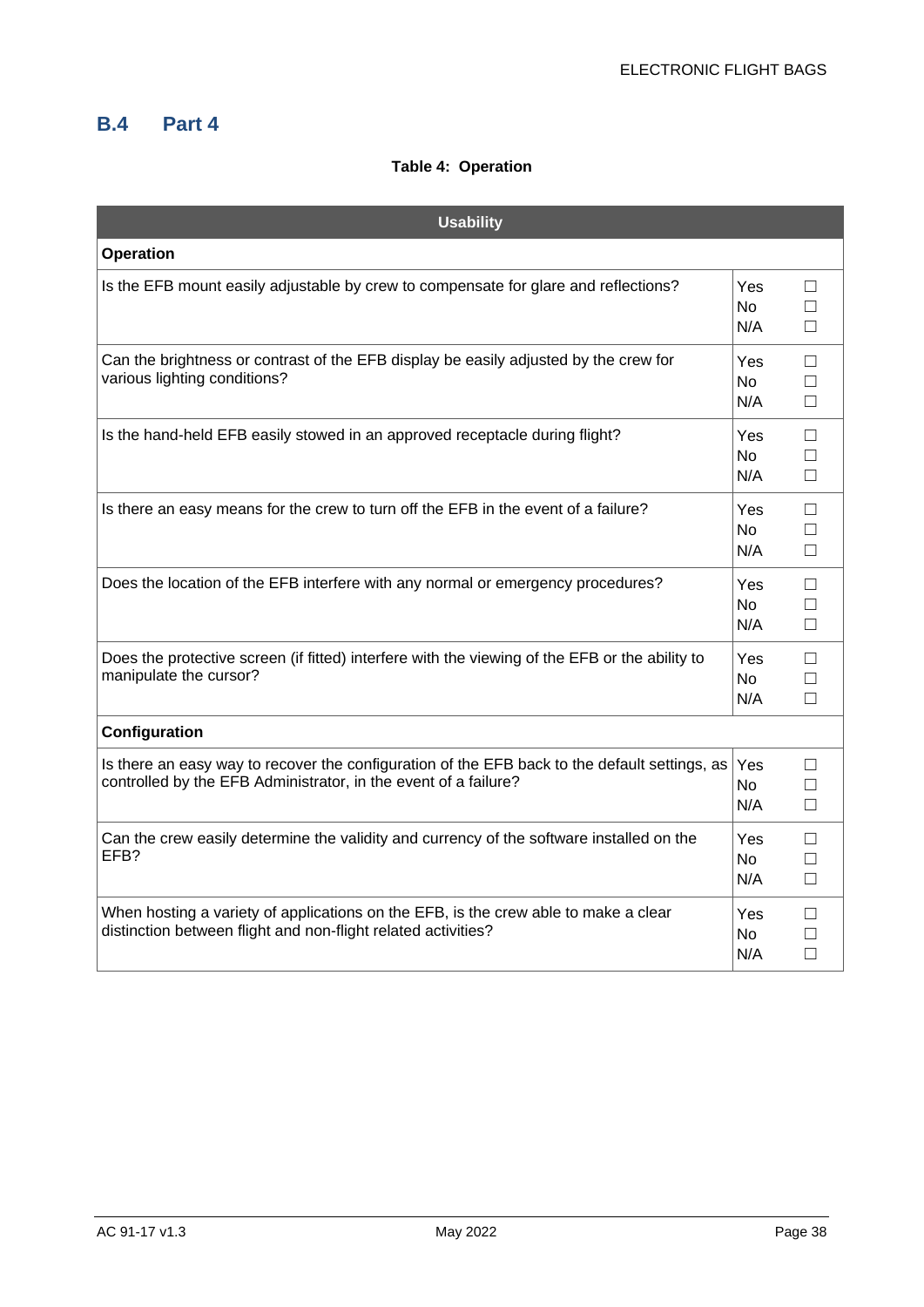#### **B.5 Part 5**

#### **Table 5: Administration**

| <b>Administration</b>                                                                                       |                         |                                              |
|-------------------------------------------------------------------------------------------------------------|-------------------------|----------------------------------------------|
| <b>EFB administration</b>                                                                                   |                         |                                              |
| Is the person nominated to administer the EFB suitably trained?                                             | Yes<br>No.<br>N/A       | ப<br>$\Box$<br>$\Box$                        |
| Do the listed responsibilities match the requirements of the system?                                        | Yes<br>No<br>N/A        | □<br>П<br>$\Box$                             |
| Are there adequate resources assigned for EFB administration?                                               | Yes<br>No<br>N/A        | □<br>$\Box$<br>$\Box$                        |
| <b>Crew procedures</b>                                                                                      |                         |                                              |
| Are there appropriate procedures for all phases of flight?                                                  | Yes<br><b>No</b><br>N/A | □                                            |
| Are the procedures clearly presented, suitably illustrated and readily understood?                          | Yes<br>No<br>N/A        | $\Box$<br>$\overline{\phantom{a}}$<br>$\Box$ |
| Is there a clear description of the EFB system, its operational philosophy, and operational<br>limitations? | Yes<br>No<br>N/A        | $\Box$<br>$\Box$<br>$\Box$                   |
| Has the information in the AFM supplement been incorporated into the company<br>exposition?                 | Yes<br>No<br>N/A        | П<br>$\Box$                                  |
| Have crew procedures for EFB operation been integrated with the company exposition?                         | Yes<br>No<br>N/A        | $\Box$<br>П                                  |
| Are there suitable crew cross-checks for verifying safety-critical data?                                    | Yes<br>No<br>N/A        | $\Box$                                       |
| Is there any additional workload mitigated/controlled?                                                      | Yes                     | □                                            |
| Details:                                                                                                    | No<br>N/A               | $\Box$                                       |
| Do crew procedures include a requirement to verify the revision status of software and<br>data?             | Yes<br>No<br>N/A        | $\Box$<br>$\Box$                             |
| Do the procedures cover system reboots, lock-ups and recovery from incorrect crew<br>actions?               | Yes<br>No<br>N/A        | $\Box$<br>$\Box$                             |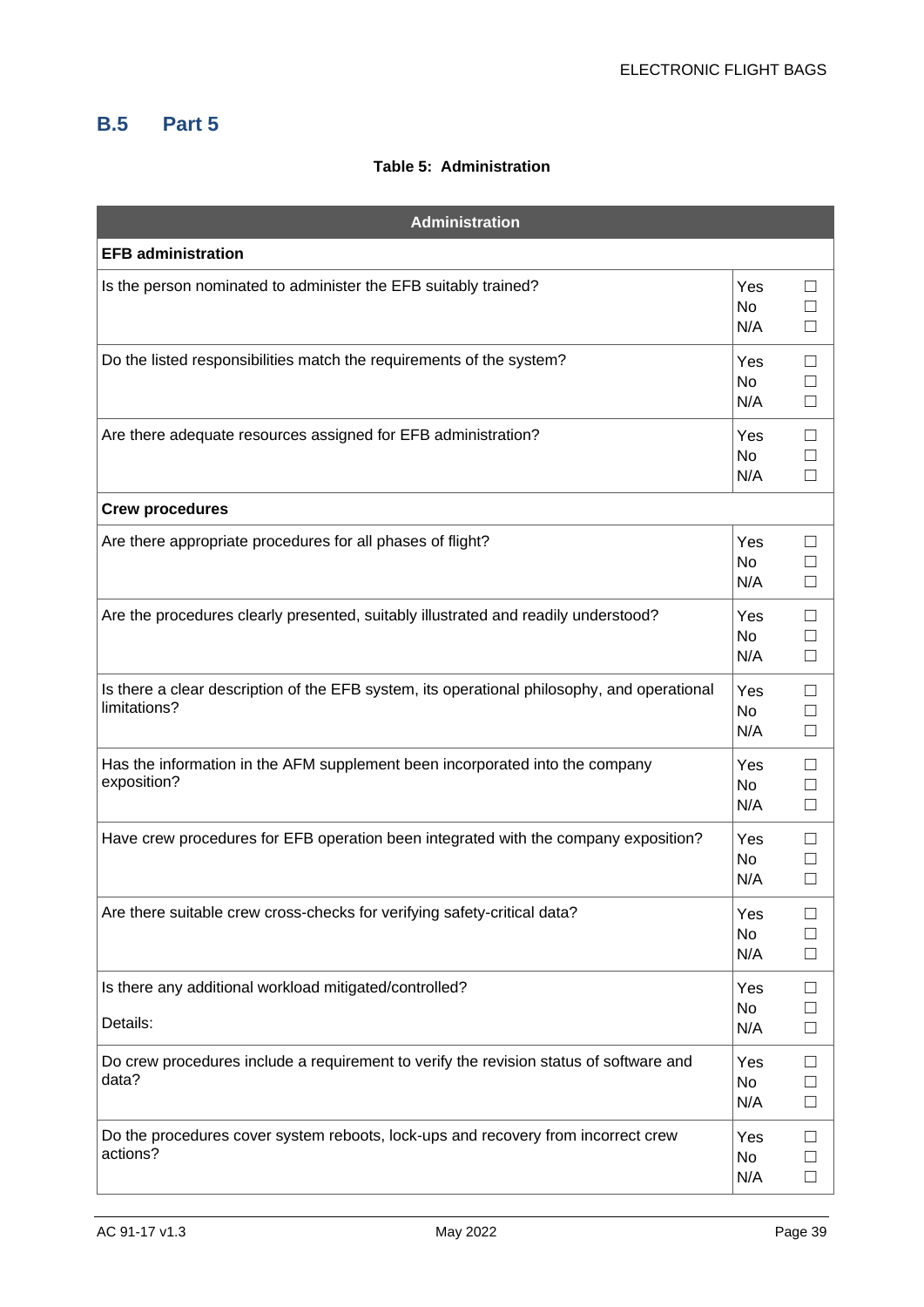#### ELECTRONIC FLIGHT BAGS

| <b>Administration</b>                                                                                          |                              |                                        |
|----------------------------------------------------------------------------------------------------------------|------------------------------|----------------------------------------|
| <b>Operational risk analysis</b>                                                                               |                              |                                        |
| Are there procedures/guidance for loss of data and identification of corrupt/erroneous<br>outputs?             | Yes<br><b>No</b><br>N/A      | Ш<br>П<br>П                            |
| Are there contingency procedures for total or partial EFB failure? What are the redundancy<br>provisions?      | Yes<br><b>No</b><br>N/A      | Ш<br>□<br>П                            |
| Details:                                                                                                       |                              |                                        |
| Is the procedure in the event of a total EFB failure available outside the EFB (e.g. as a<br>paper checklist)? | Yes<br><b>No</b><br>N/A      | $\mathsf{L}$<br>$\Box$<br>П            |
| Have the EFB redundancy requirements been incorporated into the company exposition?                            | Yes<br>No<br>N/A             | $\perp$<br>$\Box$<br>□                 |
| <b>Training</b>                                                                                                |                              |                                        |
| Are crew members and ground staff training programs fully documented?                                          | Yes<br><b>No</b><br>N/A      | $\blacksquare$<br>$\mathsf{L}$<br>П    |
| Is the training methodology matched to the participant's level of experience and<br>knowledge?                 | Yes<br>N <sub>o</sub><br>N/A | $\mathsf{L}$<br>П<br>□                 |
| Has the operator assigned adequate resources (time/personnel/facilities) for training in<br>operation of EFB?  | Yes<br><b>No</b><br>N/A      | $\mathsf{L}$<br>$\vert \ \ \vert$<br>□ |
| Is there access to actual or simulated EFB equipment for interactive training?                                 | Yes<br>No.<br>N/A            | $\blacksquare$                         |
| Does the training material match the EFB equipment status and published procedures?                            | Yes<br>No<br>N/A             | $\mathsf{L}$                           |
| Does the training program include HF/NTS/CRM in relation to EFB use?                                           | Yes<br><b>No</b><br>N/A      | $\Box$<br>$\Box$<br>$\Box$             |
| Does the training program incorporate training system changes and upgrades in relation to<br>EFB operation?    | Yes<br>No.<br>N/A            | □<br>□<br>$\Box$                       |
| Does the training material match the EFB equipment status and published procedures?<br>Comment:                | Yes<br><b>No</b><br>N/A      | H<br>П                                 |
| Hardware management procedures                                                                                 |                              |                                        |
| Are there controlled, documented procedures for the control of hardware and component<br>stocks?               | Yes<br><b>No</b>             |                                        |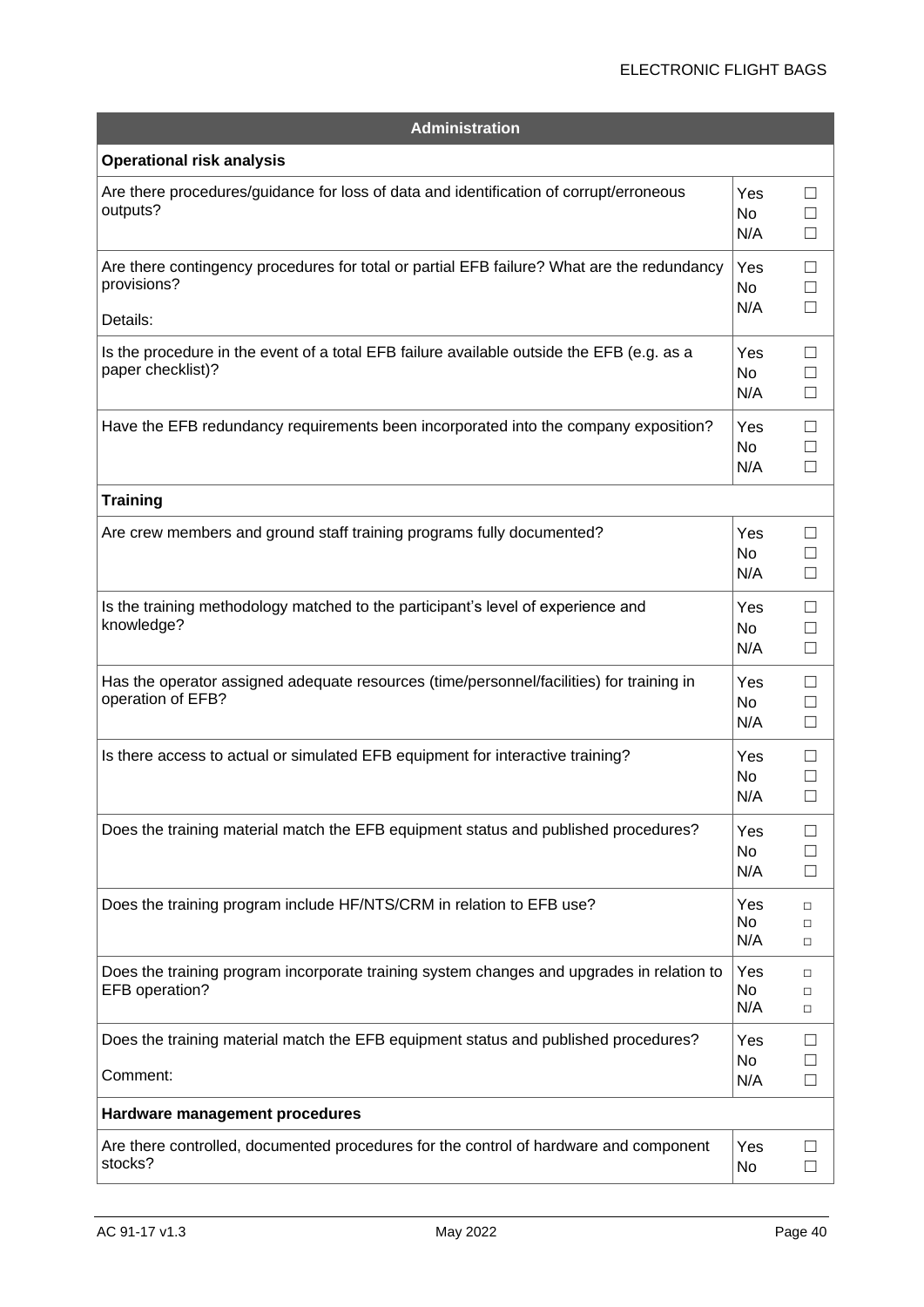#### ELECTRONIC FLIGHT BAGS

| <b>Administration</b>                                                                                   |                         |                                          |
|---------------------------------------------------------------------------------------------------------|-------------------------|------------------------------------------|
|                                                                                                         | N/A                     | $\Box$                                   |
| Do the procedures include repair, replacement and maintenance of EFB equipment and<br>peripherals?      | Yes<br>No<br>N/A        | □                                        |
| Do the procedures include validation following repair?                                                  | Yes<br>No<br>N/A        | $\mathsf{L}$<br>П                        |
| Software management procedures                                                                          |                         |                                          |
| Are there documented procedures for the configuration control of installed software?                    | Yes<br><b>No</b><br>N/A | $\mathsf{L}$<br>$\Box$                   |
| Are the access rights for personnel to install or modify software components clearly<br>defined?        | Yes<br><b>No</b><br>N/A | $\mathsf{L}$<br>$\mathsf{L}$<br>$\sqcup$ |
| Are there adequate controls to prevent user corruption of the operating system and<br>software?         | Yes<br><b>No</b><br>N/A | $\mathsf{L}$<br>$\mathsf{L}$<br>□        |
| Are there adequate security measures to prevent system degradation, viruses and<br>unauthorised access? | Yes<br><b>No</b><br>N/A | $\vert \ \ \vert$<br>$\Box$<br>□         |
| Are procedures defined to track database expiration and install chart database updates?                 | Yes<br><b>No</b><br>N/A | $\mathsf{L}$<br>$\Box$<br>□              |
| Are there documented procedures for the control and management of data?<br>Details:                     | Yes<br><b>No</b><br>N/A | $\vert \ \ \vert$<br>П                   |
| How do the procedures interface with procedures used by external data providers?                        | Yes<br><b>No</b><br>N/A | $\mathsf{L}$<br>$\blacksquare$<br>$\Box$ |
| Are the access rights for users and administrators to manage data clearly defined?                      | Yes<br><b>No</b><br>N/A | □<br>$\Box$<br>$\Box$                    |
| Are there adequate controls to prevent user corruption of data?<br>Details:                             | Yes<br><b>No</b><br>N/A | □<br>$\Box$<br>$\Box$                    |
| Does the operator allow private use of the EFB?                                                         | Yes<br><b>No</b><br>N/A | $\Box$<br>$\Box$<br>$\Box$               |